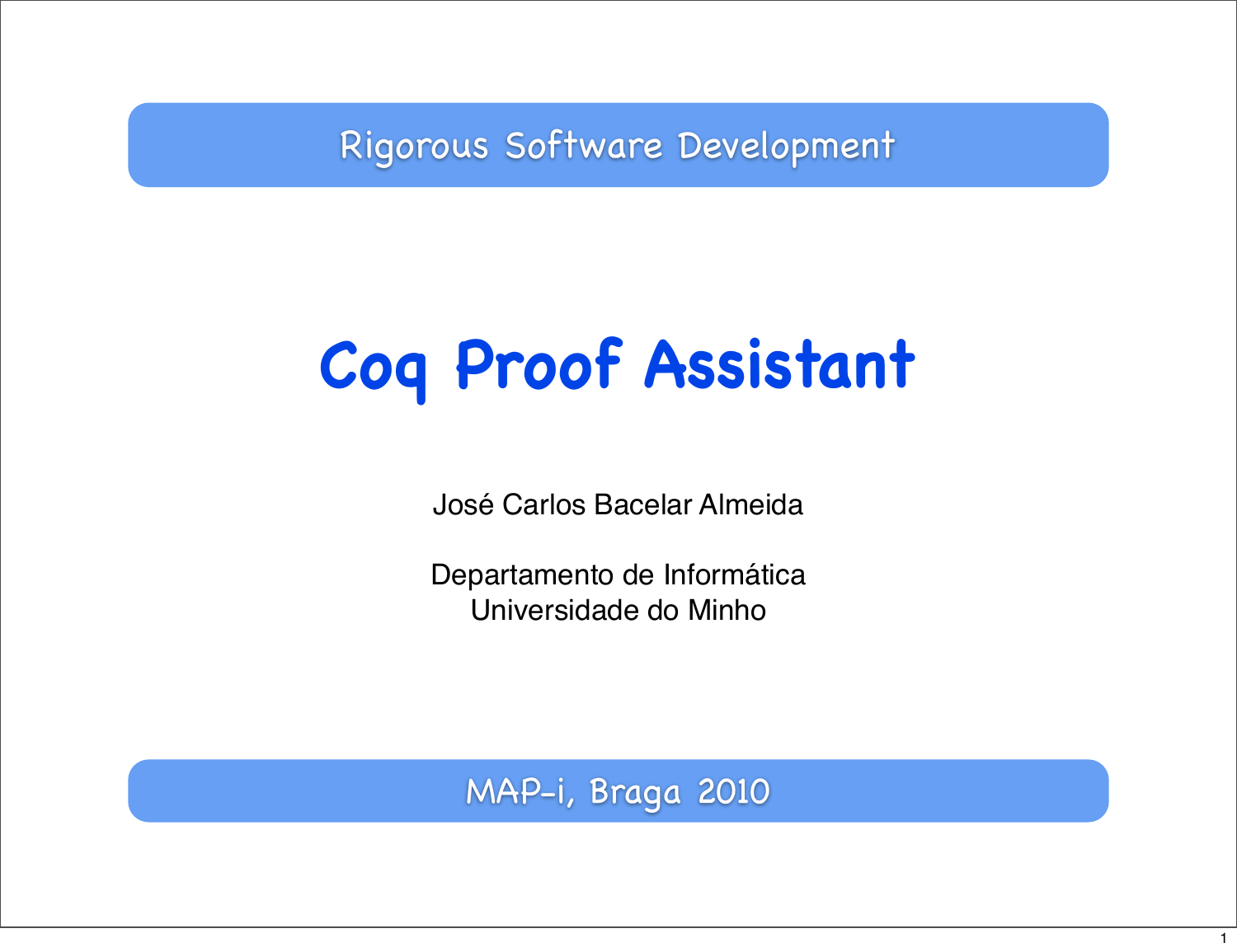## **Part II - Deductive Reasoning**

- **A Practical Approach to the Coq Proof Assistant**
	- **Gallina Language**
		- Syntax for Terms and Basic Commands
		- Inductive Definitions
		- Function Definitions
		- Programming with Dependent Types
	- **Tactics and Interactive Term/Proof Construction**
		- Logical Reasoning in Coq
		- Axiom Declarations and Classical Reasoning
		- Induction and Inductive Predicates
- **Small Demo**
- **Case study: correctness of functional programs**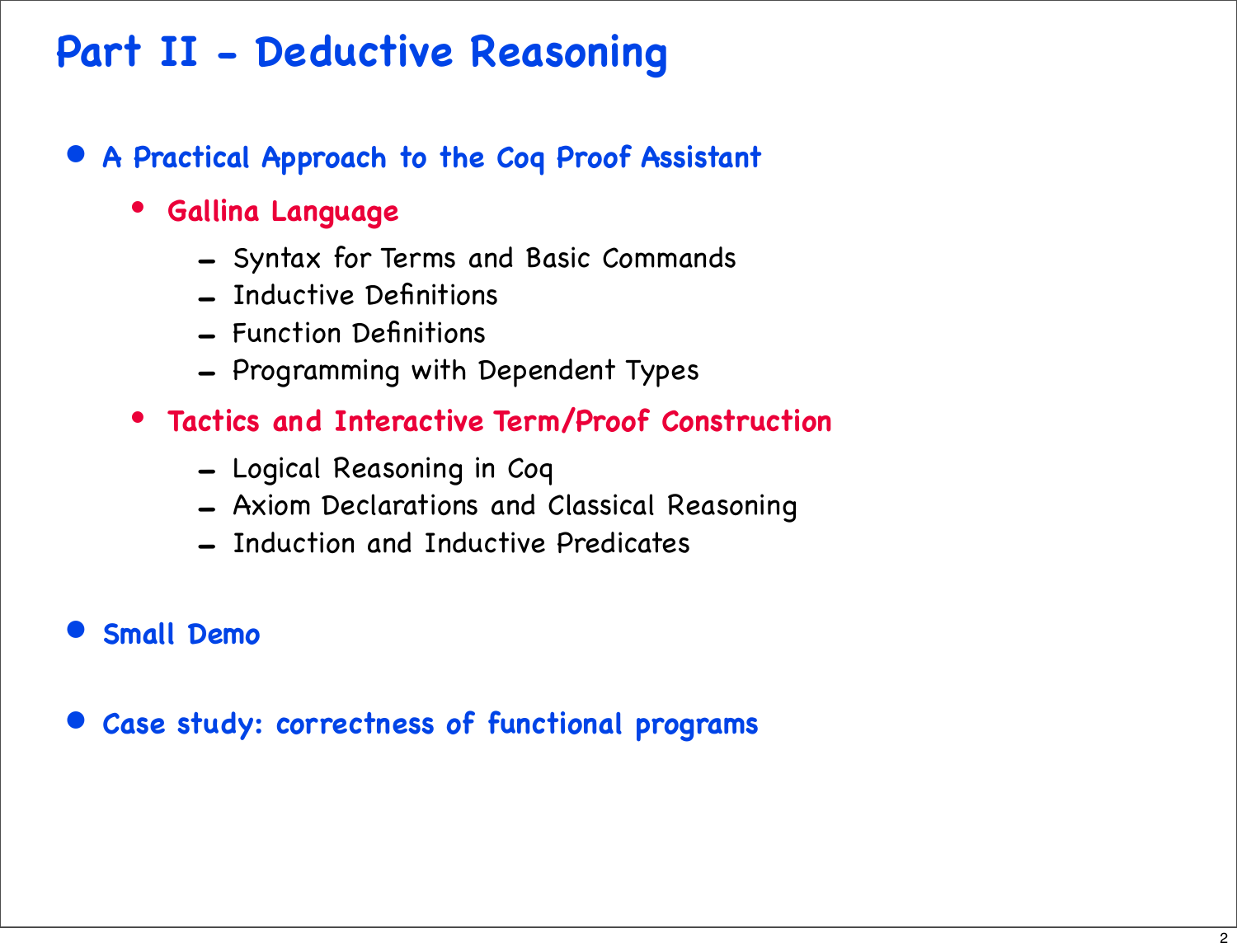## **Bibliography**

- Yves Bertot and Pierre Castéran. Interactive Theorem Proving and Program Development. Coq'Art: The Calculus of Inductive Constructions, volume XXV of Texts in Theoretical Computer Science. An EATCS Series. Springer Verlag, 2004.
- Documentation of the coq proof assistant (version 8.3).
	- Tutorial [\(http://coq.inria.fr/tutorial.html\)](http://coq.inria.fr/V8.1/tutorial.html)
	- Reference Manual [\(http://coq.inria.fr/refman/index.html\)](http://coq.inria.fr/refman/index.html)
	- Standard Library [\(http://coq.inria.fr/stdlib/index.html\)](http://coq.inria.fr/stdlib/index.html)
	- FAQ [\(http://coq.inria.fr/faq.html\)](http://coq.inria.fr/V8.1/faq.html)
- Yves Bertot. Coq in a Hurry. [http://arxiv.org/abs/cs/0603118](http://cel.archives-ouvertes.fr/docs/00/07/23/65/PDF/coq-hurry.pdf)
- Christine Paulin-Mohring and Jean-Christophe Filliâtre. Coq-lab (Types Summer School 2007). [http://www.lri.fr/~paulin/TypesSummerSchool/](http://www.lri.fr/~paulin/TypesSummerSchool/lab.pdf) [lab.pdf](http://www.lri.fr/~paulin/TypesSummerSchool/lab.pdf)
- Eduardo Giménez, Pierre Castéran. A Tutorial on Recursive Types in Coq. [\(http://www.labri.fr/Perso/~casteran/RecTutorial.pdf.gz\)](http://www.labri.fr/Perso/~casteran/RecTutorial.pdf.gz)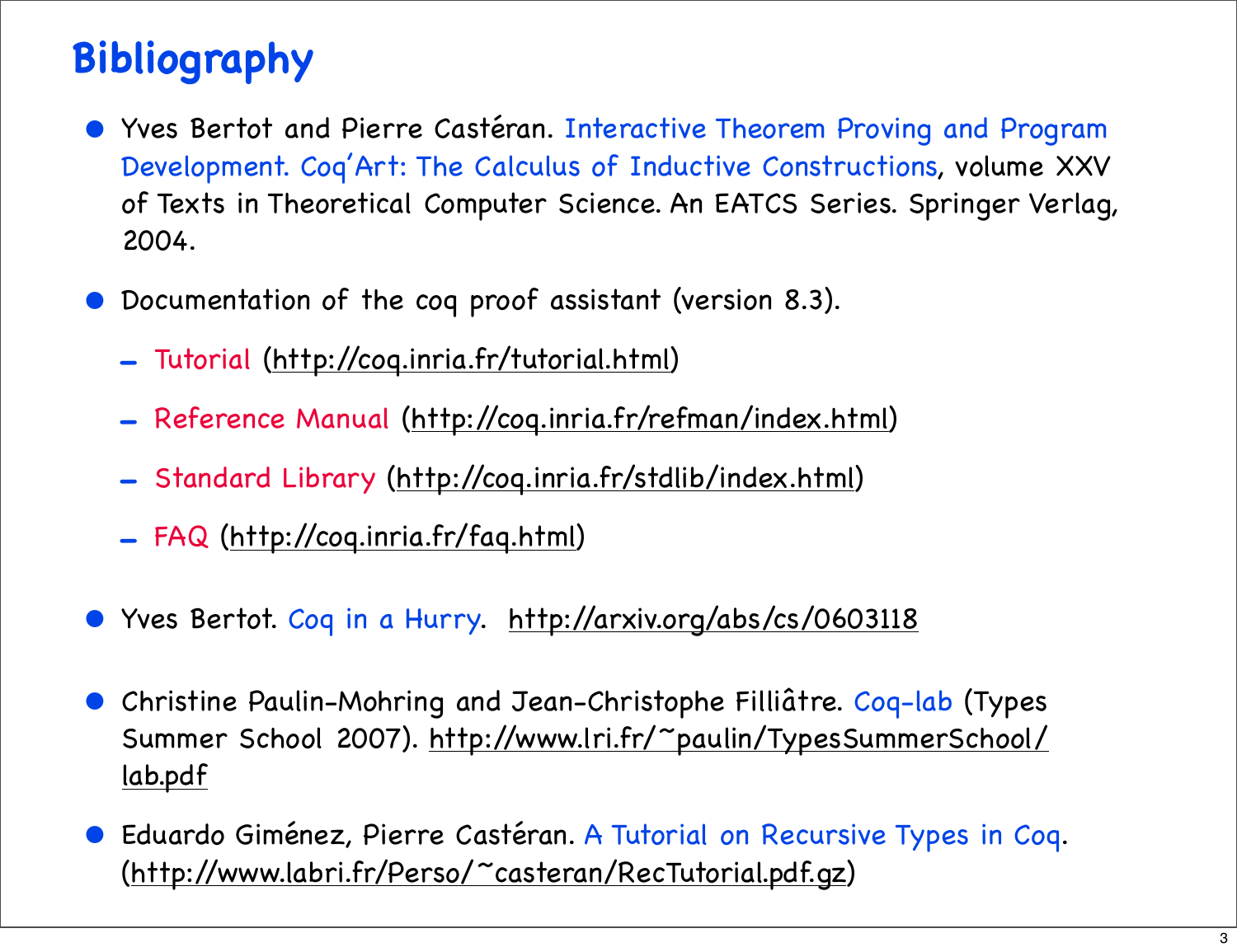## **Pragmatics**

- **Installation** 
	- Binaries available for several operating systems (ms-windows, linux, macosx)
	- ...downloadable from the web page.
- Several choices for user interaction:
	- **coqtop** basic textual shell;
	- **coqide** graphical interface;
	- **emacs proof-general mode** powerful emacs mode offering the functionality available in coqide.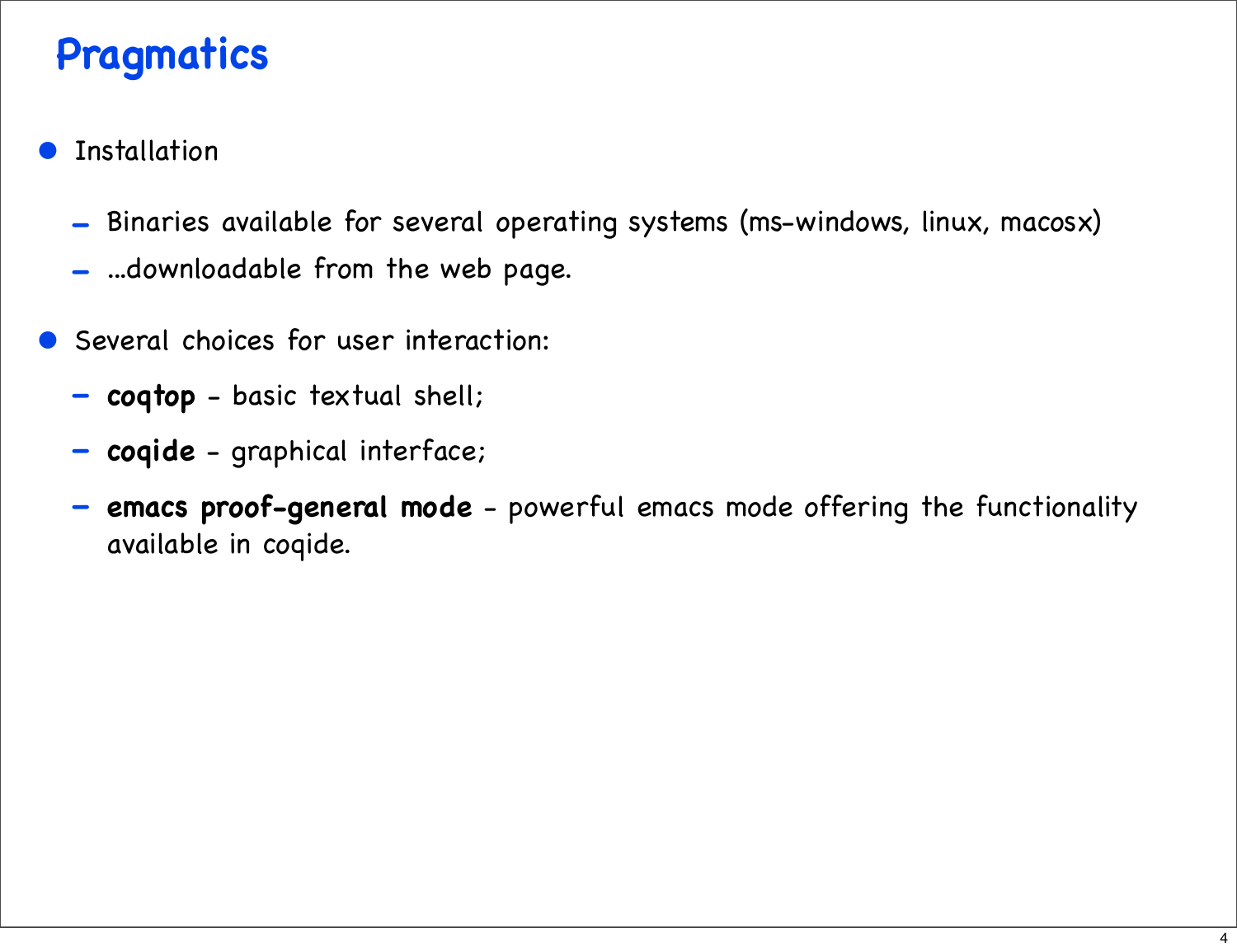## **The Coq Proof Assistant**

- The specification language of Coq is named Gallina. It allows to develop mathematical theories and to prove specifications of programs.
- It implements the Predicative Calculus of (Co)Inductive Definitions (pCiC).
- Every valid Gallina expression "e" is associated to a type, or specification, "t" (also a valid Gallina expression) - we denote the assertion "e has type t" by "e:t".
- Expressions in Gallina are built from:
	- pCiC terms such as Sort names, abstractions, applications, ...
	- constants:
		- defined constants (name alias for other terms);
		- inductive types and associated objects (such as constructors, induction/ recursion principles);
		- declarations postulated inhabitants for certain types.
- A strong-normalising reduction relation is defined over the language expressions.
- These ingredients make it possible to look at the Coq system as:
	- **a Powerful Programming Language** (albeit some peculiarities, as we will see);
	- **a Proof Development Environment**.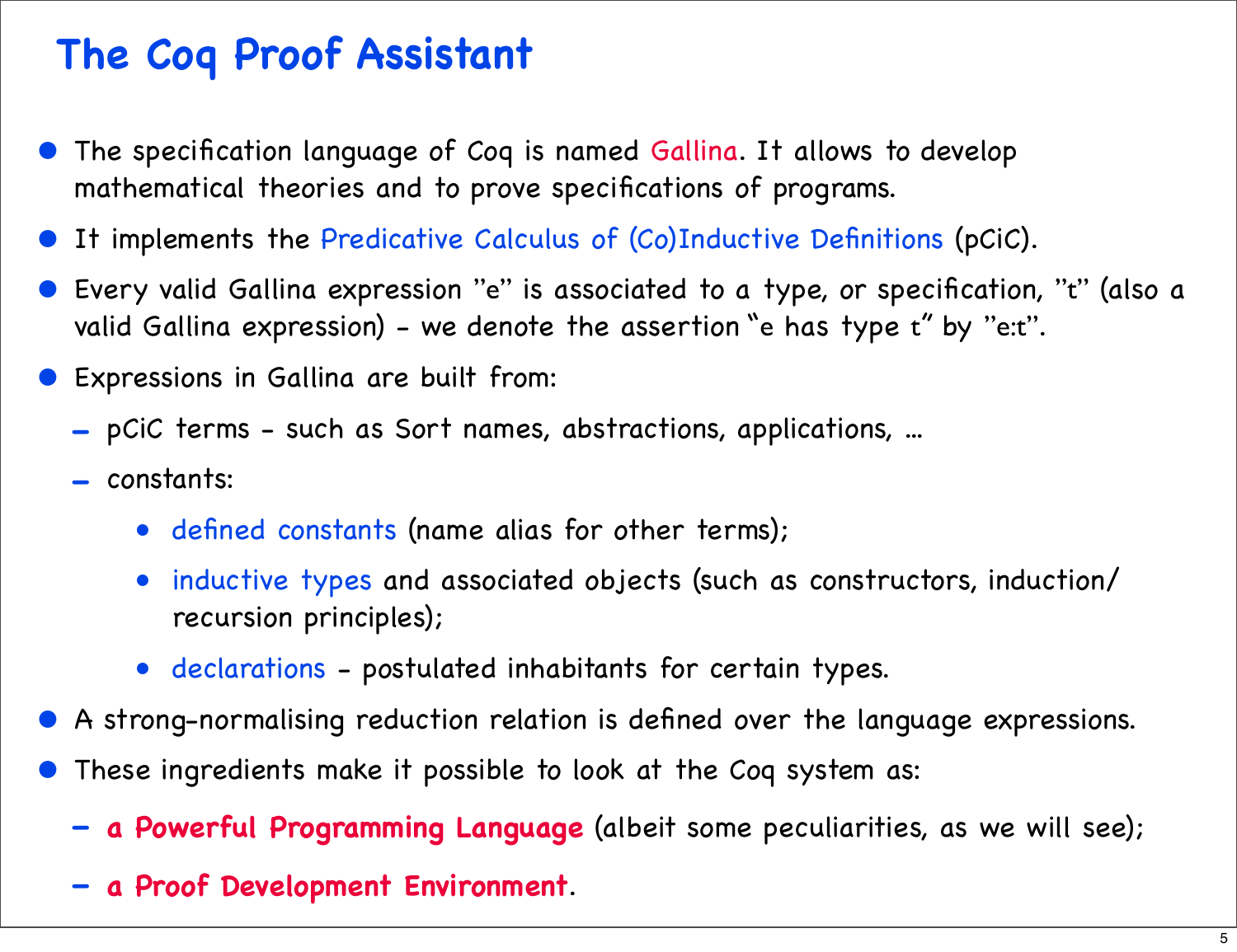## **Coq as a Programming Language**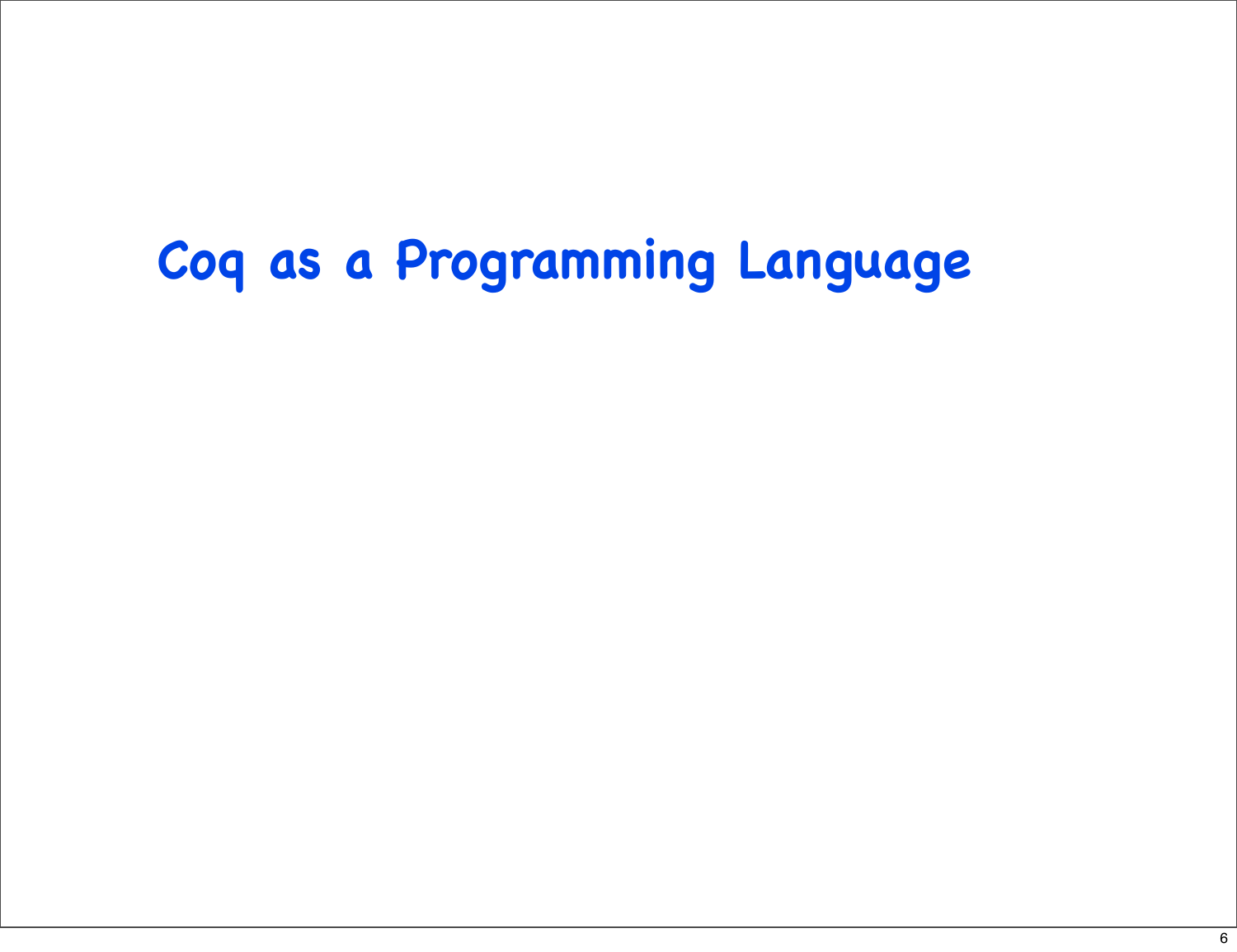## **Coq as a Programming Language**

- When seen as a programming language, the Coq system is capable to express most of the programs allowed in standard functional languages (e.g. haskell, SML, ...)
- Important distinctive features:
	- Consistency of the underlying theory relies on the strong-normalisation of terms. This enforces restrictions on:
		- recursion patterns allowed in the definitions;
		- shape on the type of constructors in inductive definitions
	- Ability to deal with dependent types, which allow a much finer notion of "types as specifications".
- Obviously, when we address the expressive power of Coq as a programming language, we are not interested in using it as the target language for an application - instead, we are interested in the expressive power that it accomplishes (for modelling purposes).
- This is particularly evident when verifying functional programs correctness - the objects we want to reason about are first class citizens in the proof environment.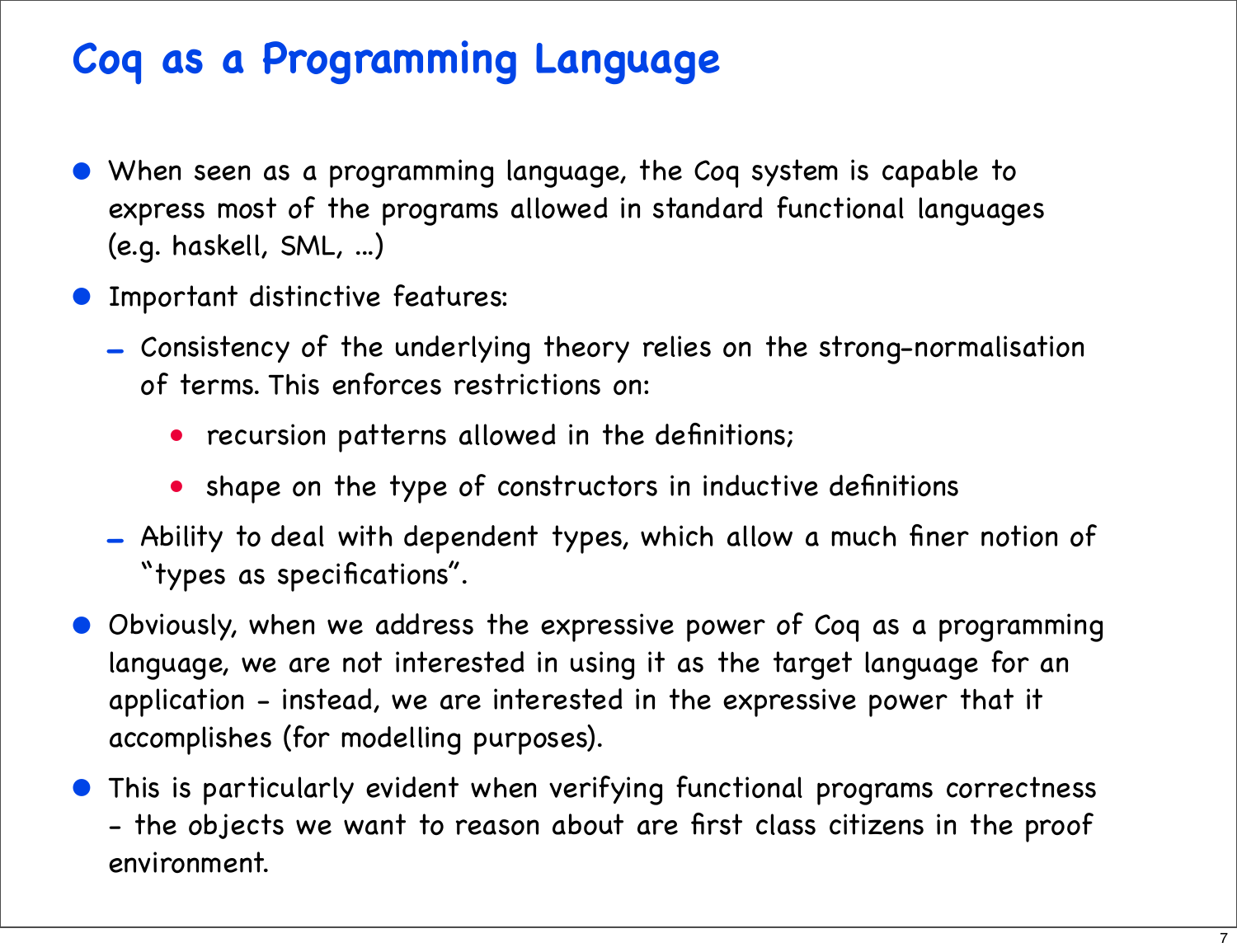## **Definitions**

- Coq allows to introduce new definitions, which link a name to a well-typed value.
- The impact of a definition is:
	- add a constant to the Gallina Language;
	- $-$  add a ( $\delta$ -)redex to the evaluation rules.
- Coq commands:
	- **Definition** define a new constant;
	- **Check** asks the type of an expression;
	- **Print** prints the definition of a constant;
	- **Eval** evaluates an expression.

```
Coq < Definition double (x:nat) : nat := 2 * x.
double is defined
Coq < Check double.
double : nat -> nat
Coq < Print double.
double = fun x : nat \Rightarrow 2 * x : nat -> nat
Coq < Eval cbv delta [double] in (double 22).
     = (fun x : nat = > 2 * x) 22
      : nat
Coq < Eval compute in (double 22).
      = 44 : nat
```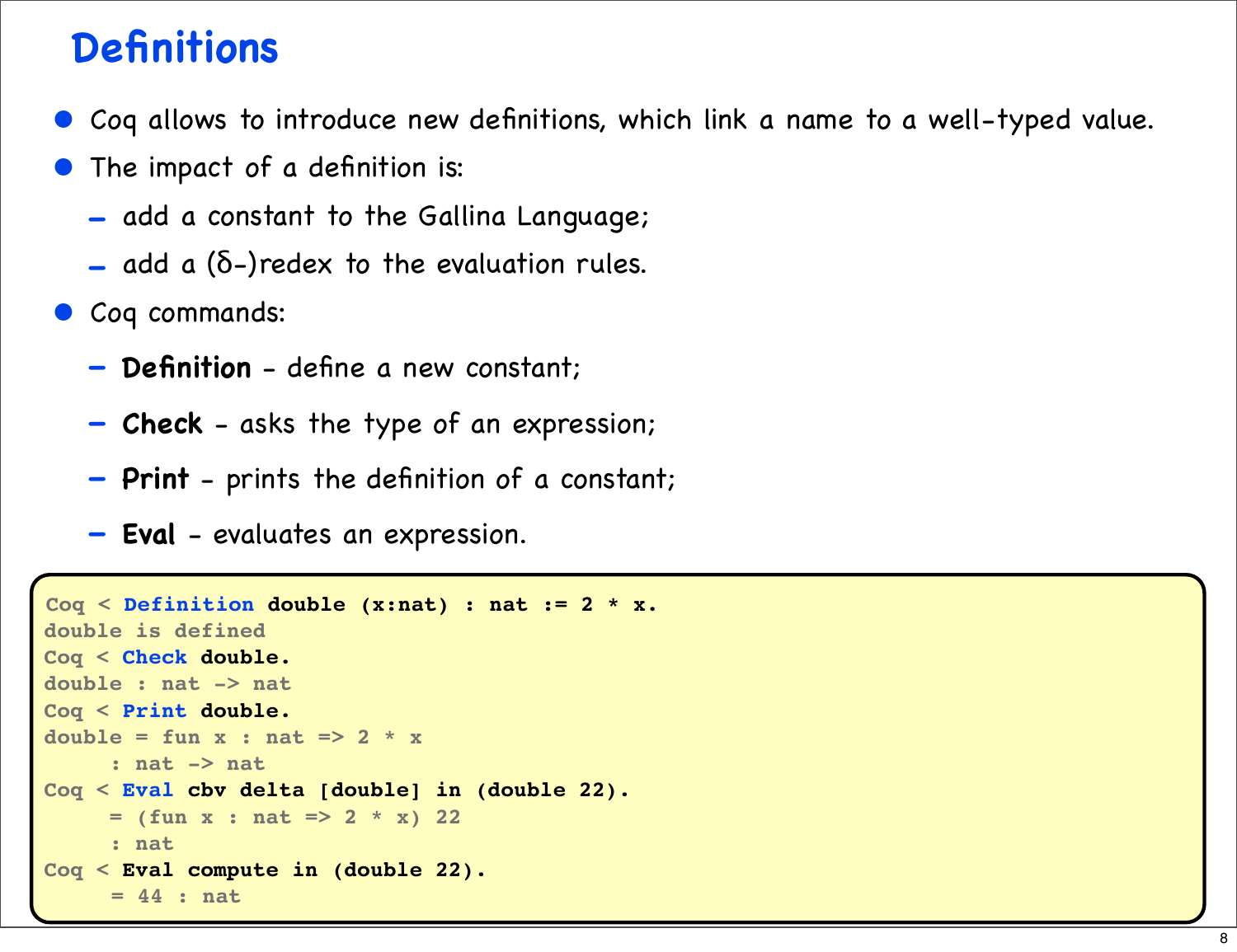#### **Inductive Definitions**

- The ability to define new types is an important ingredient for the expressiveness of a programming language.
- In Coq, some restrictions are imposed on the definable inductive types (c.f. the positivity condition presented earlier). However, the role of these ill-behaved types can arguably be referred as marginal in every-day programming.
- On the other hand, Coq allows for the definition of dependently typed inductive types, which are out of the scope in standard functional languages.
- As in functional languages, inductive types are specified by the signature of its constructors. Taking the following well known types as an example (haskell syntax):

```
// Nil :: List a Cons :: a -> List a -> List a
data List a = Nil | Cons a (List a)
// Empty :: Tree a; Node :: Tree a -> a -> Tree a -> Tree a
data Tree a = Empty | Node (Tree a) a (Tree a)
```
• In Coq, we must give the full signature of the constructors (return type included).

```
Inductive list (A:Set) : Set :=
 | nil : list A
 | cons : A -> list A -> list A.
list, list_rect, list_ind, list_rec is defined
Inductive tree (A:Set) : Set :=
 | empty : tree A
 | node : tree A -> A -> tree A -> tree A.
tree, tree_rect, tree_ind, tree_rec is defined
```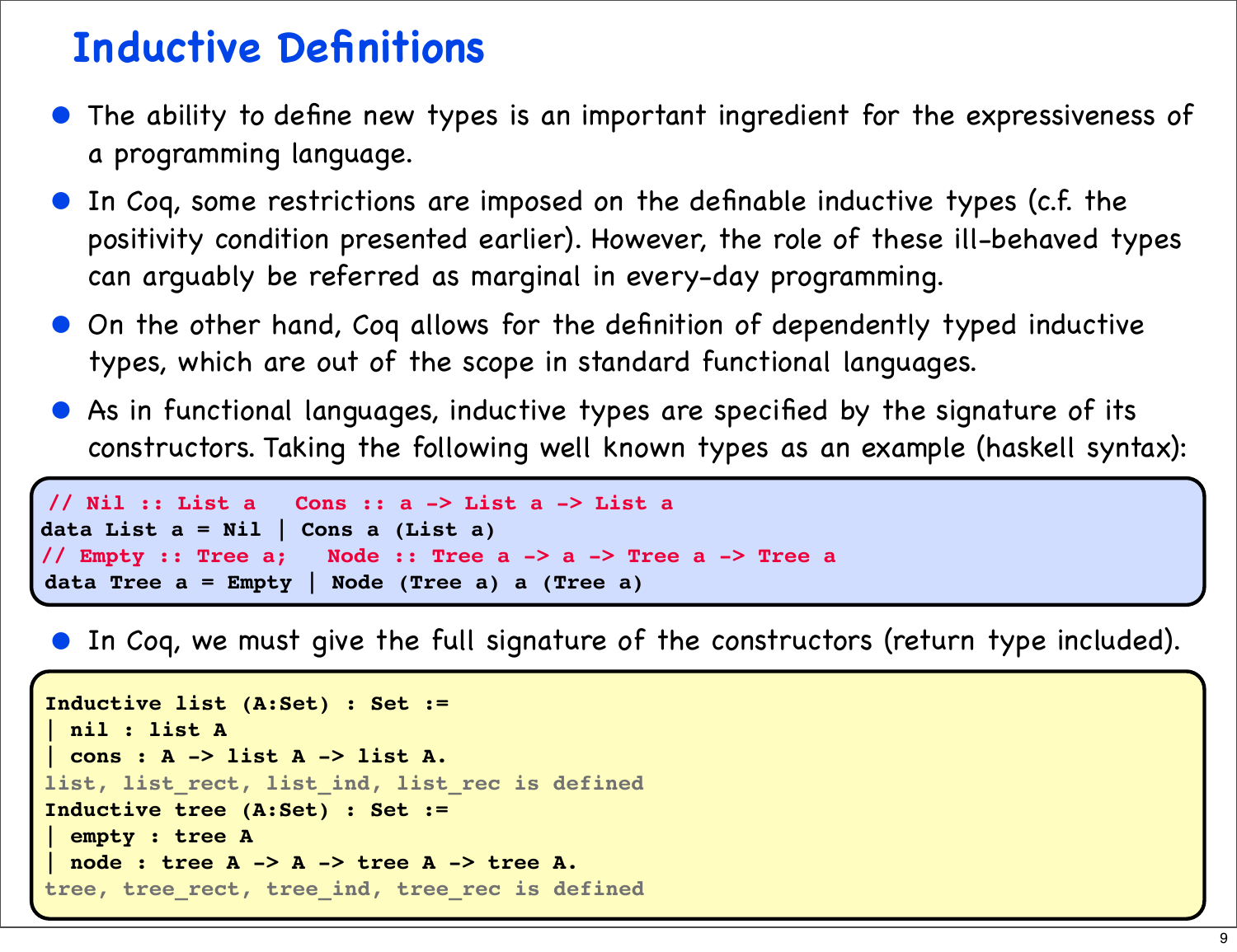## **Induction/Recursion Principles**

- The system automatically generates induction/recursion principles for the declared types.
- These allow the definition of primitive recursive functions on the respective type.
- Taking the list type as an example, primitive recursion is close enough to the "foldr" combinator available in the haskell prelude (slightly more powerful).
- The inferred principle is a dependent-type version of the primitive recursion combinator (return type might depend on the argument value). Its type is:

list rec: forall  $(A : Set)$  (P : list  $A \rightarrow Set$ ),  $P$  nil  $\rightarrow$ (forall (a :A) (l : list A),  $P \perp \rightarrow P$  (a :: l))  $\rightarrow$ forall (l : list A), P l

**•** Sample functions:

```
Definition length' (A:Set) : list A -> nat :=
  list rec A (fun =>nat) 0 (fun x xs r=> 1+r).
length' is defined
Eval cbv delta beta iota in (length' (cons nat 1 (cons nat 1 (nil nat)))).
  = 2 : nat
Definition app' (A:Set) (l1 l2:list A) : list A := 
  list rec A (fun =>list A) 12 (fun x xs r=> cons A x r) 11.
app' is defined
Eval compute in (app' nat (cons nat 1 (nil nat)) (cons nat 2 (nil nat))).
   = cons nat 1 (cons nat 2 (nil nat)) : list nat
```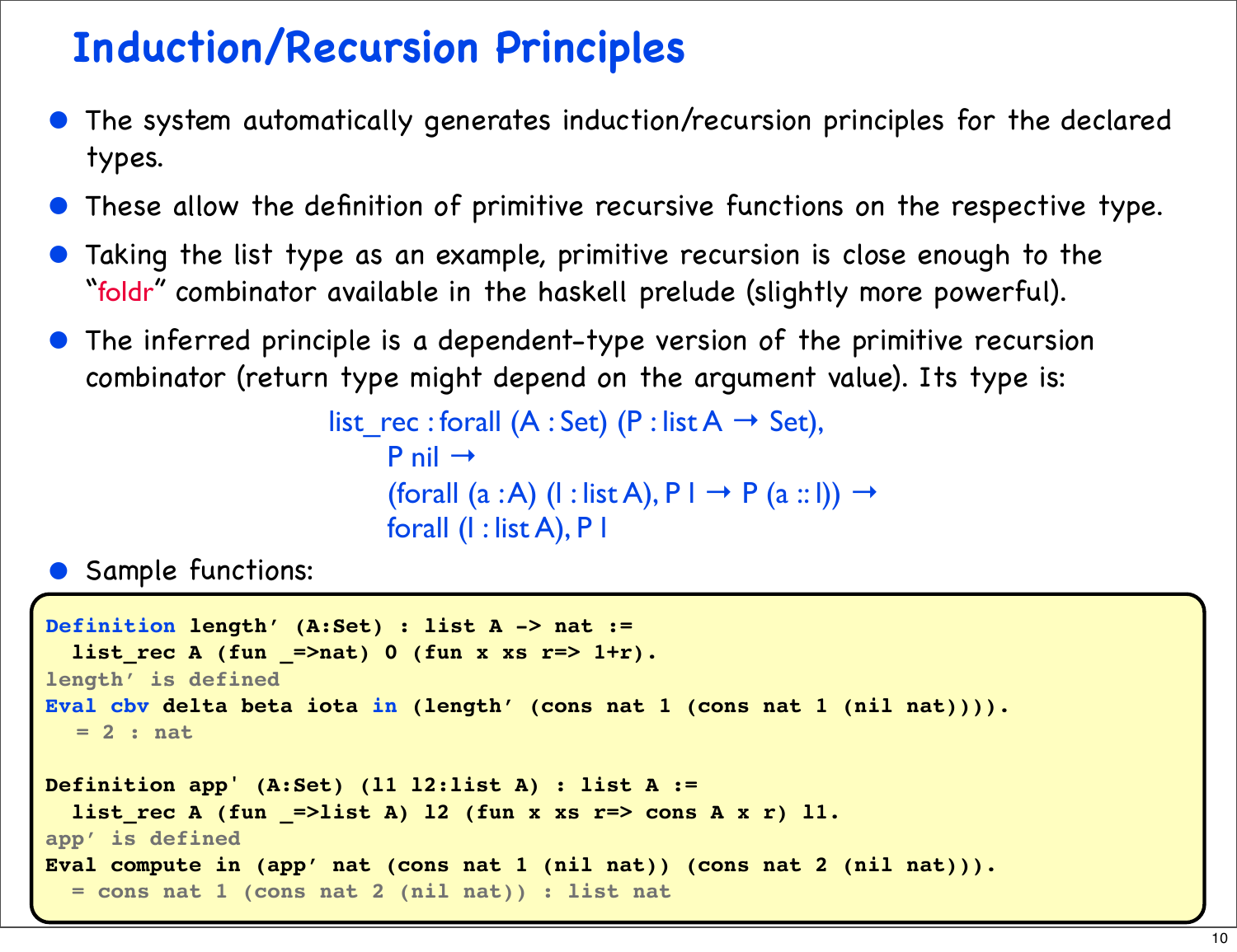## **Implicit Arguments**

- The polymorphic lists example show that terms that, in a functional language are written simply as (cons 1 nil), are polluted with type applications (cons nat 1 (nil nat))
- These applications are annoying, since they can be inferred from the context.
- Coq has a mechanism that allow to omit these redundant arguments **Implicit Arguments**.

```
Implicit Arguments nil [A].
Implicit Arguments cons [A].
Implicit Arguments length' [A].
Implicit Arguments app' [A].
Eval compute in (length' (cons 1 (cons 1 nil))).
      = 2 : nat
Eval compute in (app' (cons 1 nil) (cons 2 nil)).
      = cons 1 (cons 2 nil) : list nat
```
• The command **Set Implicit Arguments** instructs Coq to automatically infer what are the implicit arguments in a defined object.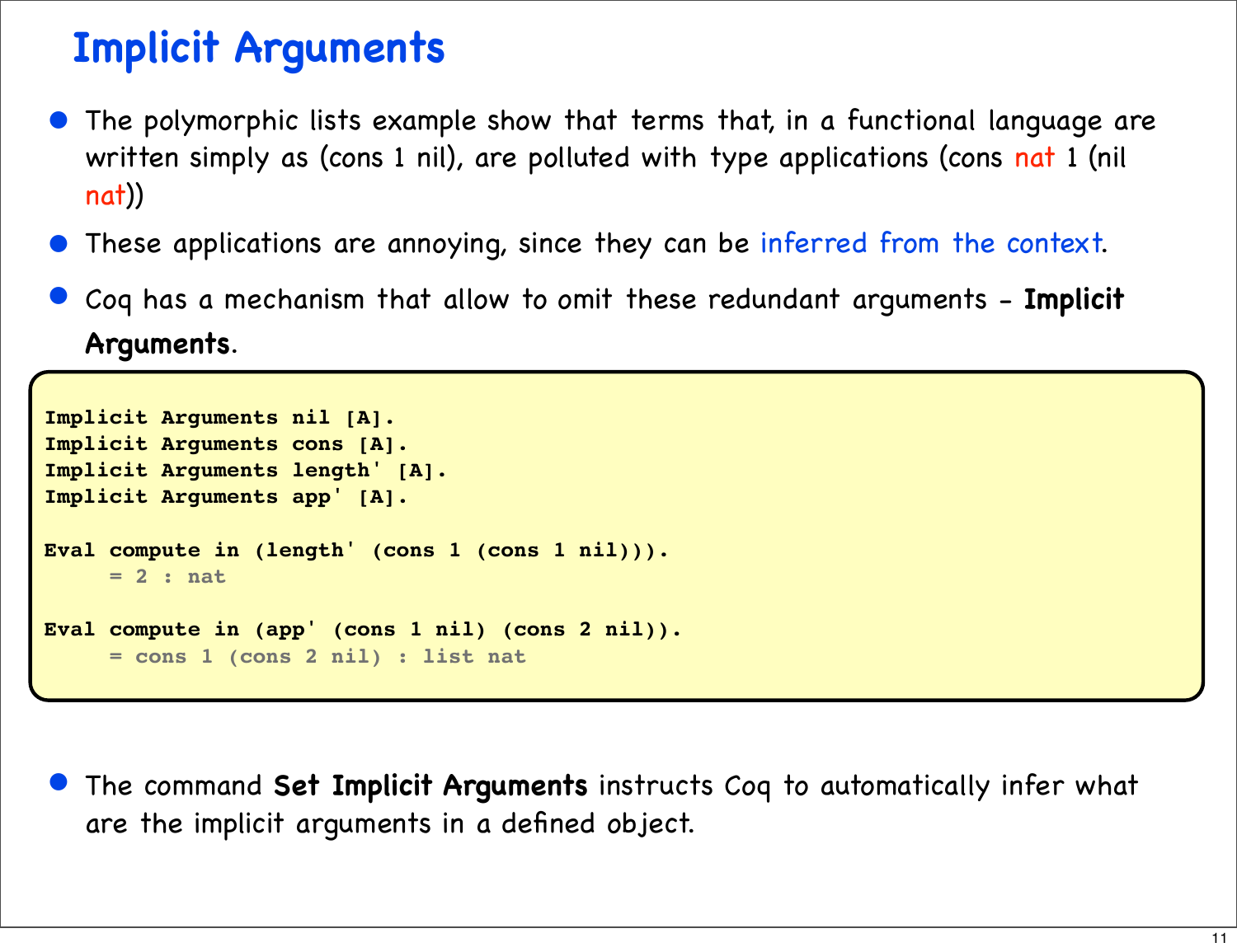## **Fixpoint Definitions**

• Fortunately, the Coq system allows for a direct encoding of recursive functions.

```
Fixpoint length (A:Set) (l:list A) : nat :=
   match l with
   | nil => 0
    | cons x xs => 1 + (length xs)
   end. 
length is defined
Fixpoint app (A:Set) (l1 l2:list A) {struct l1} : list A :=
   match l1 with
   | nil => l2
   | cons x xs => cons x (app xs l2)
   end.
app is defined
```
- However, it forces recursive calls to act upon strict sub-terms of the argument (in the present of multiple arguments, the recursive one is singled out by the keyword "struct" - e.g.  $\{struct 11\}$ ).
- A recent extension of the system allows to overcome this limitation...
	- ...as long as evidence for termination is provided (i.e. proved).

(...we will return to this later)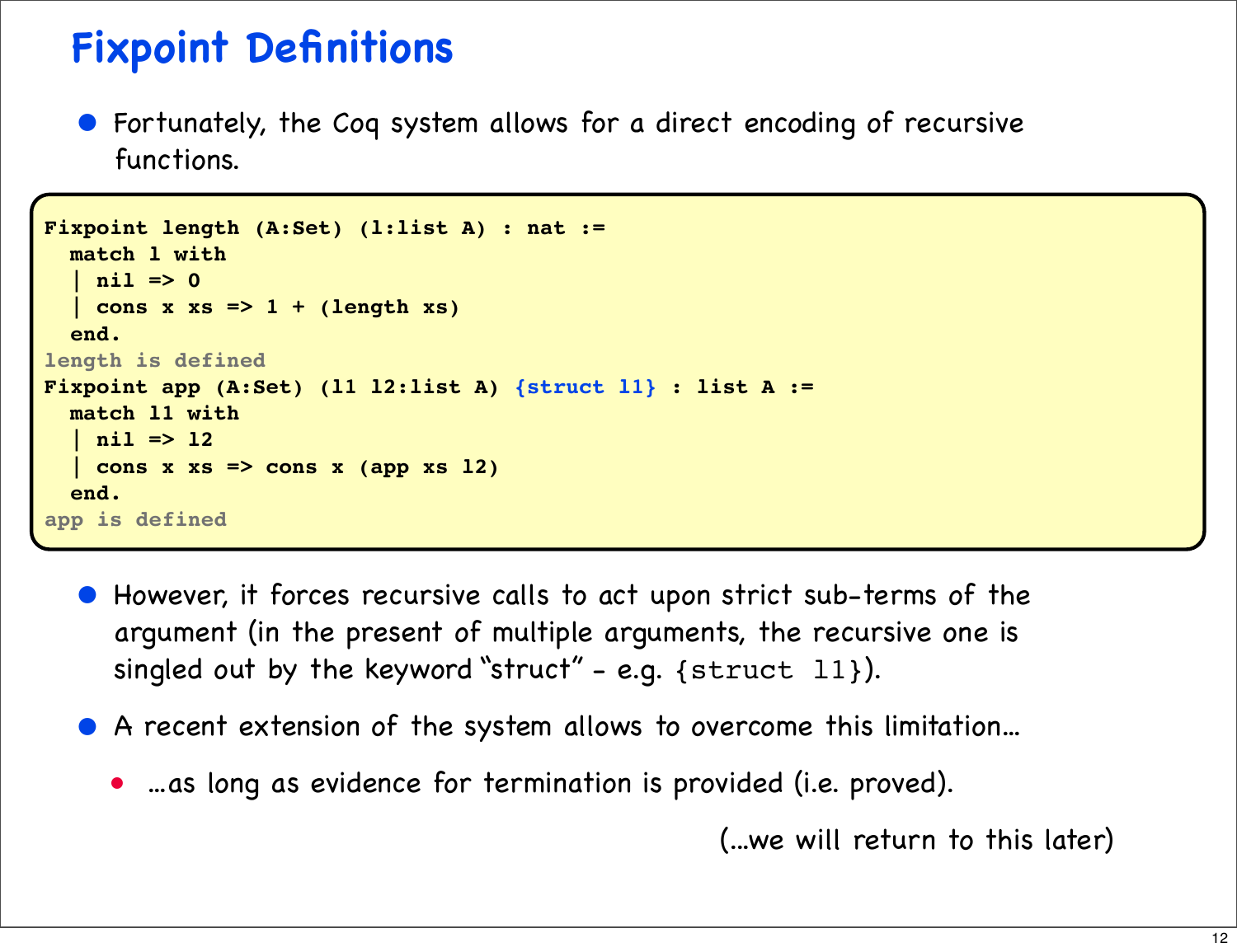## **Exploiting Dependent Types**

• Dependent types allow for a much richer notion of type (e.g. we might express types for fixed-length lists; balanced-trees; binary-search trees; etc).

```
Inductive Vec (A:Set) : nat -> Set :=
| Vnil : Vec A O
| Vcons : forall (x:A) (n:nat), Vec A n -> Vec A (S n).
Check (Vcons 1 (Vnil nat)).
Vcons 1 (Vnil nat) : Vec nat 1
Fixpoint appVec (A:Set)(n1 n2:nat)(v1:Vec A n1)(v2:Vec A n2){struct v1}:Vec A (n1+n2) :=
  match v1 in Vec _ m return Vec A (m+n2) with
   | Vnil => v2
   | Vcons x m' v' => Vcons x (appVec v' v2)
   end.
Eval compute in appVec (Vcons 1 (Vnil nat)) (Vcons 2 (Vcons 3 (Vnil nat))).
      = Vcons 1 (Vcons 2 (Vcons 3 (Vnil nat))) : Vec nat (1 + 2)
```
- The syntax in the "match" construct is extended to cope with different types in each branch and how the return type is conditioned.
- Dependent types lead to a proliferation of arguments (most of them inferable from others). Implicit arguments are an important device in making the terms readable.
- Dependent types can be used to constrain the functional behaviour of programs as such, their inhabitants might be seen as "programs with their correctness proof embedded on" (c.f.  $\Sigma$ -types as sub-set types - more about this later...).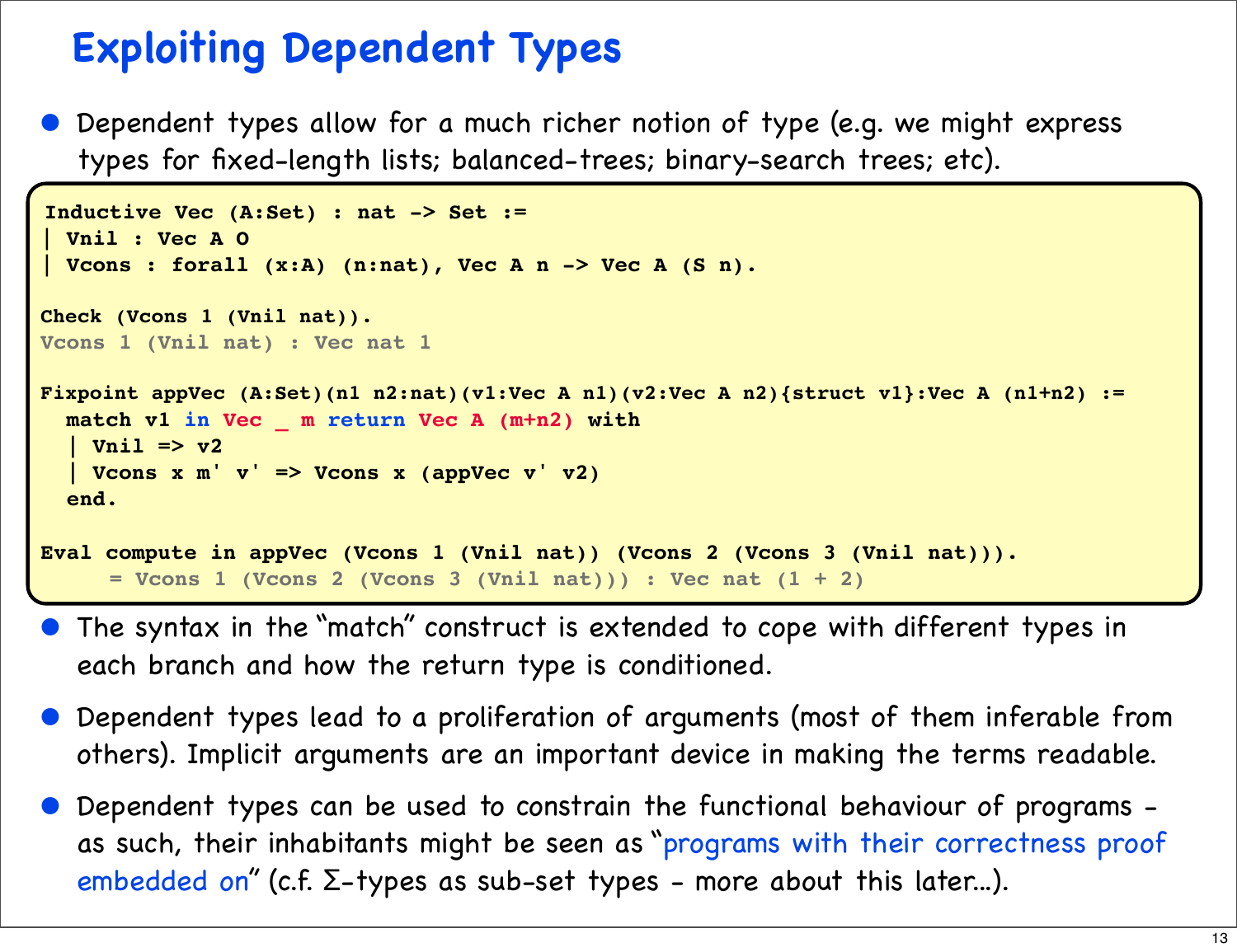- Programming with dependent types rapidly becomes a challenging task.
- Look at definition of the "head" function.

```
Fixpoint VecHead (A : Set) (n : nat) (v : Vec A (S n)) {struct v}: A :=
(match v in (Vec _ l) return (l <> 0 -> A) with
  | Vnil => fun h : 0 <> 0 => False_rec A (h (refl_equal 0))
 | Vcons x m' = \gt fun \pm : S m' \lt 0 = > x
  end)
   (* proof of Sn<>0 *)
   (fun H : S n = 0 =>
    let H0 :=
      eq_ind (S n)
        (fun e : nat => match e with
                          | 0 => False
                           | S _ => True
                         end) I 0 H in
    False_ind False H0)
```
- The difficulty arises from the fact that the first branch of the match constructor could not occur (Vnil is always of type (Vec A 0)). But the argument (proof) must be given explicitly.
- One often uses a mixed style of "definitional" and "interactive" term construction (more about this later).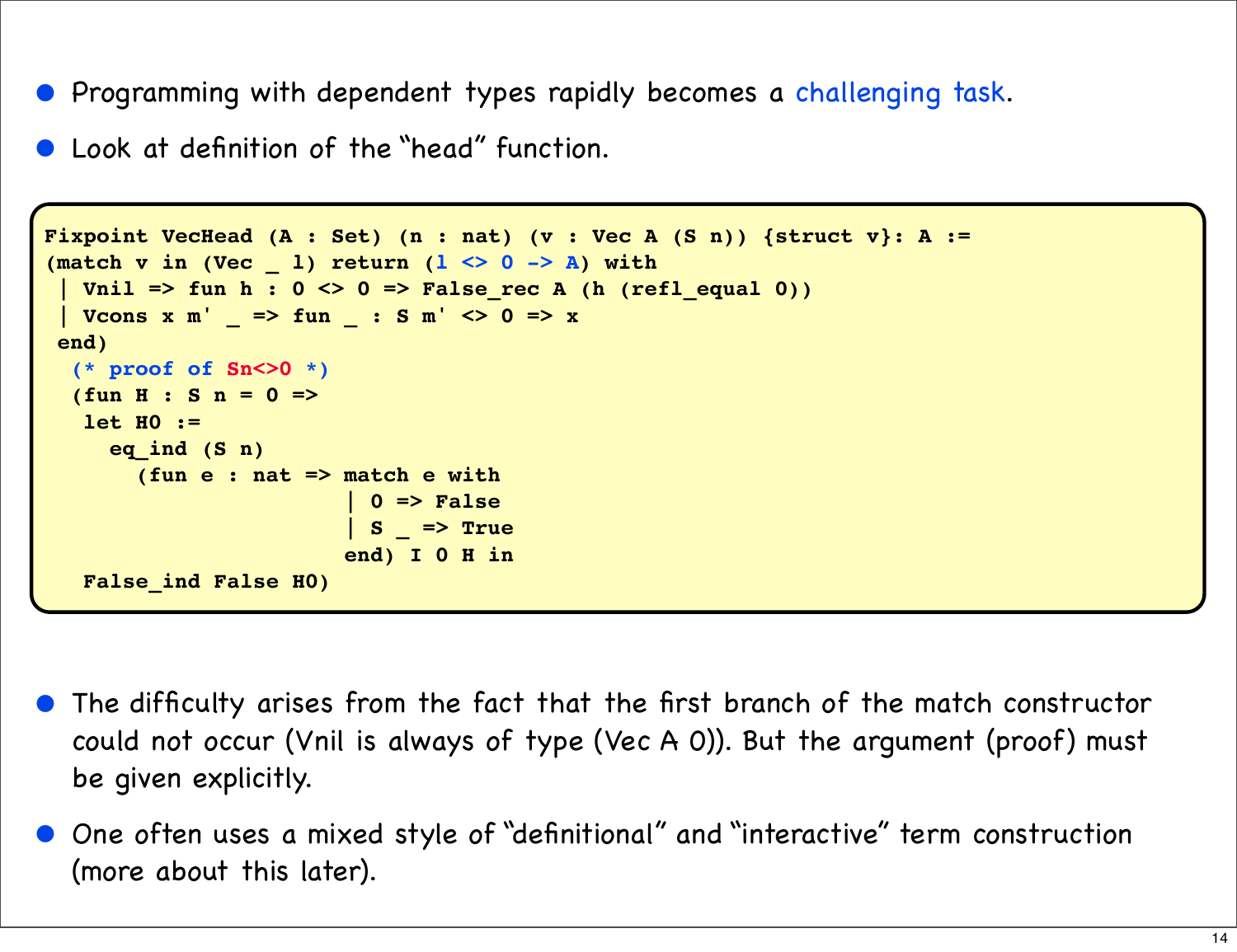## **Coq as an Interactive Proof-Development Environment**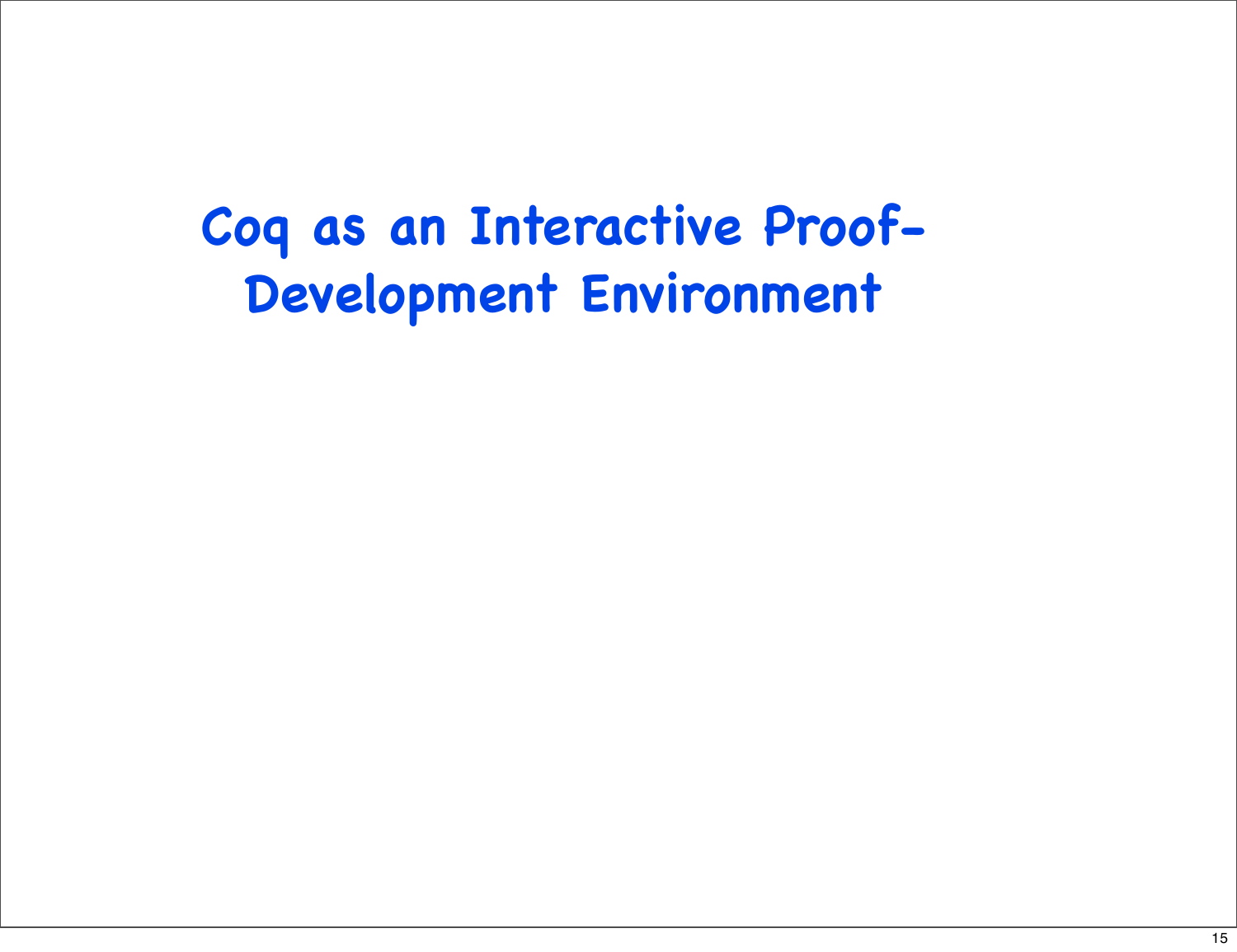## **Interactive Proof Development**

The underlying type system used by coq allows for expressing proofs in the same way as we define functions acting on computational objects (c.f. Curry-Howard Isomorphism)

```
Definition simple_proof (A:Prop) (x:A) : A := x.
simple_proof is defined
Check simple_proof.
simple_proof : forall A : Prop, A -> A
```
Here, we can identify the term (fun (A:Prop) (x:A)  $\Rightarrow$  x) as an encoding of the natural

deduction proof tree for the logical formula (forall  $(A:Prop), A \rightarrow A$ ).

- However, when we are willing to find a proof for a given formula, the ability to present the complete proof-term is not very helpful (it can only act as a proofchecking device).
- To interactively construct the natural deduction proof-tree, is is normally adopted the so called goal-oriented proof development:
	- the system keeps track of the current goal and the set of open premises (the environment);
	- the user insert nodes in the proof-tree by means of certain commands (tactics). The system adjusts the state accordingly.
	- the process finishes when we are able to match a premise with the conclusion.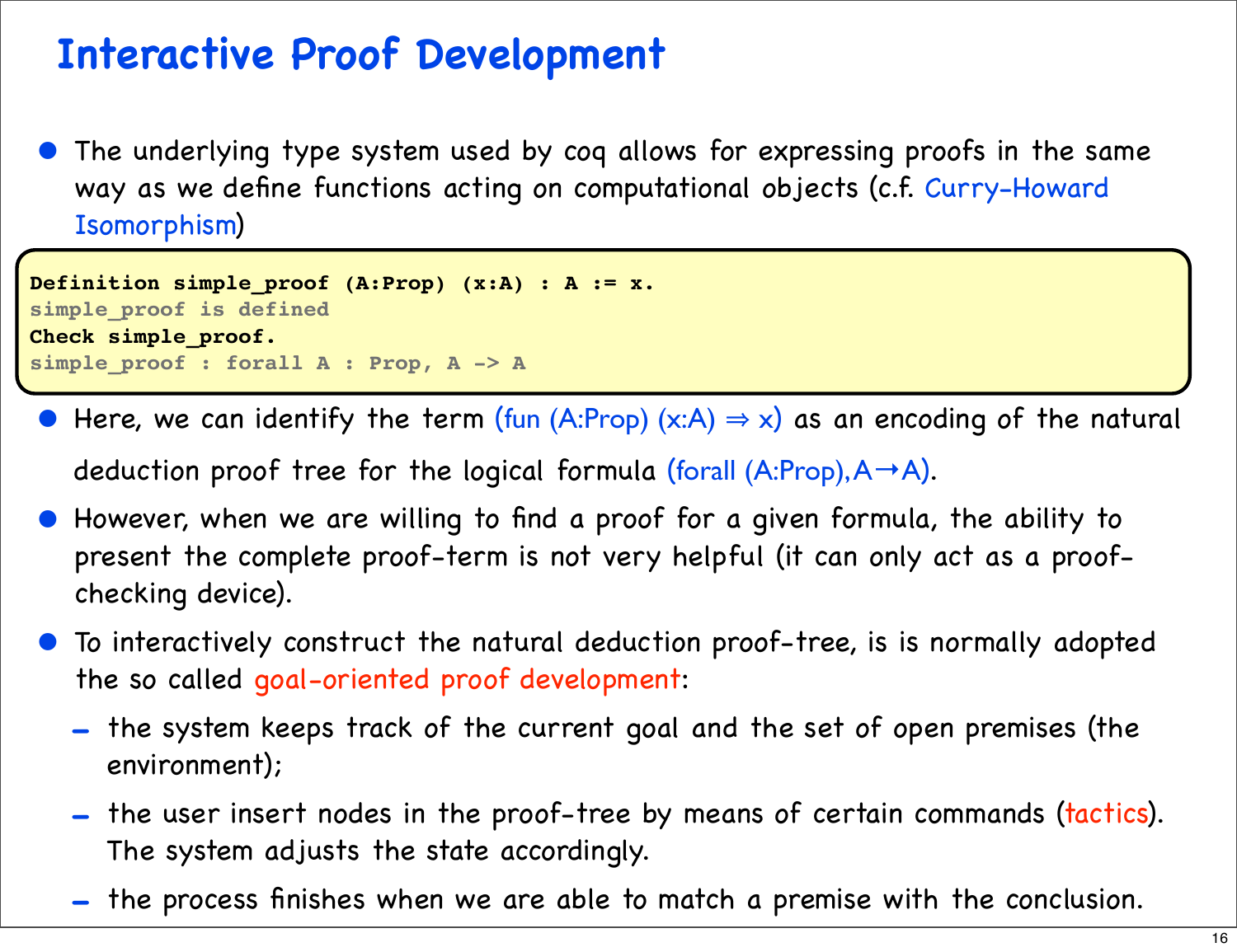## **Minimal Logic and Basic Tactics**

- The internal logic of Coq possesses a single connective:  $\Pi$ . It generalises both implication and universal quantification.
- Basic tactics: **intro** introduction rule for Π;

**apply** - elimination rule for Π;

**assumption**, **exact** - match conclusion with an hypothesis.

• Proof editing mode is activated by the **Theorem** command. Once completed, a proof

is saved by the **Qed** command.

```
Theorem ex1: for all A B: Prop, A -> (A->B) -> B.1 subgoal
     ============================
    forall A B : Prop, A -> (A -> B) -> B
intros A B H H0.
1 subgoal
   A : Prop
   B : Prop
   H : A
  H0 : A -> B
   ============================
    B
apply H0.
1 subgoal
   A : Prop
   B : Prop
   H : A
   H0 : A -> B
   ============================
    A
exact H.
Proof completed.
Qed.
ex1 is defined
```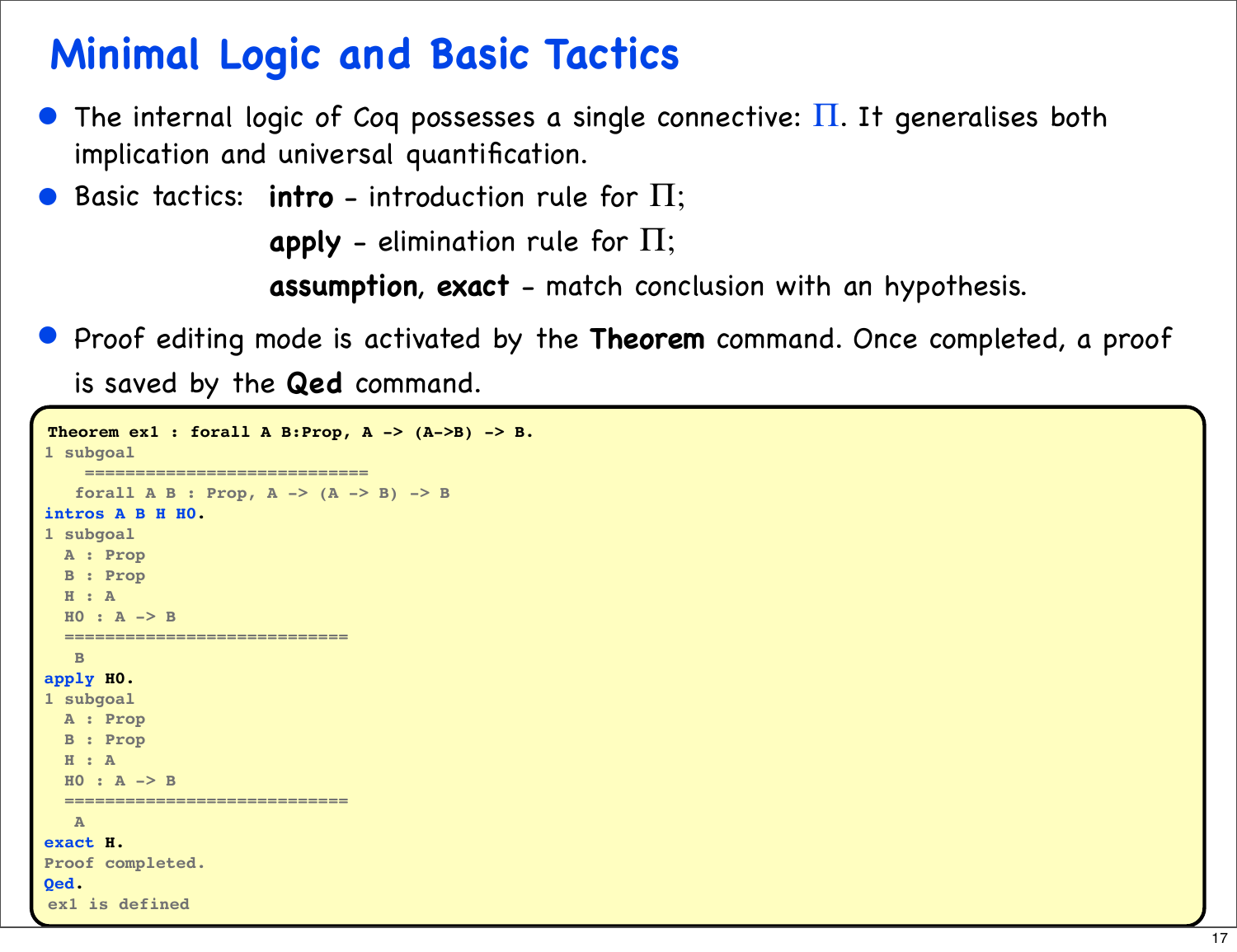#### **Curry-Howard analogy at work...**

• Interactive goal-oriented proof-term construction is a legitimate mean to define objects in Gallina.

```
(* Definition Scomb (A B C:Set) (x:A->B->C) (y:A->B) (z:A) : C := x. *)
Definition Scomb (A B C:Set) : (A->B->C) -> (A->B) -> A -> C. 
intros A B C x y z.
apply x.
   exact z.
   apply y; exact z.
Defined.
S is defined
```
- The command **Theorem** (and its variants **Lemma**, **Proposition**, **Corollary**, **Fact, Remark**) is analogous to **Definition** (but reserved for goal-oriented definitions).
- Note the use **Defined** command (instead of **Qed**). It makes the definition transparent (can be unfolded).
- The refine tactic allows to mix both styles it fills a proof with a term (with holes).

```
Definition VecHead' (A:Set) (n:nat) (v:Vec A (S n)) : A. 
refine (fun A n v => match v in Vec _ l return (l<>0)->A with
                         | Vnil => _
                       | Vcons x m' v => _
                       end _).
intro h; elim h; reflexivity.
intro h; exact x.
discriminate.
Defined.
```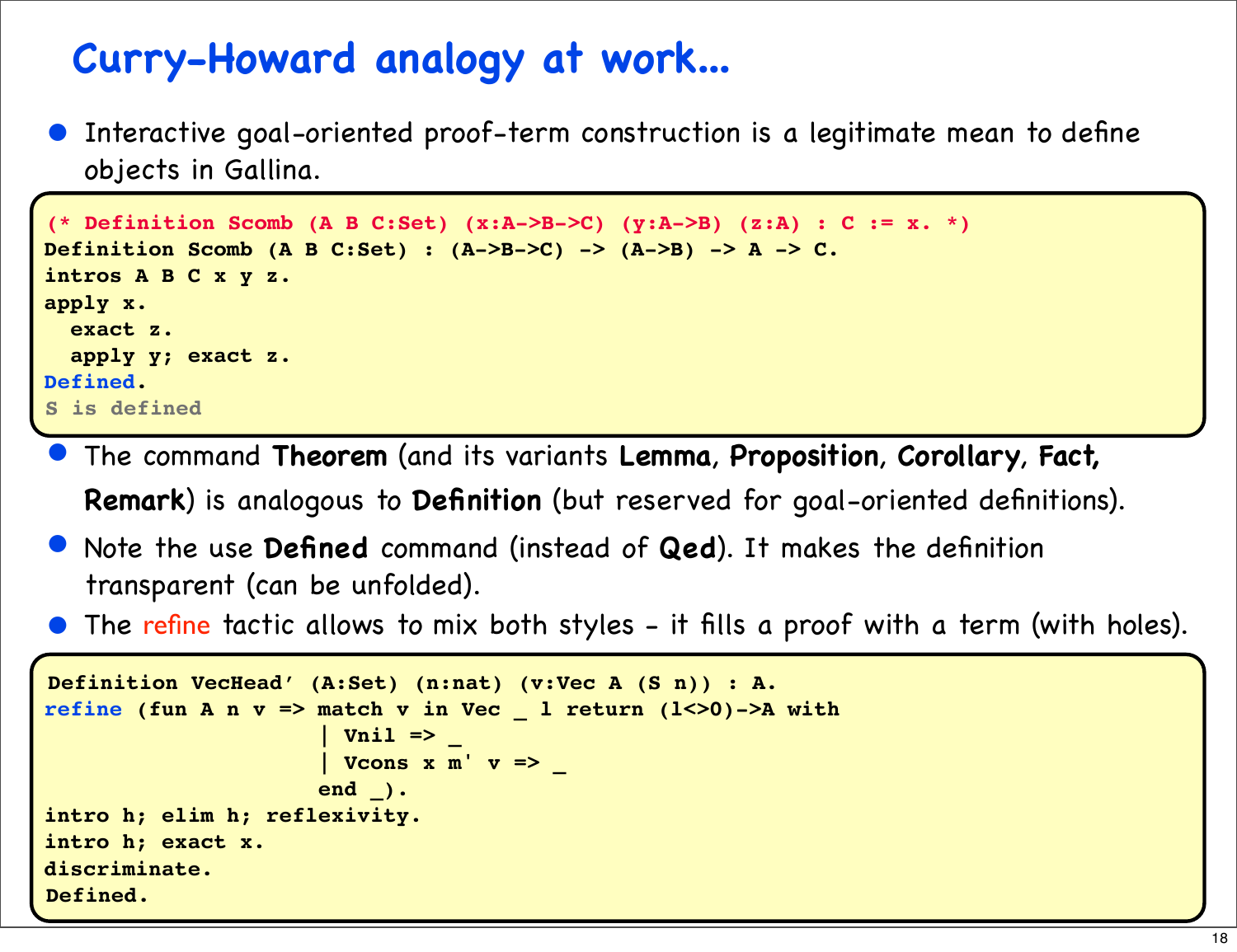## **Logical Reasoning**

• Other logical connectives are encoded as inductive types whose constructors correspond to their introduction rules:

```
(* False (absurd) is encoded as an empty type *)
Inductive False : Prop :=.
(* NEGATION - notation: ~A *)
Definition not (A:Prop) : Prop := A -> False.
(* AND - notation: A / \ B *)
Inductive and (A B:Prop) : Prop := conj : A -> B -> and A B.
(* OR - notation: A \/ B *)
Inductive or (A B:Prop) : Prop :=
 | or_introl : A -> or A B
| or_intror : B -> or A B.
(* EXISTENTIAL QUANT. - notation "exists x, P x" *)
Inductive ex (A : Type) (P : A -> Prop) : Prop :=
     ex_intro : forall x : A, P x -> ex P
```
• Elimination rules are obtained through the corresponding induction principle. Consider the following example:

```
Theorem ex2 : forall A B, A/\B -> A/\B.
intros; apply or_introl.
1 subgoal
  A : Prop
  B : Prop
   H : A /\ B
   ============================
    A
```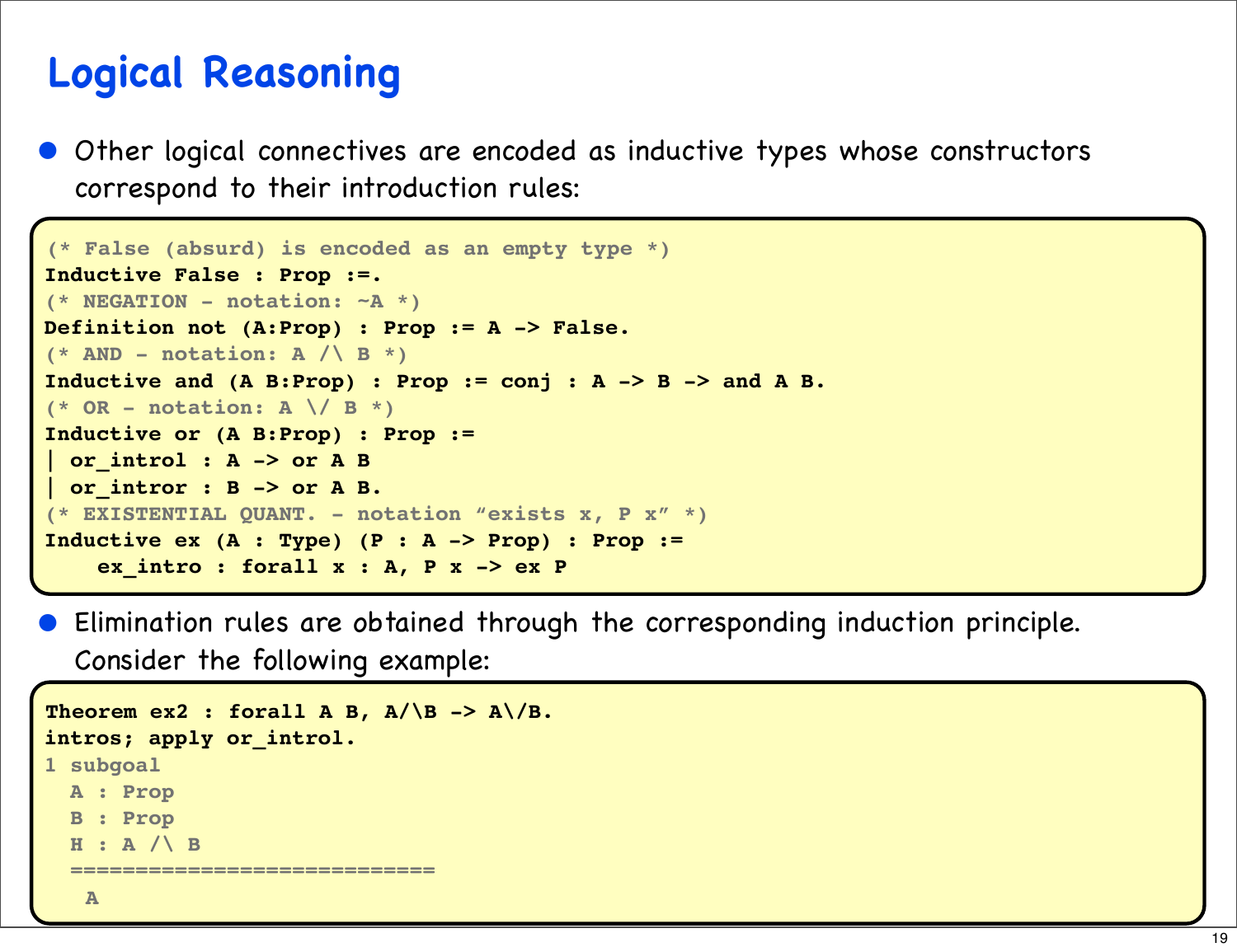To proceed the proof we have to apply the elimination rule on A/\B. Checking the type for and\_ind, we get:

```
Check and_ind.
and_ind: forall A B P : Prop, (A->B->P) -> A/\B->P
```
**•** If we unify P with the conclusion, we can read it as a rule that decomposes the components of the conjunction.

```
apply and_ind with A B; try assumption.
1 subgoal
   A : Prop
   B : Prop
   H : A /\ B
   ============================
    A -> B -> A.
intros; assumption.
Proof completed.
```
(the "with" clause instantiate variables; the "try ..." tactical attempts to apply the given tactic to the generated sub-goals).

The elim tactic performs exactly this:

```
Theorem ex2': forall A B, A/\B -> A/\B.
intros A B H; left; elim H; intros; assumption.
Proof completed.
```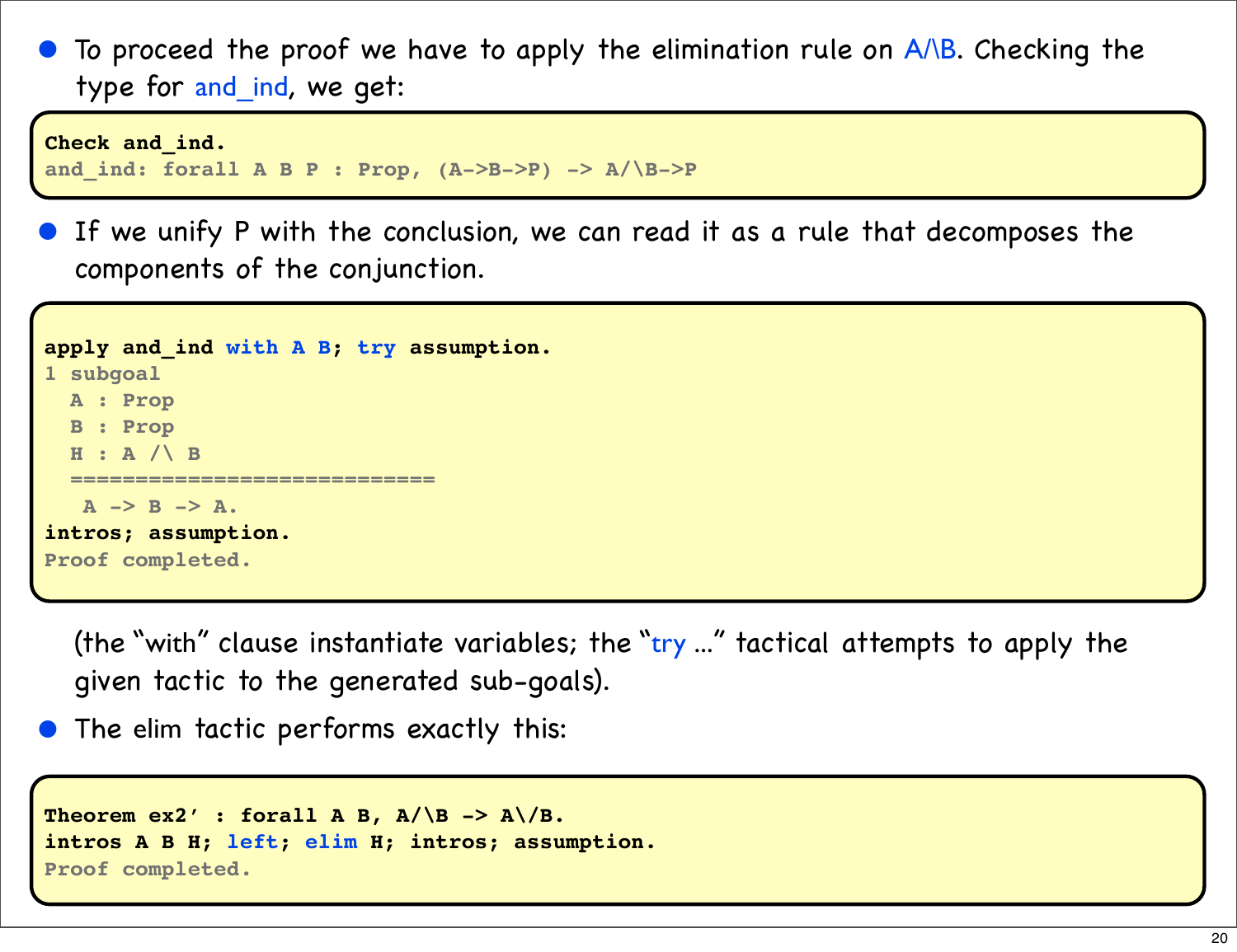## **Example: First-Order Reasoning**

• The same methodology applies for proving first-order properties:

```
Theorem ex3 : forall (X:Set) (P:X->Prop), ~(exists x, P x) -> (forall x, ~(P x)).
unfold not; intros.
1 subgoal
   X : Set
   P : X -> Prop
   H : (exists x : X, P x) -> False
   x : X
   H0 : P x
   ============================
    False
apply H.
1 subgoal
   X : Set
   P : X -> Prop
   H : (exists x : X, P x) -> False
   x : X
   H0 : P x
   ============================
    exists x : X, P x
exists x (*apply ex_intro with x*); assumption.
Proof completed.
```
• **Exercise:** prove the reverse implication.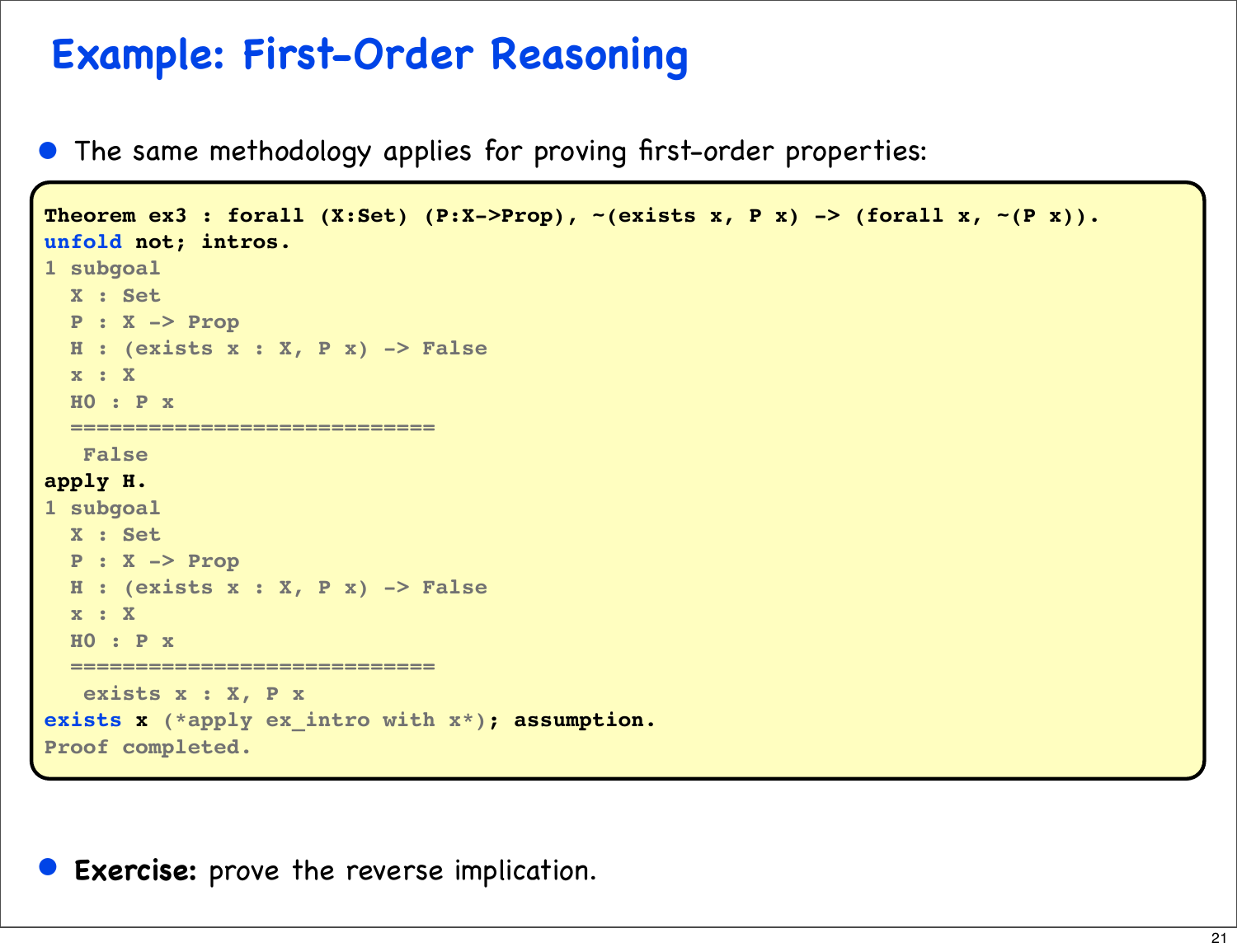## **Classical Reasoning**

The internal logic of Coq is constructive. That means that we could not directly prove certain classical propositions, such as:

(Double negation elimination)

- $(Peirce)$   $((P \rightarrow Q) \rightarrow P) \rightarrow P$  $\sim P \rightarrow P$
- (de Morgan laws)  $\sim$  (forall n:U,  $\sim$  P n)  $\rightarrow$  (exists n : U, P n)
	- ~ (forall n:U, P n)  $\rightarrow$  exists n : U, ~ P n.
	- $\sim$  (exists n : U,  $\sim$  P n)  $\rightarrow$  forall n:U, P n
- To perform classical reasoning in Coq, we must rely on a convenient axiomatisation (e.g. adding the excluded middle principle as an axiom).

In Coq, we might declare:

```
Axiom EM : forall P:Prop, P \/ ~P.
EM is assumed.
```
• Alternative names/commands for **Axiom** are **Conjecture** and **Parameter** (usually reserved for computational objects).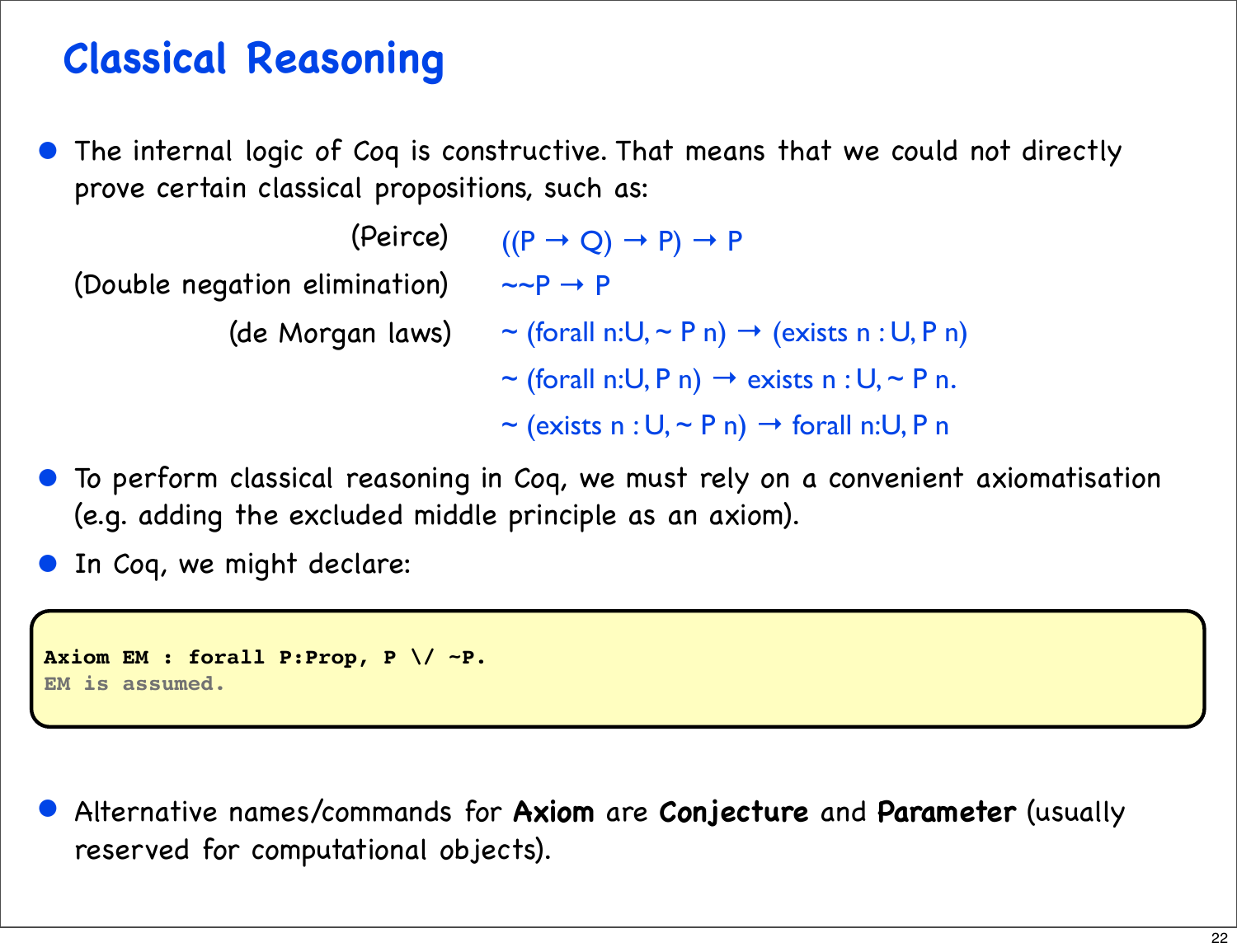```
Theorem ex4 : forall (X:Set) (P:X->Prop), ~(forall x, ~(P x)) -> (exists x, P x).
intros.
1 subgoal
  A : Prop
  B : Prop
   X : Set
   P : X -> Prop
  H : ~ ~ ~ (for all x : X, ~ ~ P x) ============================
   exists x : X, P x
elim (EM ((exists x, P x))).
2 subgoals
  A : Prop
   B : Prop
   X : Set
   P : X -> Prop
  H : ~ ~ ~ (forall x : X, ~ ~ P x))
   ============================
   (exists x : X, P x) -> exists x : X, P x
subgoal 2 is:
 ~ (exists x : X, P x) -> exists x : X, P x
intro; assumption.
intro H0; elim H; red; intros; apply H0; exists x; assumption.
Proof completed.
```
**Exercise**: prove the remaining example formulas.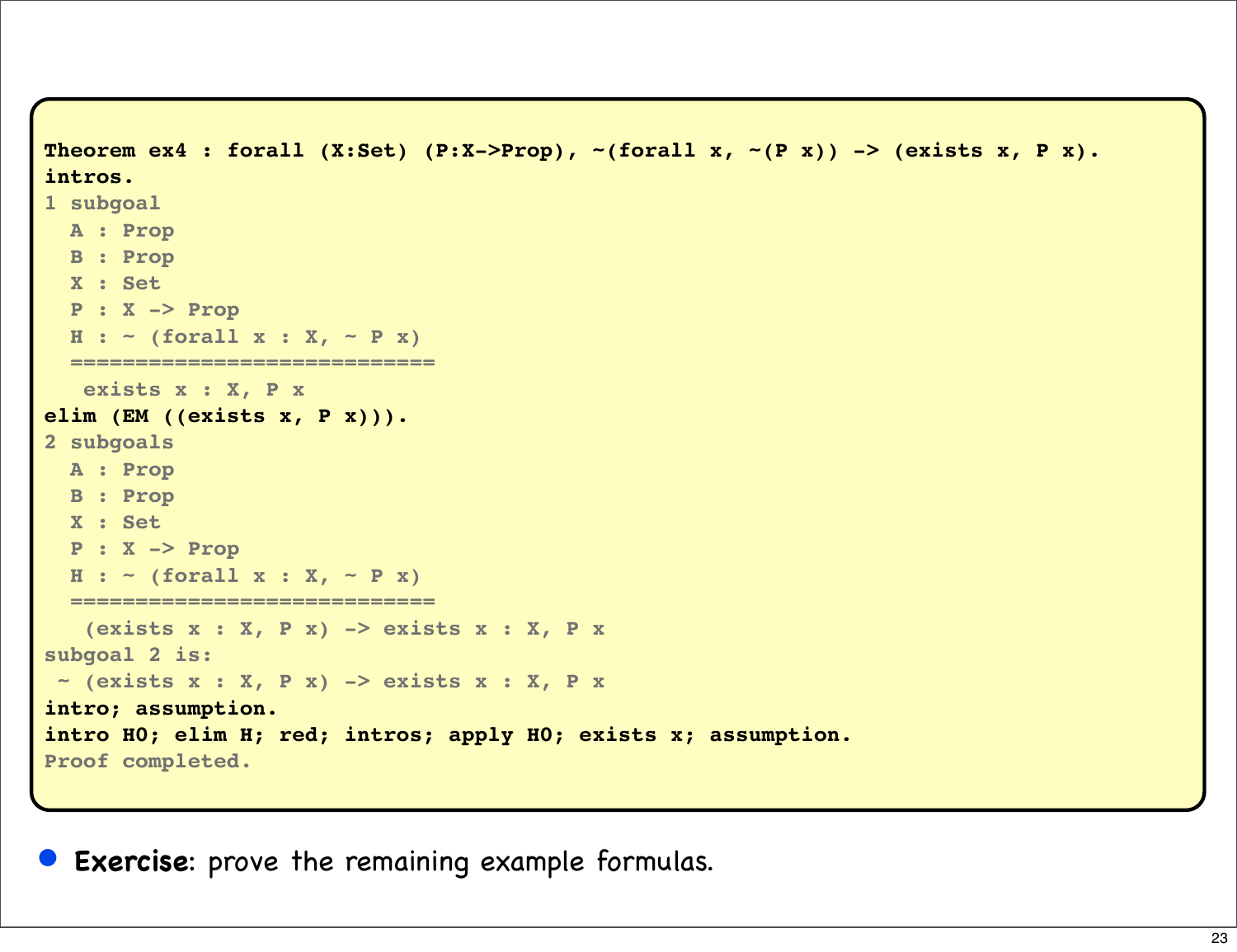### **Section mechanism**

- The sectioning mechanism allows to organise a proof in structured sections.
- Inside these sections, the commands **Variable/Hypothesis** and **Let** declare local assumptions and definitions.
- When a section is closed, all local declarations (variables and local definitions) are discharged. This means that all global objects defined in the section are generalised with respect to all variables and local definitions it depends on in the section.

```
•
Hypothesis Q R: U->Prop.
Section Test.
Variable U : Set.
Theorem ex6: (forall x, Q x)/\(forall x, R x) -> (forall x, Q x /\ R x).
intro H; elim H; intros H1 H2; split; [apply H1 | apply H2]; assumption.
Qed.
Let conj (a b:Prop) := a/\b.
Hypothesis W Z:Prop.
Definition ex7 := conj W Z. 
Check ex6.
ex6 : (forall x : U, Q x) /\ (forall x : U, R x) -> forall x : U, Q x /\ R x
Print ex7.
ex7 = conj W Z : Prop
End Test.
Check ex6.
ex6 : forall (U : Set) (Q R : U -> Prop),
  (forall x : U, Q x) \wedge (forall x : U, R x) -> forall x : U, Q x \wedge R xPrint ex7.
ex7 = let conj := fun a b : Prop => a /\ b in fun W Z : Prop => conj W Z
      : Prop -> Prop -> Prop
```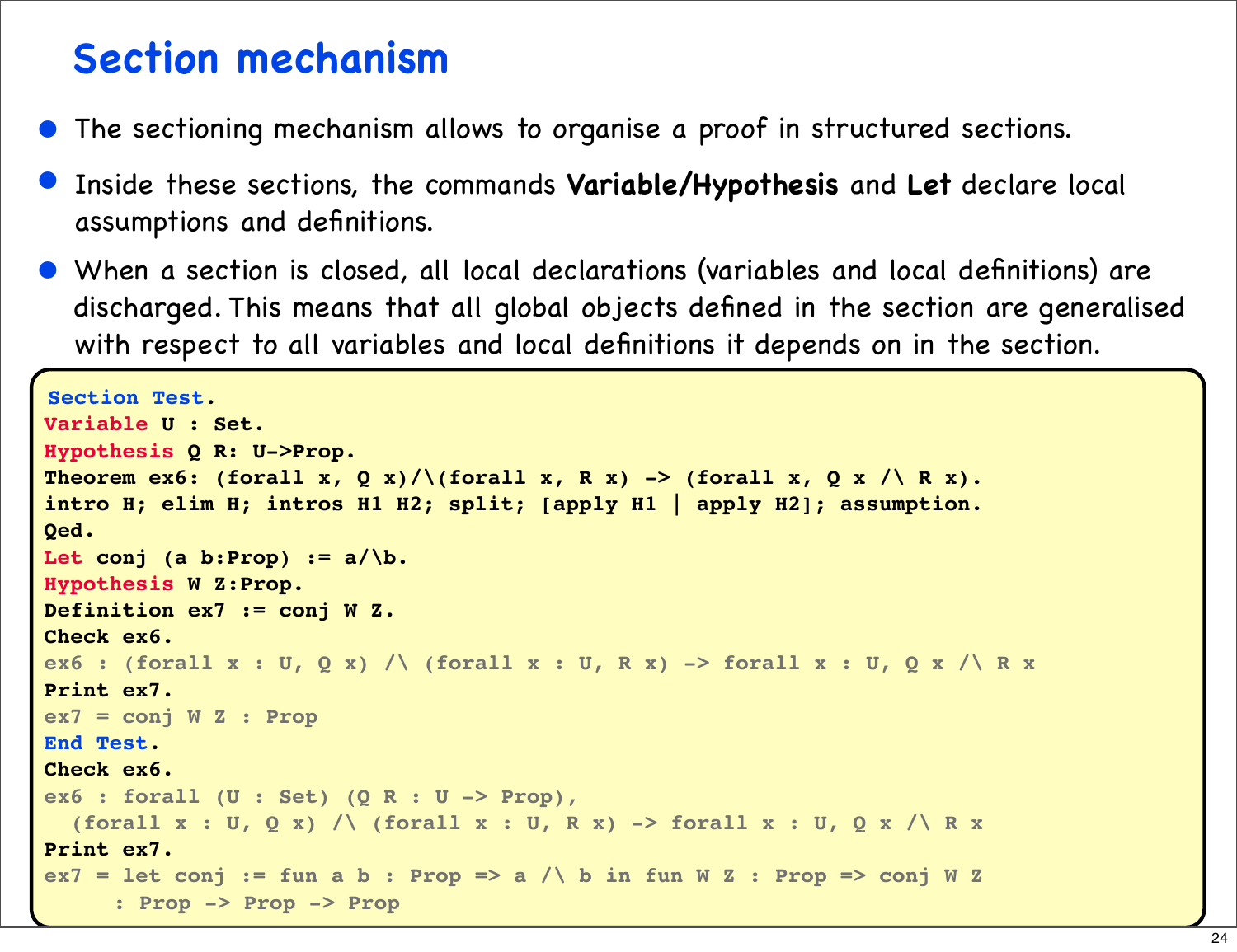## **Other uses of Axioms/Parameters**

- Axioms and Parameters are often used to decouple the subject we are interested in reason about with some underlying theory (we comfortably take for granted).
- An example of such use is the modelling of an abstract data type we are able to reason about it without depending on a concrete implementation.

```
Section Stack.
Variable U:Type.
Parameter stack : Type -> Type.
Parameter emptyS : stack U. 
Parameter push : U -> stack U -> stack U.
Parameter pop : stack U -> stack U.
Parameter top : stack U -> U.
Parameter isEmpty : stack U -> Prop.
Axiom empty_isEmpty : isEmpty emptyS.
Axiom push_notEmpty : forall x s, ~isEmpty (push x s).
Axiom pop_push : forall x s, pop (push x s) = s.
Axiom top_push : forall x s, top (push x s) = x.
End Stack.
Check pop_push.
pop_push : forall (U : Type) (x : U) (s : stack U), pop (push x s) = s
```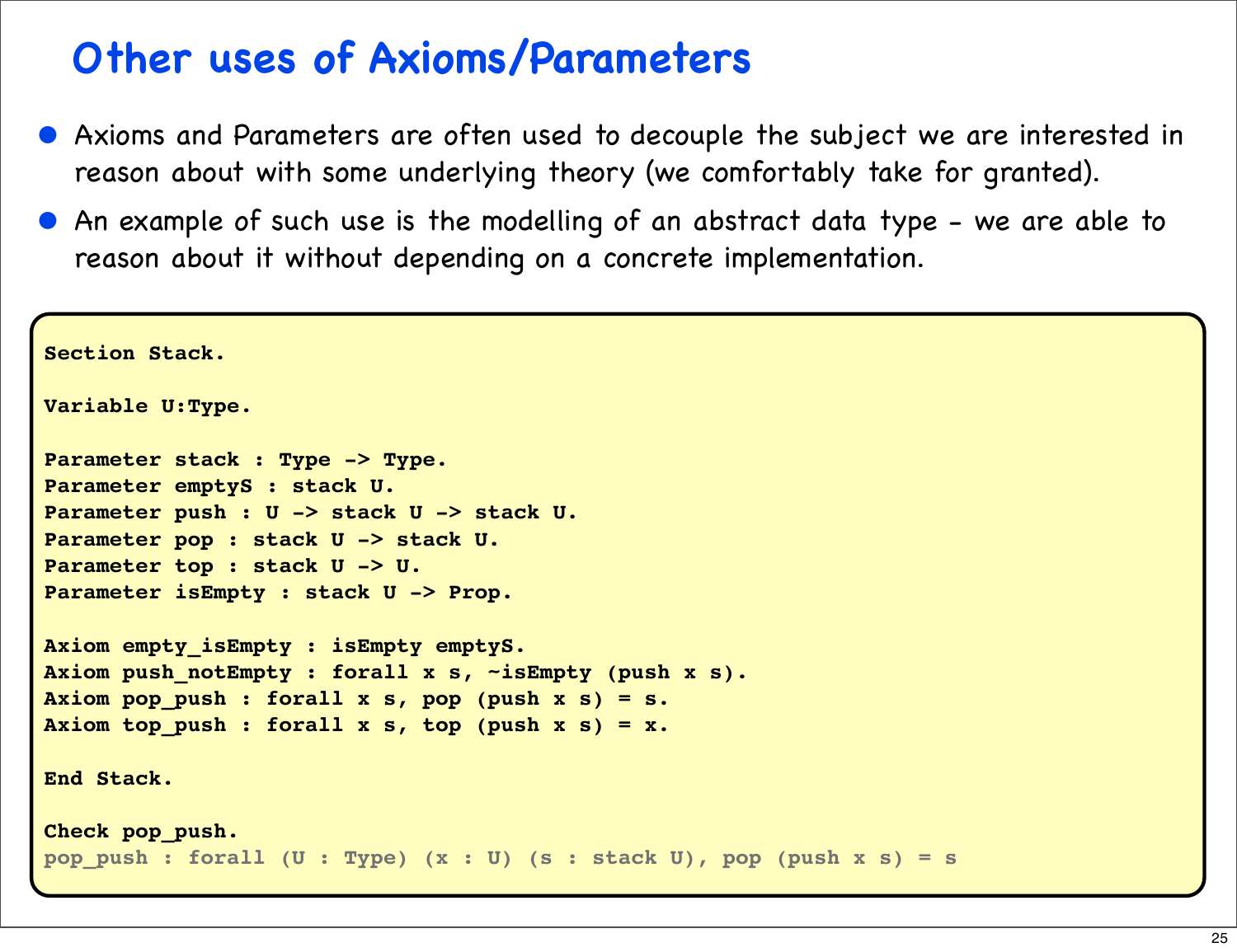## **A note of caution!!!**

- The capability to extend the underlying theory with arbitrary axioms is a powerful and dangerous mechanism.
- An axiom declaration turns the corresponding type automatically inhabited. Care must be taken in order to avoid inconsistency.
- As a simple demonstration of the risks, consider the following proof script:

```
Check False_ind.
False_ind : forall P : Prop, False -> P
Axiom ABSURD : False.
ABSURD is assumed.
Theorem ex8 : forall (P:Prop), P /\ ~P.
elim ABSURD.
Proof completed.
```
- The False\_ind principle encodes the natural deduction ⊥-rule: from the absurd we are able to prove anything.
- Once declared an inhabitant for the False type, all the logical judgements are useless - the theory is inconsistent.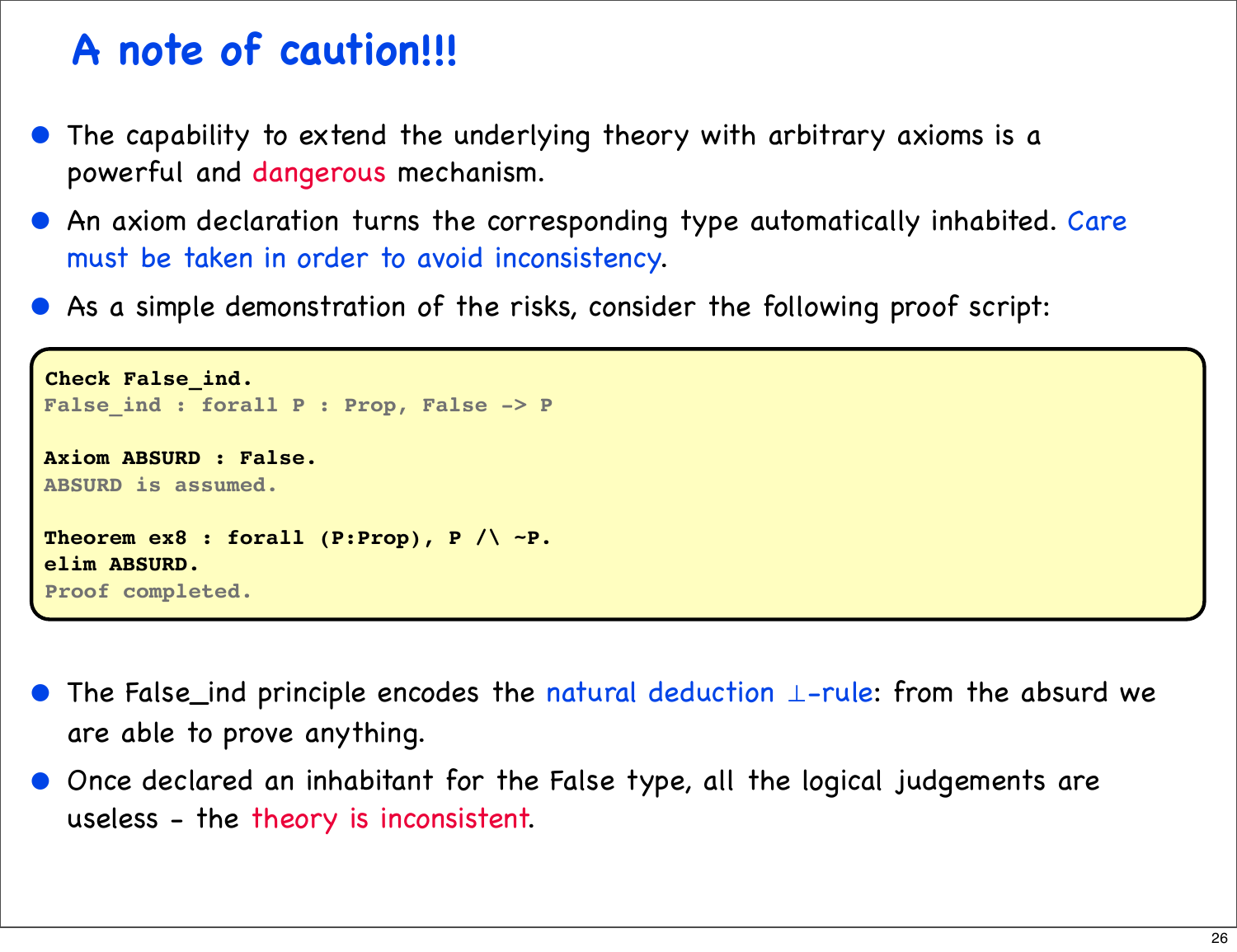## **Equality and Rewriting**

• Equality is defined as an inductive predicate:

```
Inductive eq (A : Type) (x : A) : A -> Prop := refl_equal : x = x.
```

```
Check eq_ind.
eq_ind : forall (A : Type) (x : A) (P : A -> Prop),
    P x -> forall y : A, x = y -> P y
```
• Rewriting (replace equals by equals) is the natural proof strategy when dealing with equalities.

```
Lemma ex9 : forall a b c:X, a=b -> b=c -> a=c.
intros a b c H1 H2.
1 subgoal
  X : Set
  P : X -> Prop
  a,b,c : X
  H1 : a = b
   H2 : b = c
   ============================
    a = c
```
• In fact, rewriting is exactly what we achieve when perform elimination on a equality hypothesis...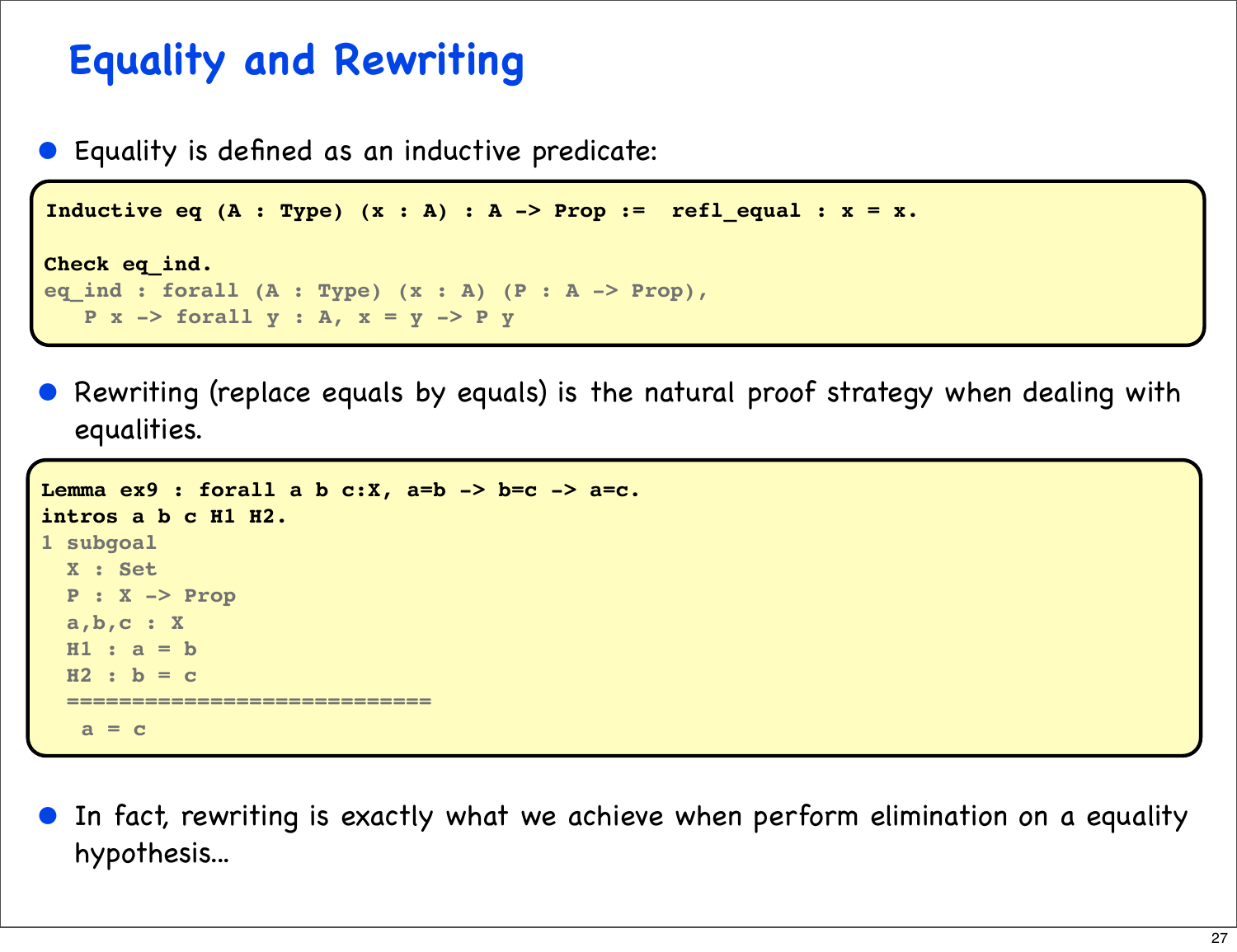```
...
elim H2 (*apply eq_ind with X b*).
1 subgoal
   X : Set
   P : X -> Prop
   a,b,c : X
   H1 : a = b
   H2 : b = c
   ============================
   a = belim H1.
   ...
              ============================
    a = a
reflexivity (*apply refl_equal*).
Proof completed.
```
• Equality tactics:

- **rewrite** rewrites an equality;
- **rewrite <-** reverse rewrite of an equality;
- **reflexivity** reflexivity property for equality;
- **symmetry** symmetry property for equality;
- **transitivity** transitivity property for equality.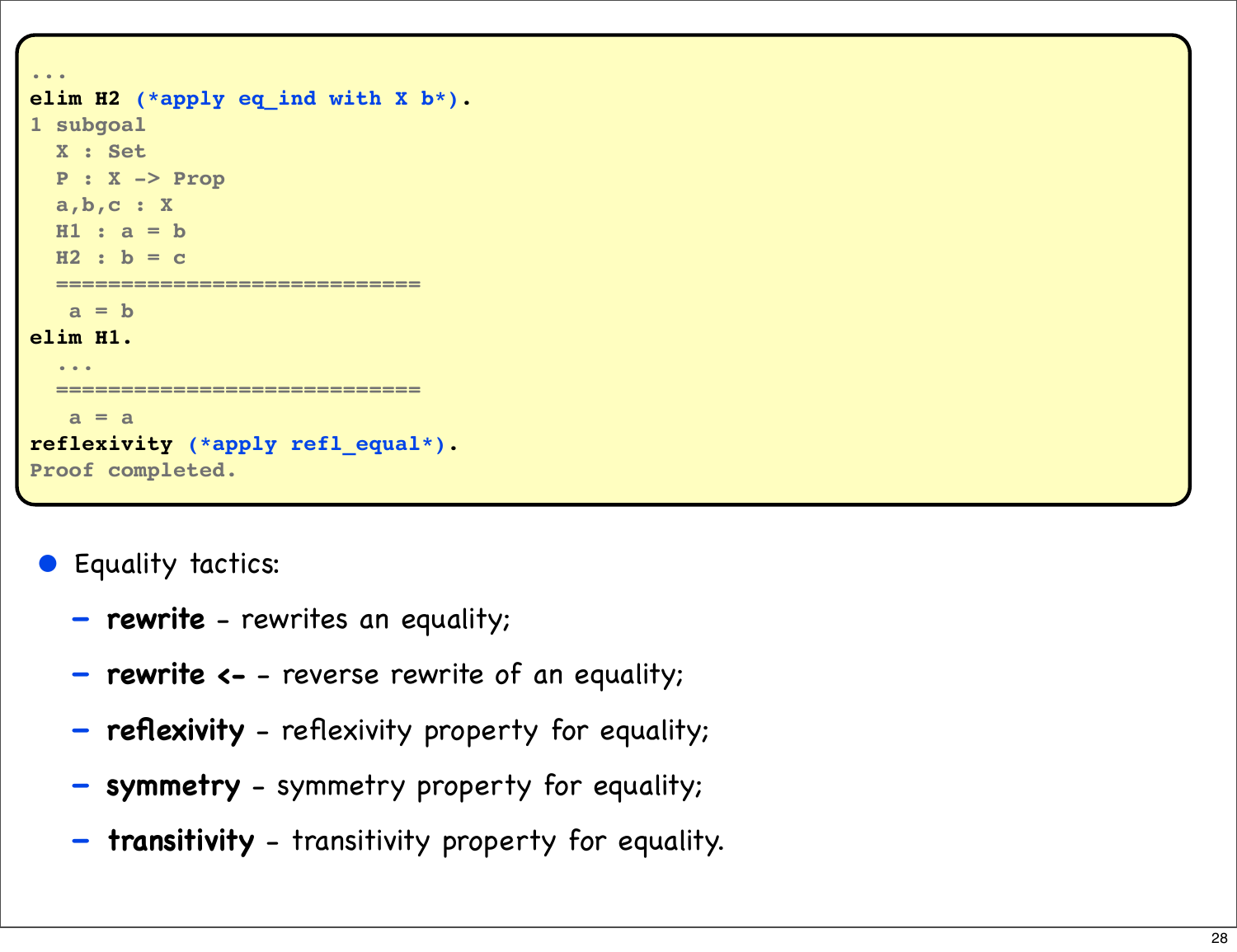## **Evaluation and Convertibility tactics**

Another important proof strategy is evaluation.

```
Lemma app nil : forall (A:Set) (l:list A), app nil l = l.
intros.
1 subgoal
   A : Set
   l : list A
   ============================
    app nil l = l
```
• To proceed the argument, it is enough to perform evaluation on the left hand side of the equality,

```
...
simpl.
1 subgoal
   A : Set
   l : list A
       ============================
   1 = 1reflexivity.
Qed.
app_nil is defined
```
- Convertibility tactics:
	- **simpl, red, cbv, lazy** performs evaluation;
	- **change** replaces the goal by a convertible one.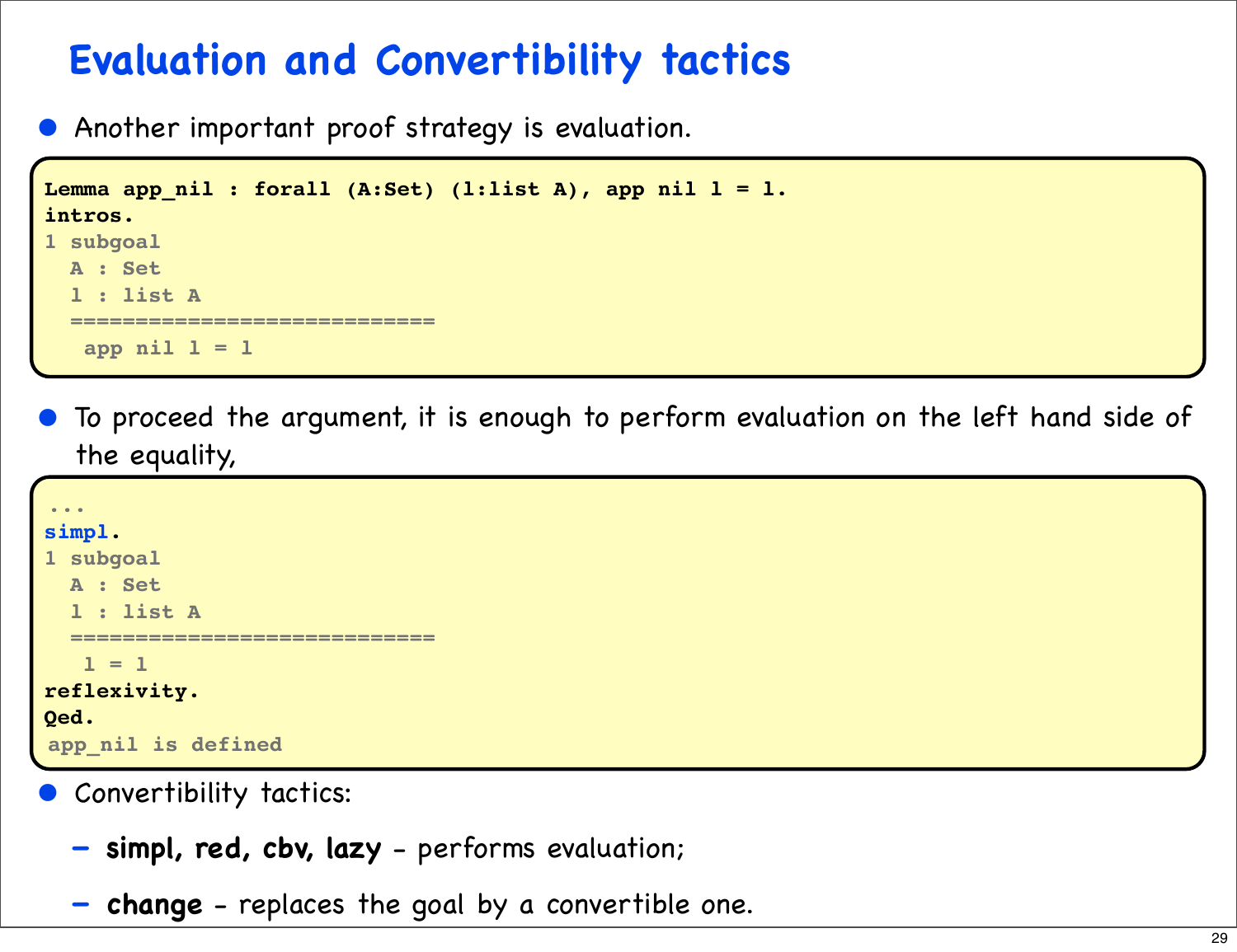## **Induction (reasoning about inductive types)**

- To reason about inductive types, we should apply the corresponding induction principle.
- For lists, it asserts that to prove a property (P I), is enough to prove:

```
- P nil
```
 $-$  forall  $\times$  l,  $P$  l  $\rightarrow$  P (cons  $\times$  l)

```
Theorem app_l_nil : forall (A:Set) (l:list A), app l nil = l.
intros A l; pattern l.
1 subgoals
  A : Type
   l : list A
   ============================
     (fun l0 : list A0 => l0 ++ nil = l0) l
apply list_ind.
2 subgoals
   A : Type
   l : list A
   ============================
    app nil nil = nil
subgoal 2 is:
 forall (a : A) (l0 : list A), app l0 nil = l0 -> app (a :: l0) nil = a :: l0
reflexivity.
intros a l0 IH; simpl; rewrite IH; reflexivity.
Proof completed.
```
(the **pattern** tactic performs eta-expansion on the goal - it makes explicit the predicate to be unified with the conclusion of the induction principle.)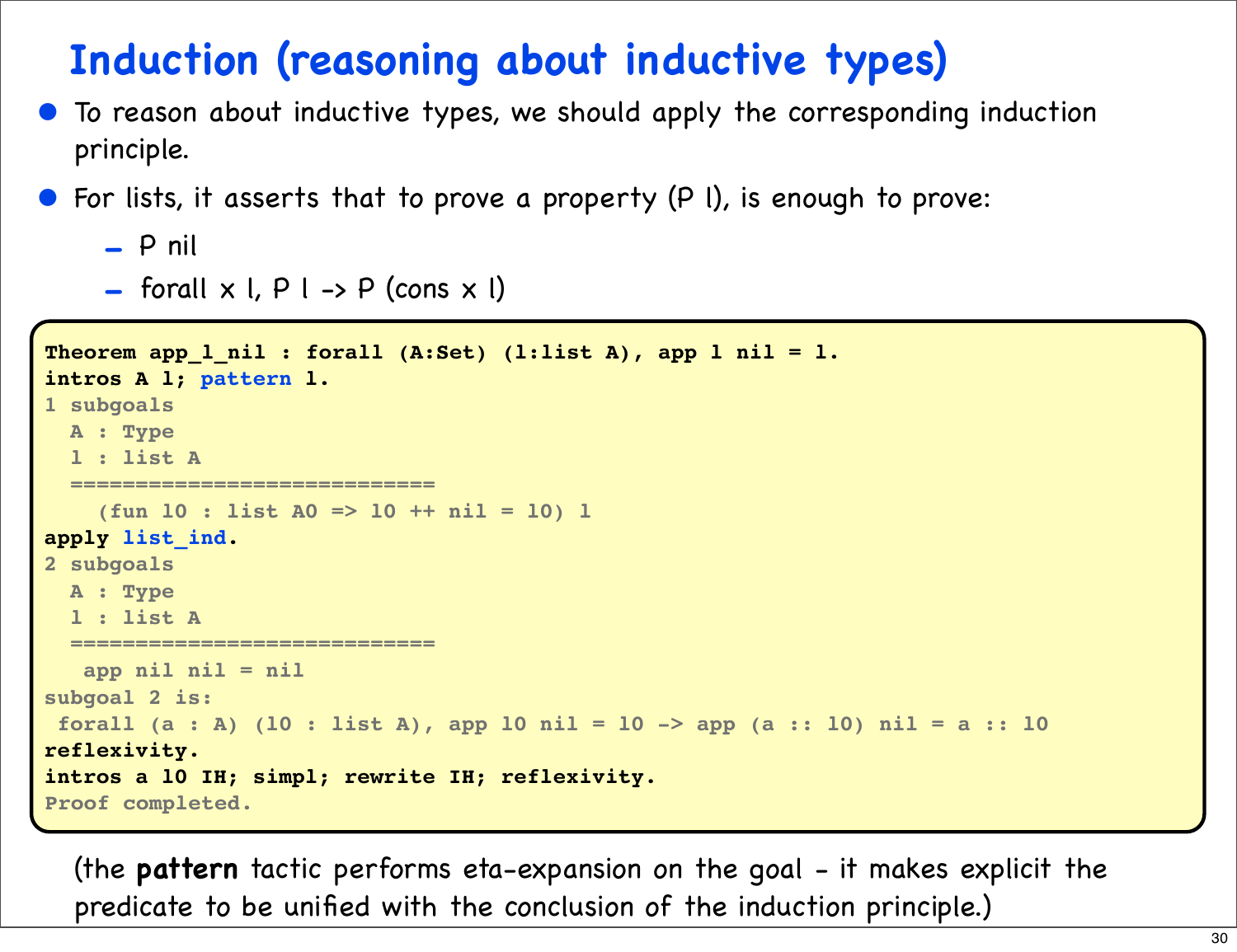## **Tactics for induction**

• Once again, the elim tactic might be used to apply the corresponding induction principle:

```
Theorem app_l_nil' : forall (A:Set) (l:list A), app l nil = l.
intros A l; elim l.
reflexivity.
intros a l0 IH; simpl; rewrite IH; reflexivity.
Proof completed.
```
- Some available tactics:
	- induction performs induction on an identifier;
	- **destruct** case analysis;
	- **discriminate** discriminates objects built from different constructors;
	- **injection** constructors of inductive types are injections;
	- **inversion** given an inductive type instance, find all the necessary conditions that must hold on the arguments of its constructors.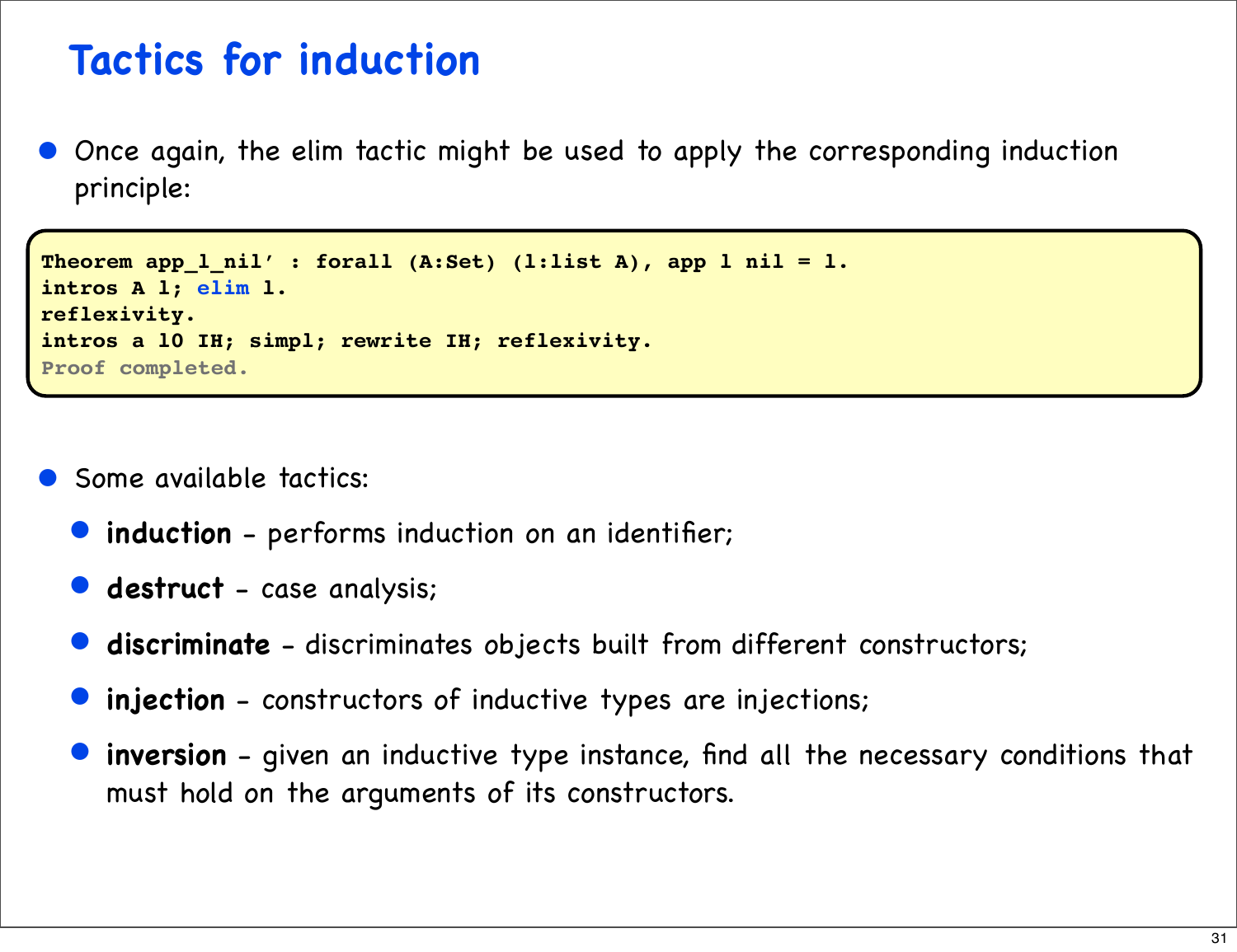#### **Inductive Predicates**

• We have shown how to declare new inductively define Sets (datatypes). But we can also define relations (predicates).

```
Inductive Even : nat -> Prop :=
 | Even_base : Even 0
 | Even_step : forall n, Even n -> Even (S (S n)).
Even, Even_ind are defined
Inductive last (A:Set) (x:A) : list A -> Prop :=
 | last_base : last x (cons x nil)
last step : forall l y, last x l -> last x (cons y l).
last, last_ind are defined
Check last.
last : forall A : Type, A -> list A -> Prop
```
- **Exercise**: use the inversion tactic to prove that forall x, "(last x nil). Try to prove it avoiding that tactic (difficult).
- **Exercise**: define inductively the Odd predicate and prove that Even n => Odd (S n).
- We can also define mutually recursive inductive types:

```
Inductive EVEN : nat -> Prop :=
 | EVEN_base : EVEN 0
 EVEN step : forall n, ODD n -> EVEN (S n)
with ODD : nat -> Prop :=
 | ODD_step : forall n, EVEN n -> ODD (S n).
EVEN, ODD are defined
EVEN_ind, ODD_ind are defined
```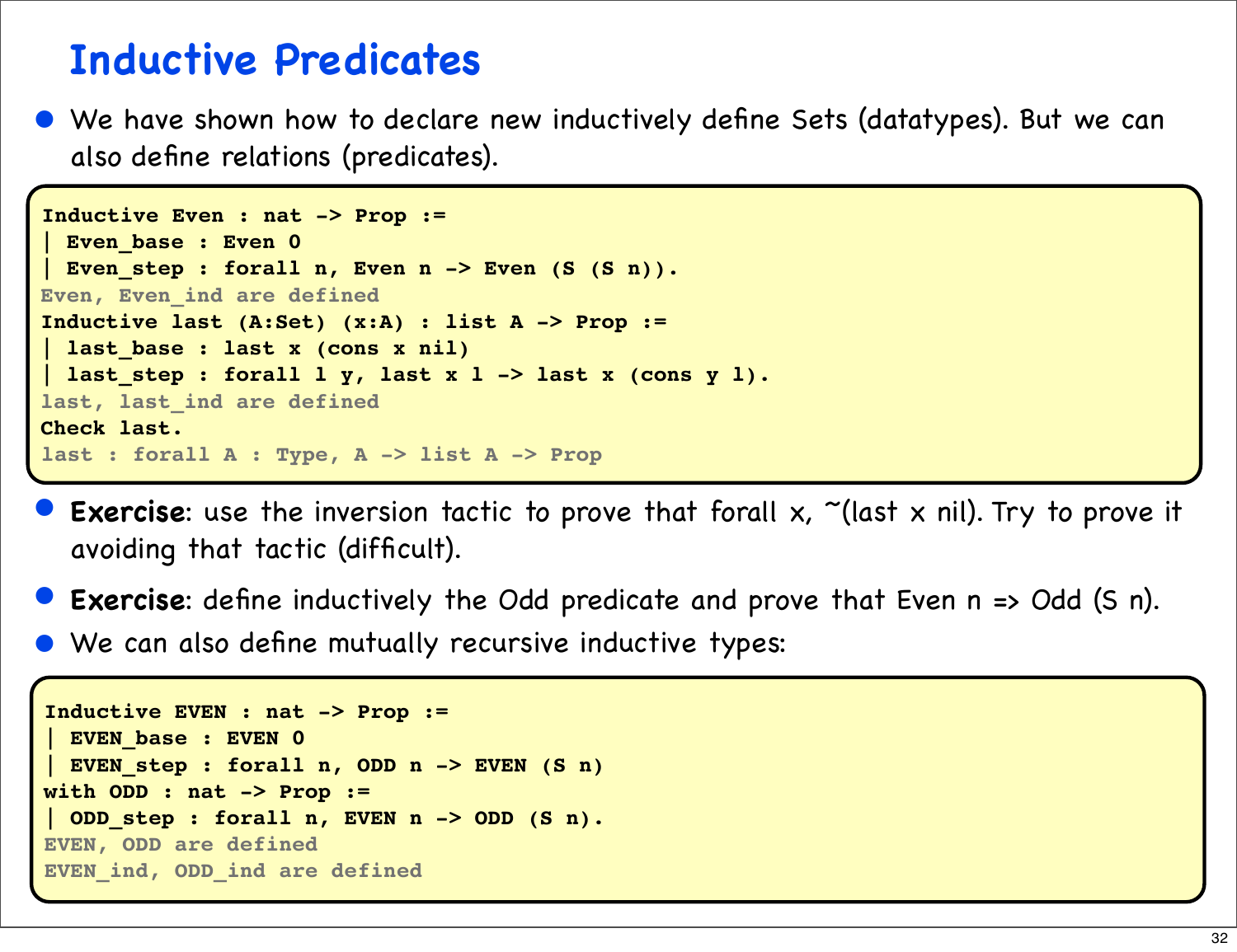## **Libraries & Automatisation**

- Proof development often take advantage from the large base of definitions and facts found in the Coq Standard Library, as well from some (limited, but very useful) forms of automatisation.
- **Often used libraries:** 
	- **Arith** unary integers;
	- **ZArith** binary integers;
	- **List** polymorphic lists;

```
Require Import List.
Check map.
map : forall A B : Type, (A -> B) -> list A -> list B
```
- Useful commands for finding theorems acting on a given identifier:
	- Search, SearchAbout, SearchPattern
- For some specific domains, Coq is able to support some degree of automatisation:
	- **auto** automatically applies theorems from a database;
	- **tauto**, **intuition** decision procedures for specific classes of goals (e.g. propositional logic);
	- **omega, ring** specialised tactics for numerical properties.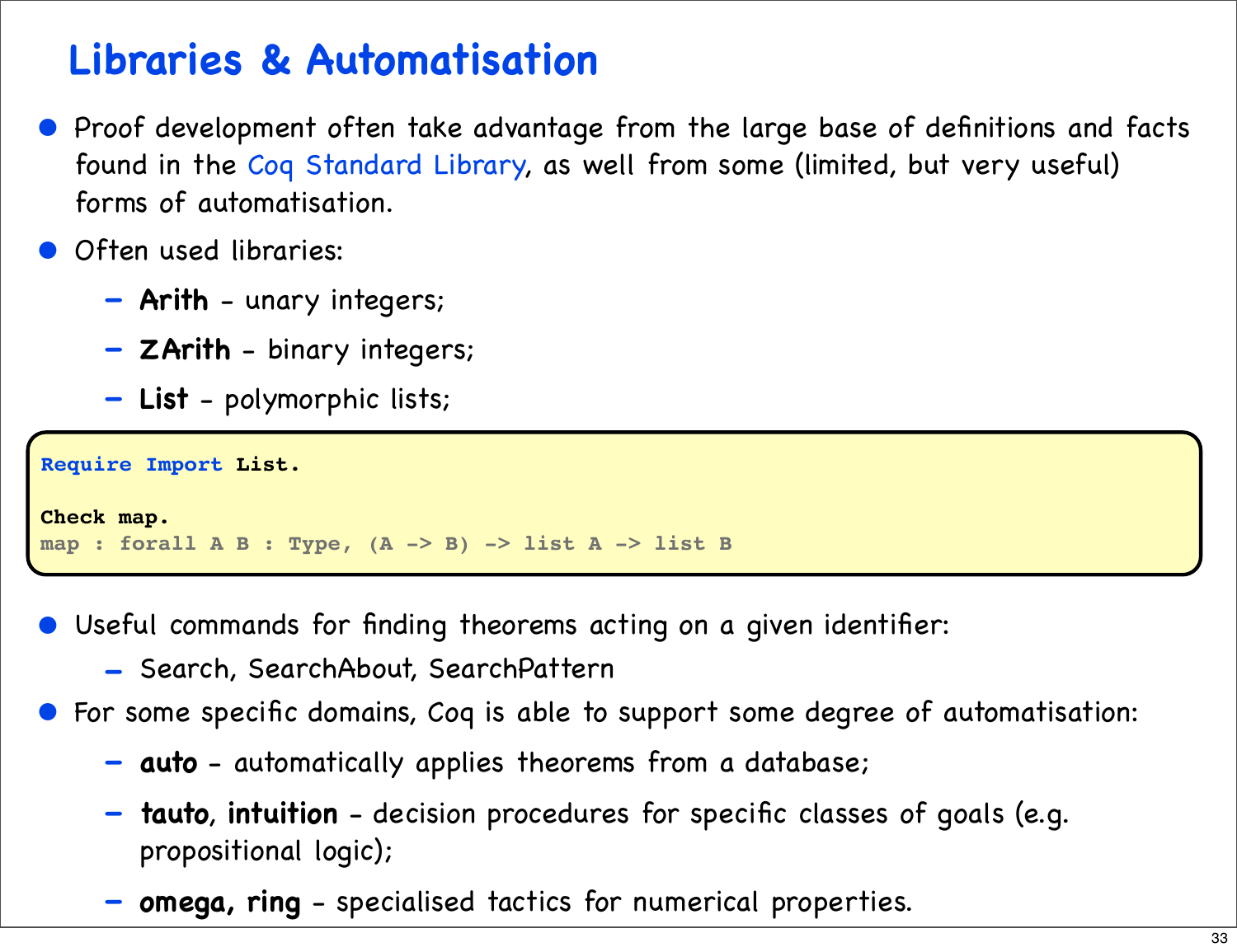## **Other useful tactics and commands...**

- Tactics:
	- **clear** removes an hypothesis from the environment;
	- **generalize** re-introduce an hypothesis into the goal;
	- **cut, assert** proves the goal through an intermediate result;
	- **pattern** performs eta-expansion on the goal.
- Commands:
	- **Admitted** aborts the current proof (property is assumed);
	- **Set Implicit Arguments** makes it possible to omit some arguments (when inferable by the system);
	- **Open Scope** opens a syntax notation scope (constants, operators, etc.)
- See the Reference Manual...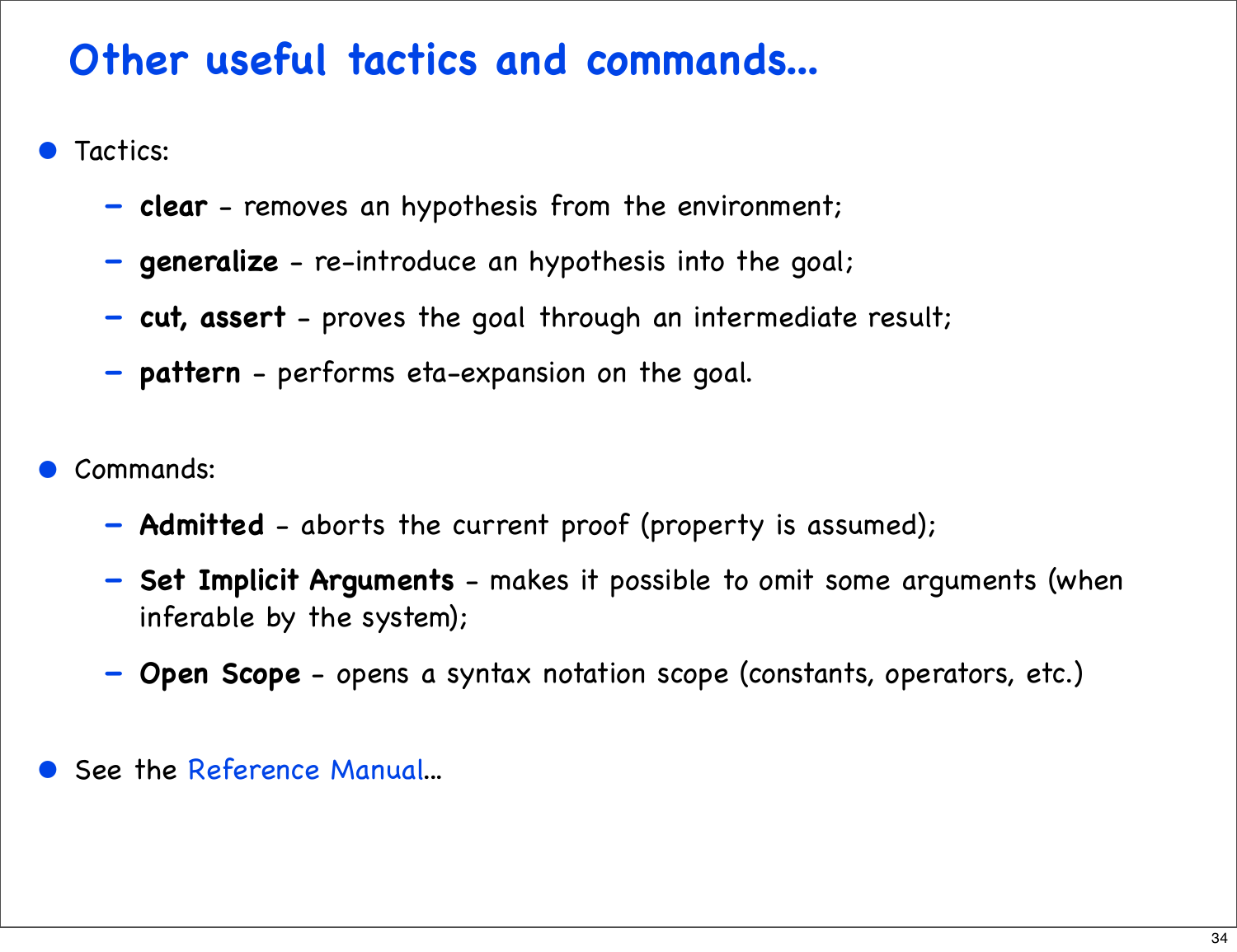## **Small Demo...**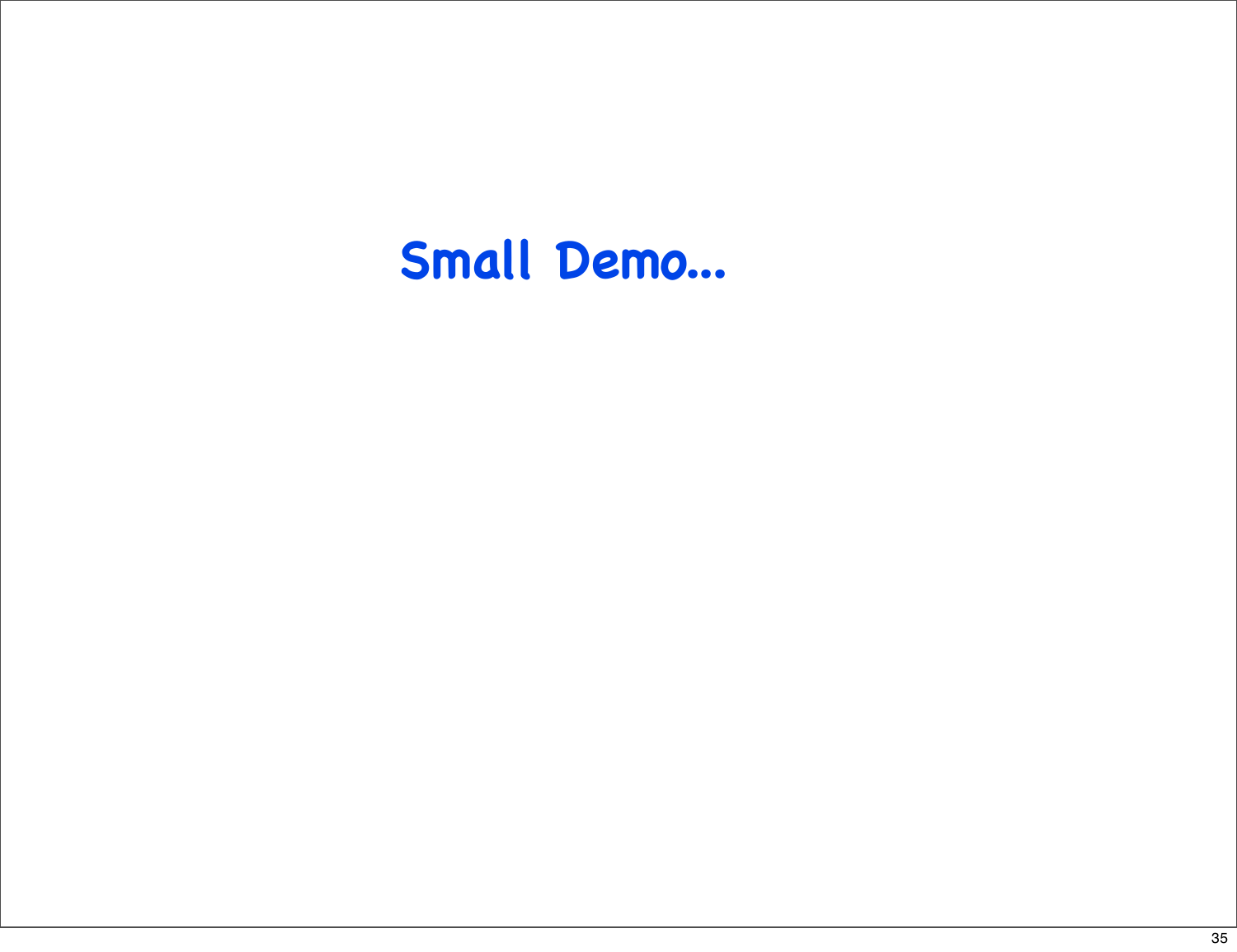## **Problem Statement**

• We are interested in proving a simple fact concerning the app function:

An element belonging to (app l1 l2) belongs necessarily to l1 or l2.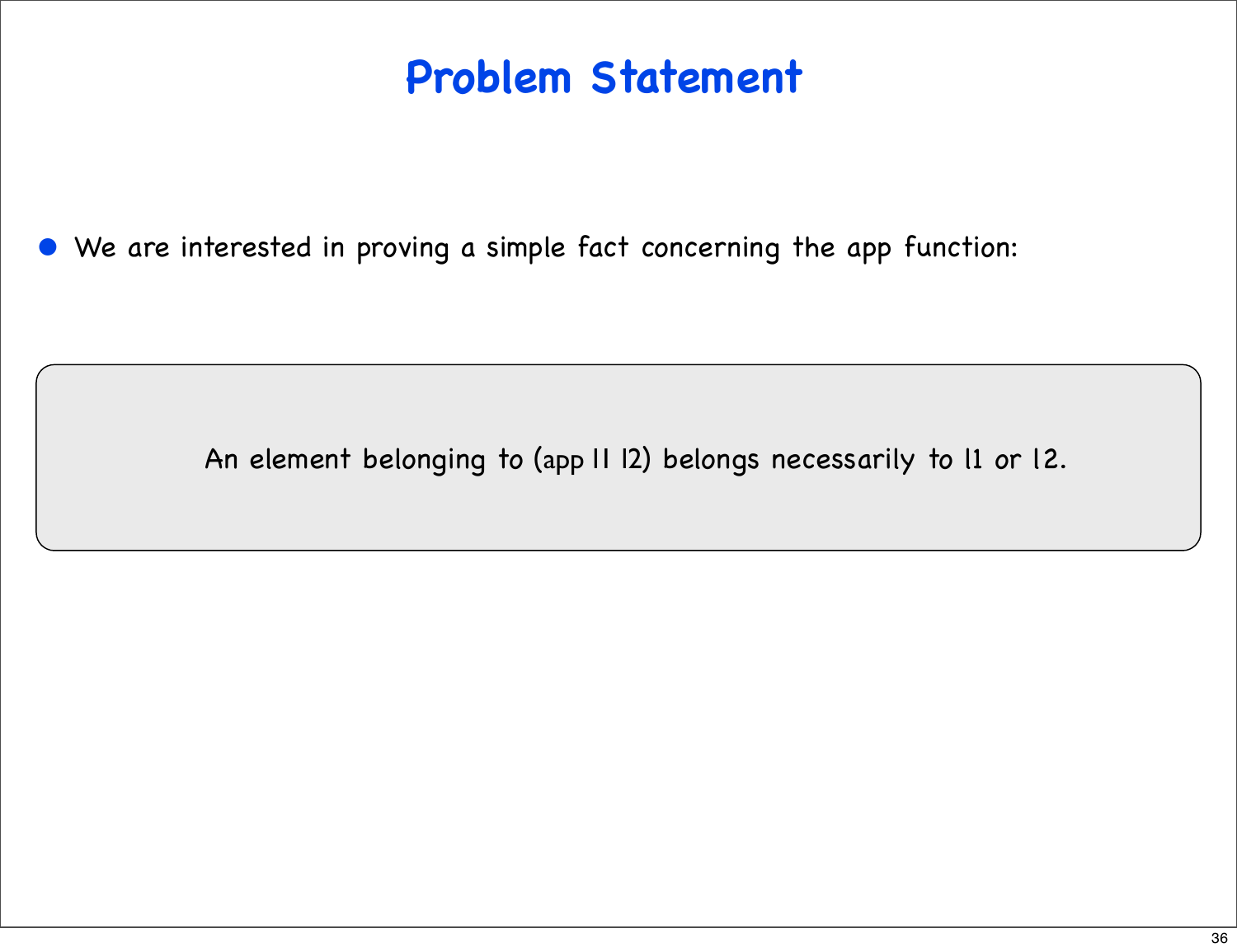#### **A Logic-Oriented Approach**

• We first shall define what is meant by "an element belongs to a list"

In $L : A \rightarrow$  list  $A \rightarrow$  Prop

Then we are able to state the property we want to prove...

Theorem InApp : forall (A:Type) (I1 12:list A) (x:A), (InL x (app 11 12)) <-> (InL x 11)\/(InL x 12)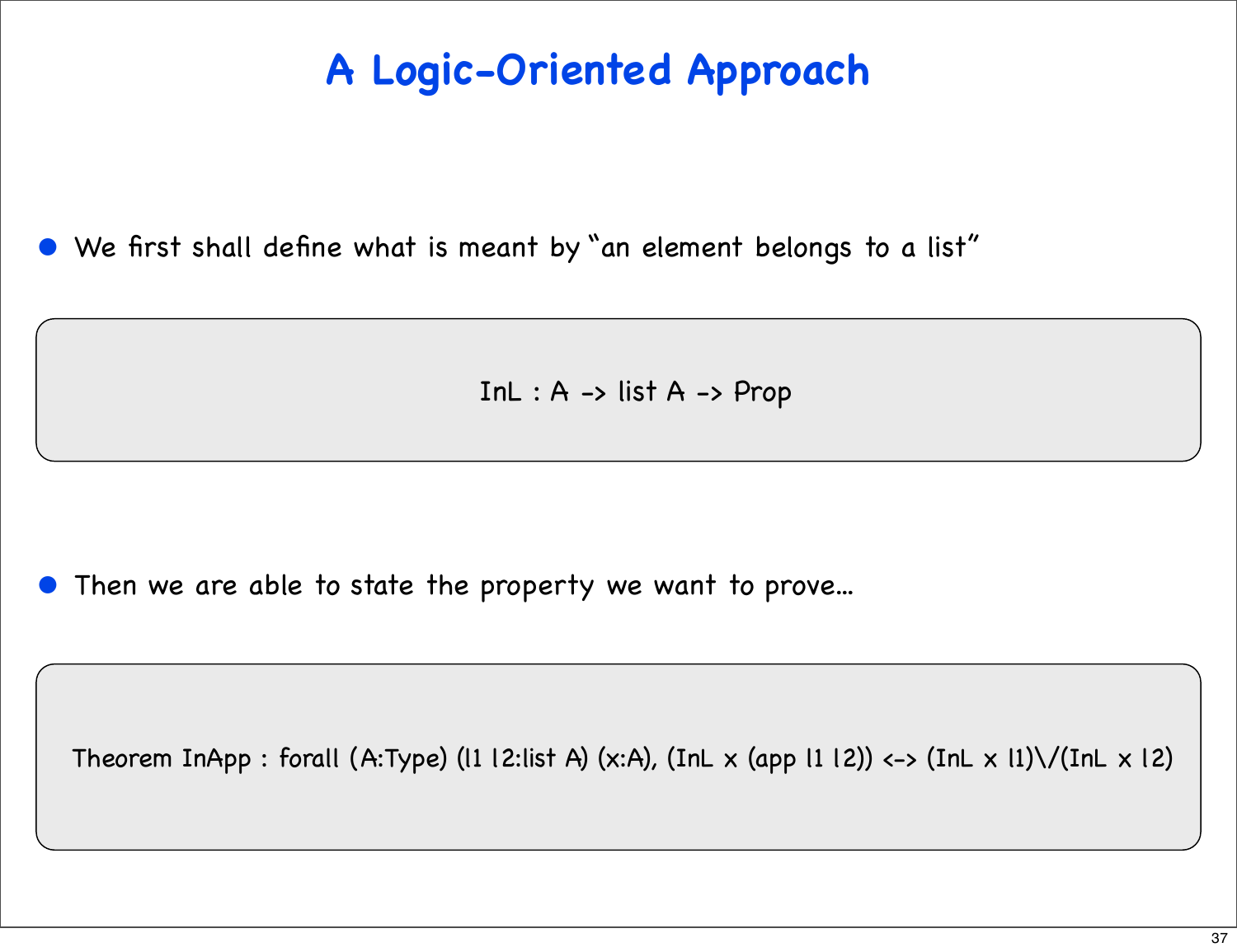#### **A Programming-Oriented Approach**

• Another approach would be to program the "elem" function:

```
elem :: a -> [a] -> Bool
elem [] = falseelem x (y:ys) | x=-y = true
                | otherwise = elem x ys
```
• Now, the statement becomes:

Theorem ElemApp : forall (A:Type) (l1 l2:list A) (x:A), elem x (app l1 l2)=orb (elem x l1) (elem x l2)

- "orb" is the boolean-or function.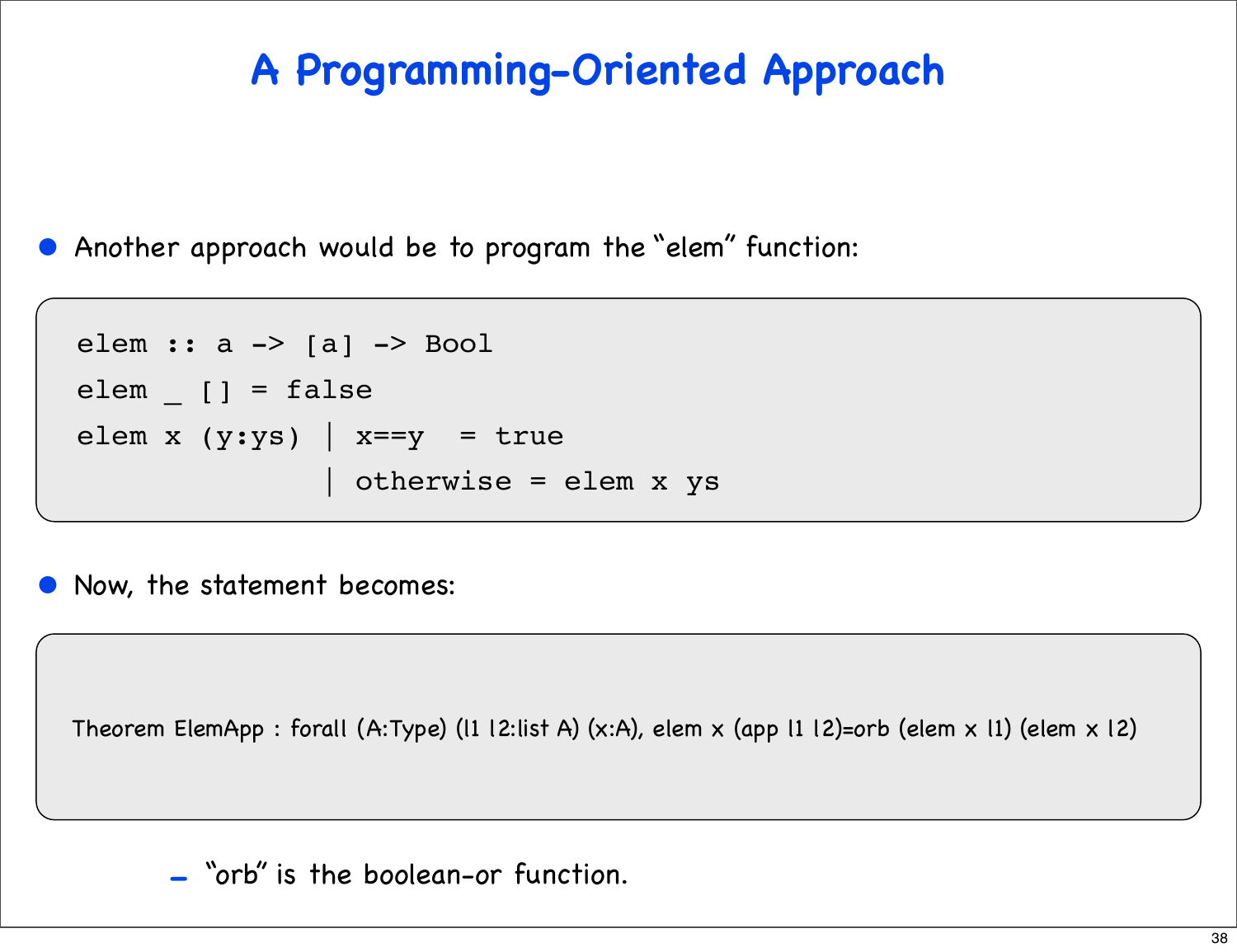#### **Filling the gap: correctness of "elem"**

- We have seen two different approaches for the formalisation of a single property. What should be the preferred one?
	- The first approach makes fewer assumptions and is easier to follow;
	- The second rely on the behaviour of the functions "elem" and "orb".
- If we formally relate the "InL" relation with the "elem" function, we fill the gap between both approaches.

Theorem InElem : forall (A:Type) (l:list A) (x:A), (InL x l) <-> (elem x l = true)

- In fact, we have just proved the correctness of elem:
	- The relation InL acts as its specification.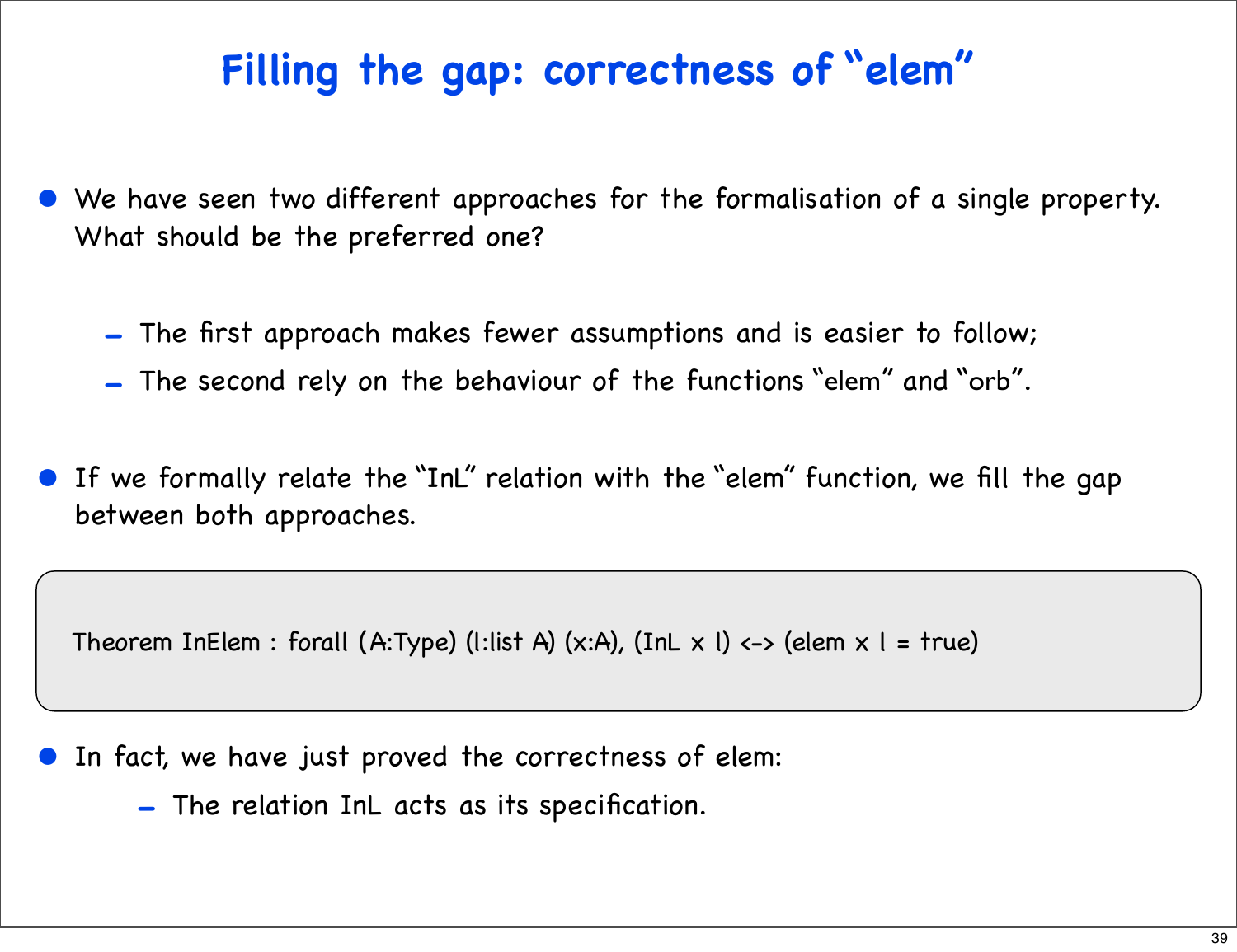Rigorous Software Development

# **Program Verification in Coq**

José Carlos Bacelar Almeida

Departamento de Informática Universidade do Minho

MAP-i, Braga 2010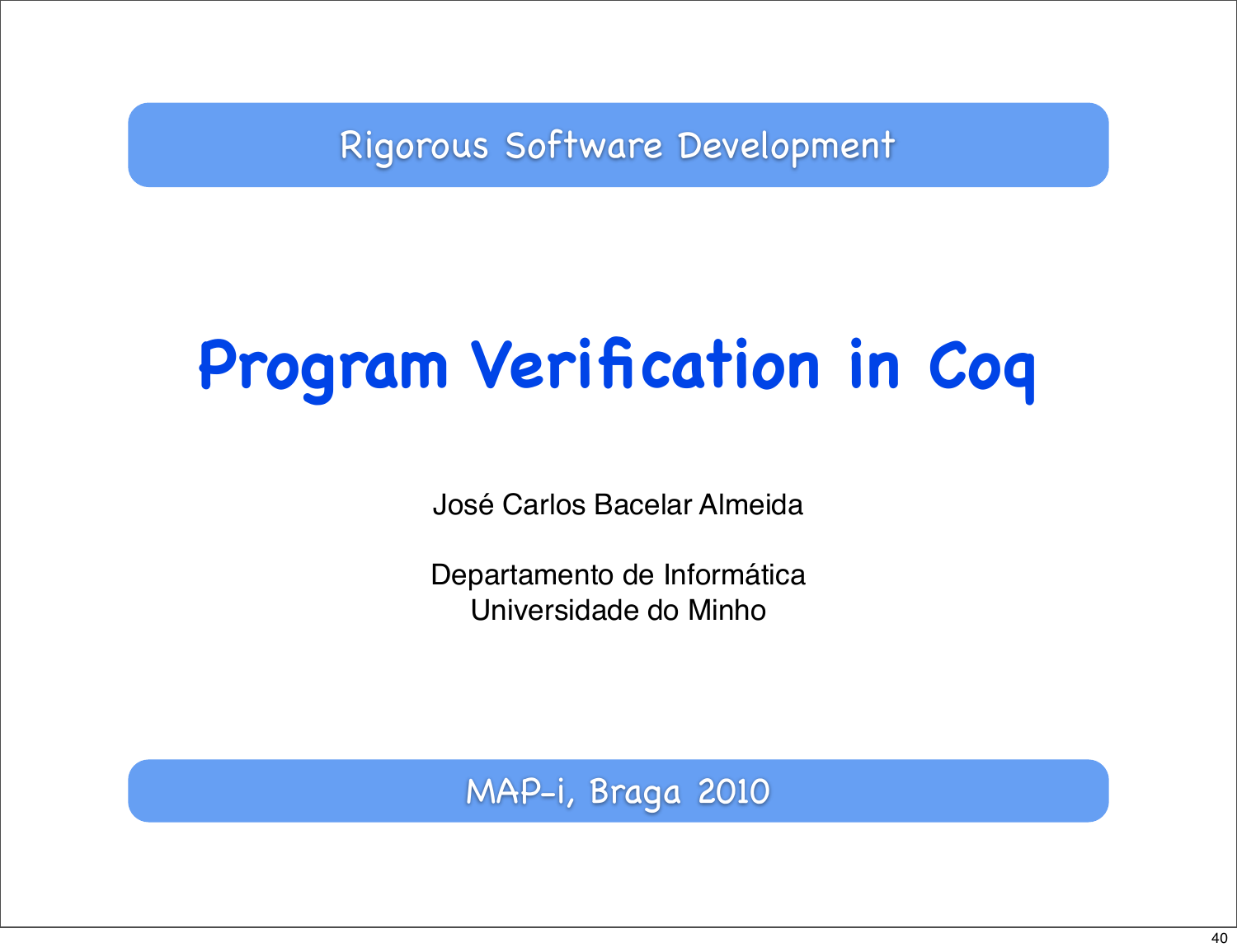#### **Part II - Program Verification**

- **A Pratical Approach to the Coq Proof Assistant**
- **Small Demo and Lab Session**
- **(Functional) Program Verification in Coq**
	- **Specifications and Implementations**
		- correctness assertions
		- non-primitive-recursive functions in Coq
	- **Functional Program Correctness**
		- the direct approach
		- accurate types: specification-types and program-extraction
	- **Case Study:** 
		- Verification of sorting programs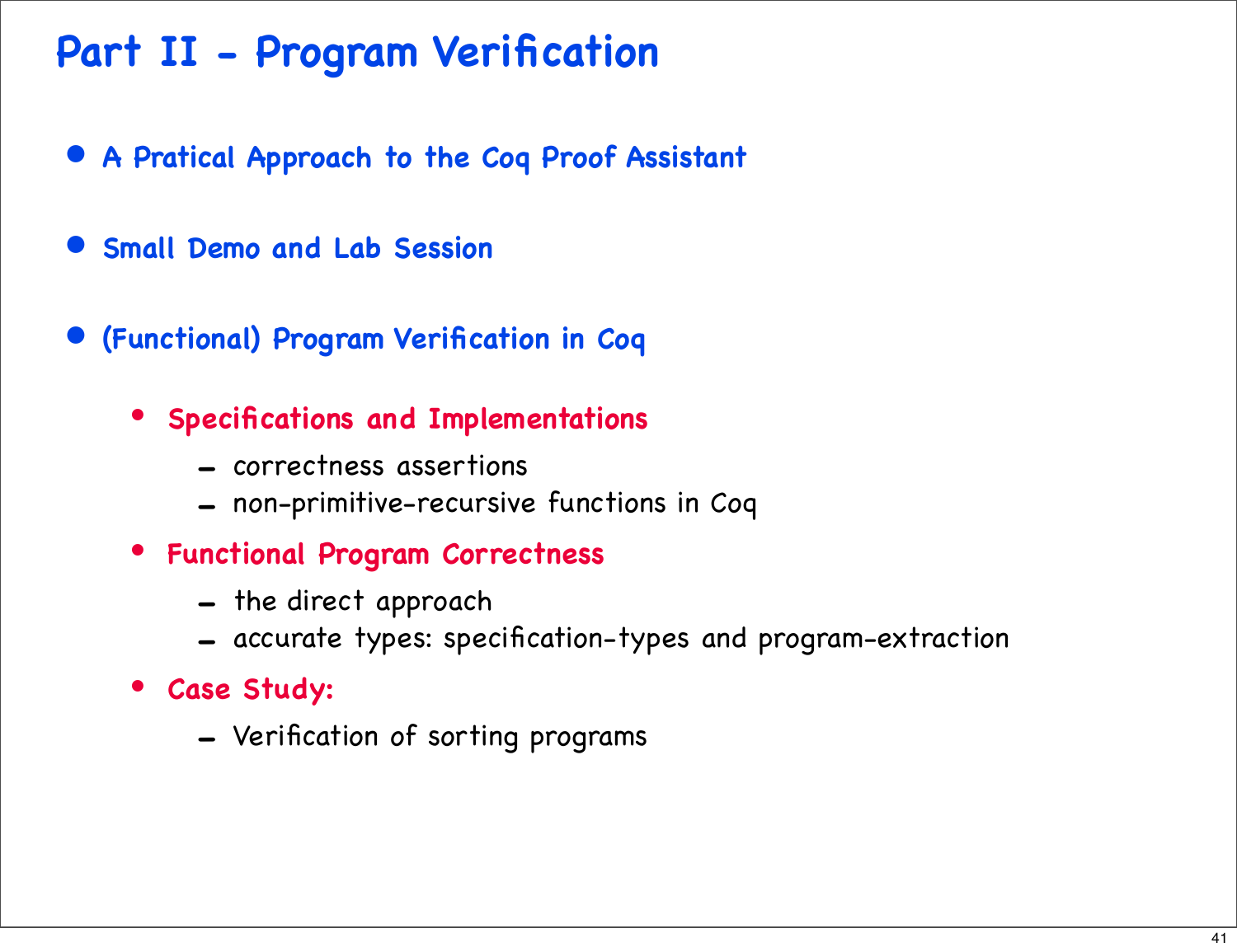#### **Coq as a Certified Program Development Environment**

- From the very beginning, the Coq development team put a strong focus on the connection to program verification and certification.
- Concerning functional programs, we have already seen that:
	- it permits to encode most of the functions we might be interested in reason about - the programs;
	- its expressive power allows to express properties we want these programs to exhibit - their specifications;
	- the interactive proof-development environment helps to establish the bridge between these two worlds - correctness assurance.
- In the system distribution (standard library and user contributed formalisations) there are numerous examples of developments around the themes "certified algorithms" and "program verification".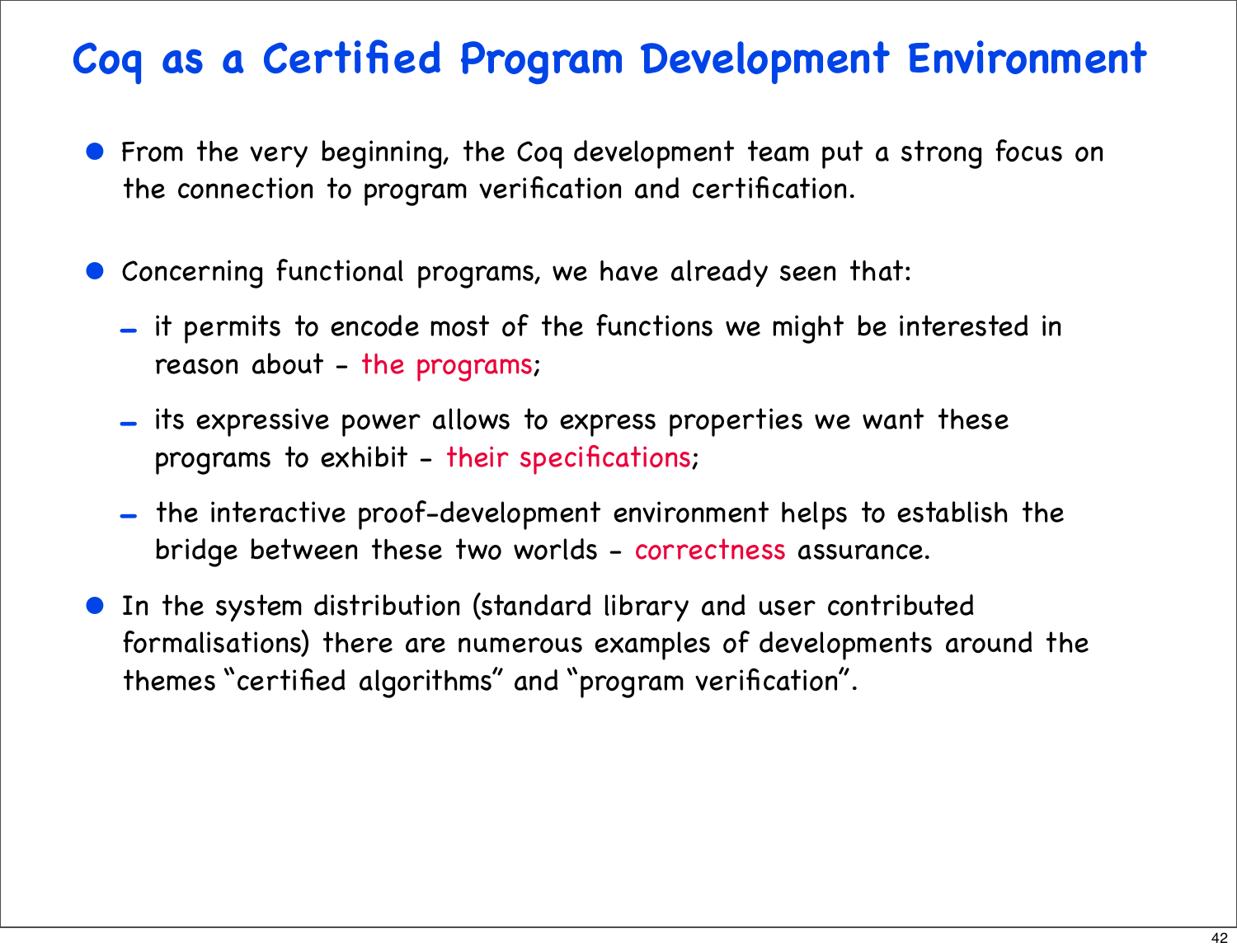## **Specifications and Implementations**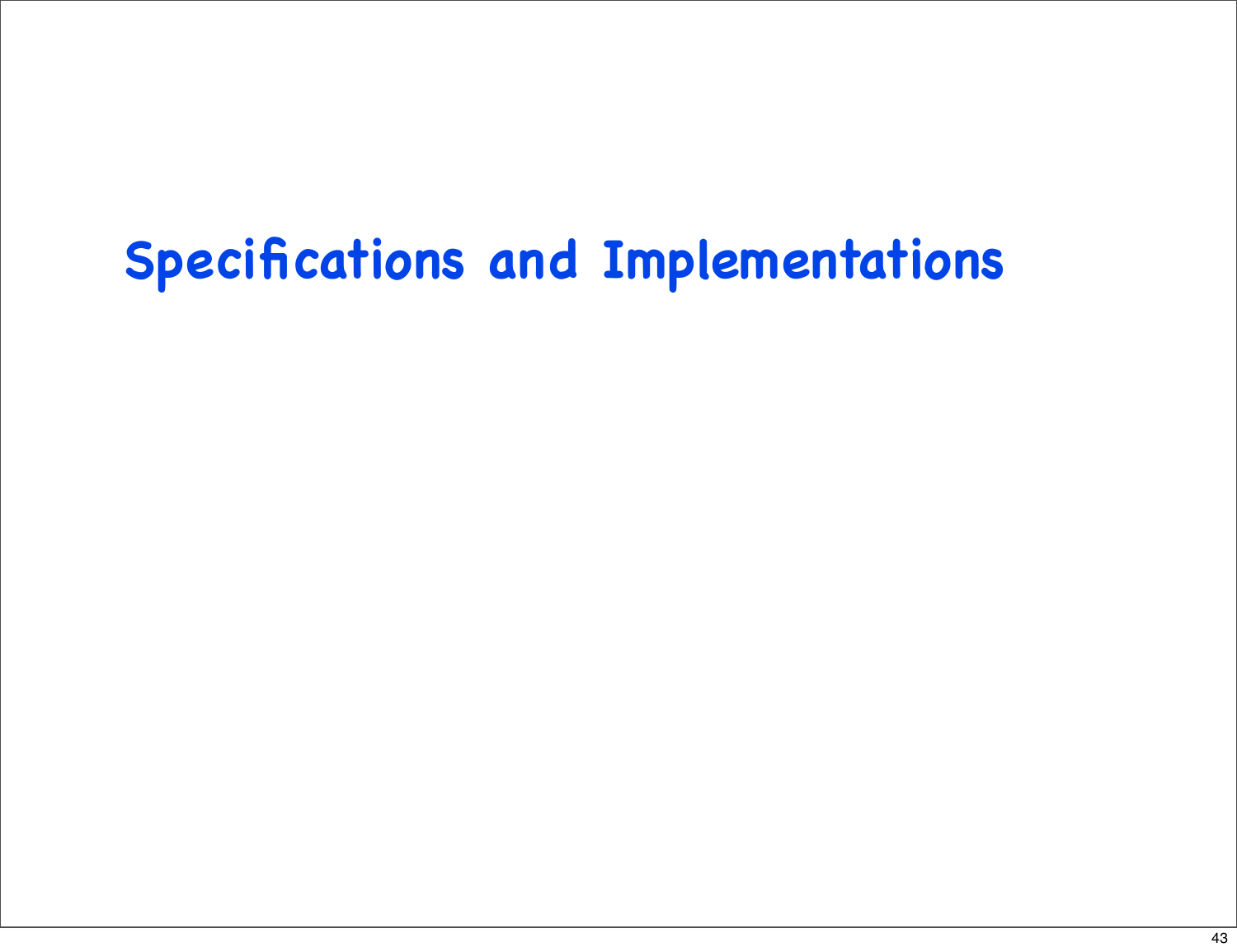#### **Function Specifications**

- What is a function specification?
	- In general, we can identify a function specification as a constraint on its input/ output behaviour.
	- In practice, we will identify the specification of a function  $f:A\rightarrow B$  as a binary relation R⊆A×B (or, equivalently, a binary predicate).
	- The relation associates each input to the set of possible outputs.
- Some remarks:
	- note that specifications do allow non-determinism (an element of the input can be related to multiple elements on the output) - this is an important ingredient, since it allows for a richer theory on them (composing, refinement, etc.);
	- it also means that doesn't exists a one-to-one relationship between specifications and functions (different functions can implement the same specification);
	- even when the specification is functional (every element of the domain type is mapped to exactly one element of the codomain), we might have different "functional programs" implementing the specification (mathematically, they encode the same function).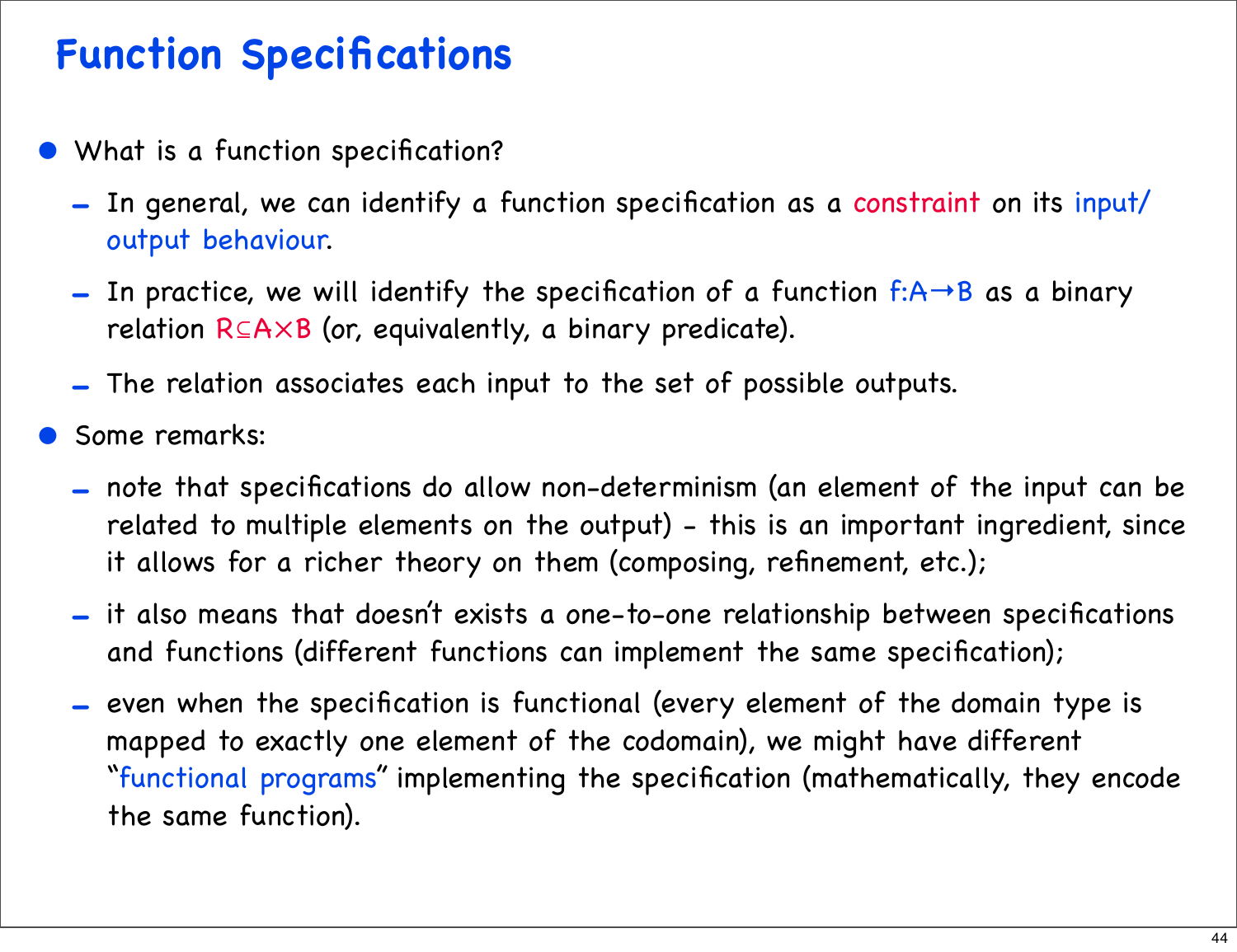#### **Partiality in Specifications**

- Consider the empty relation ∅⊆A×B (nothing is related with anything). What is its meaning? Two interpretations are possible:
	- it is an "impossible" specification it does not give any change to map domain values to anything;
	- it imposes no constrain on the implementation thus, any function f:A→B trivially implements it.
- The second approach is often preferred (note that the first approach will make any non-total relation impossible to realise).
- So, we implicitly take the focus of the specification as the domain of the relation: a function f:A→B implements (realises) a specification R⊆A×B when, for every element  $x \in dom(R)$ ,  $(x, f(x)) \in R$ . (obs.: dom(R) denotes the domain of R, i.e. { a | (a,b) $\in R$  }).
- The relation domain acts as a pre-condition to the specification.
- In practice, it is usually simpler to detach the pre-condition from the relation (by considering it a predicate Pre(-) on the domain type). The realisation assertion becomes:
	- for every element x of the domain type,  $Pre(x) \Rightarrow (x,f(x)) \in R$ .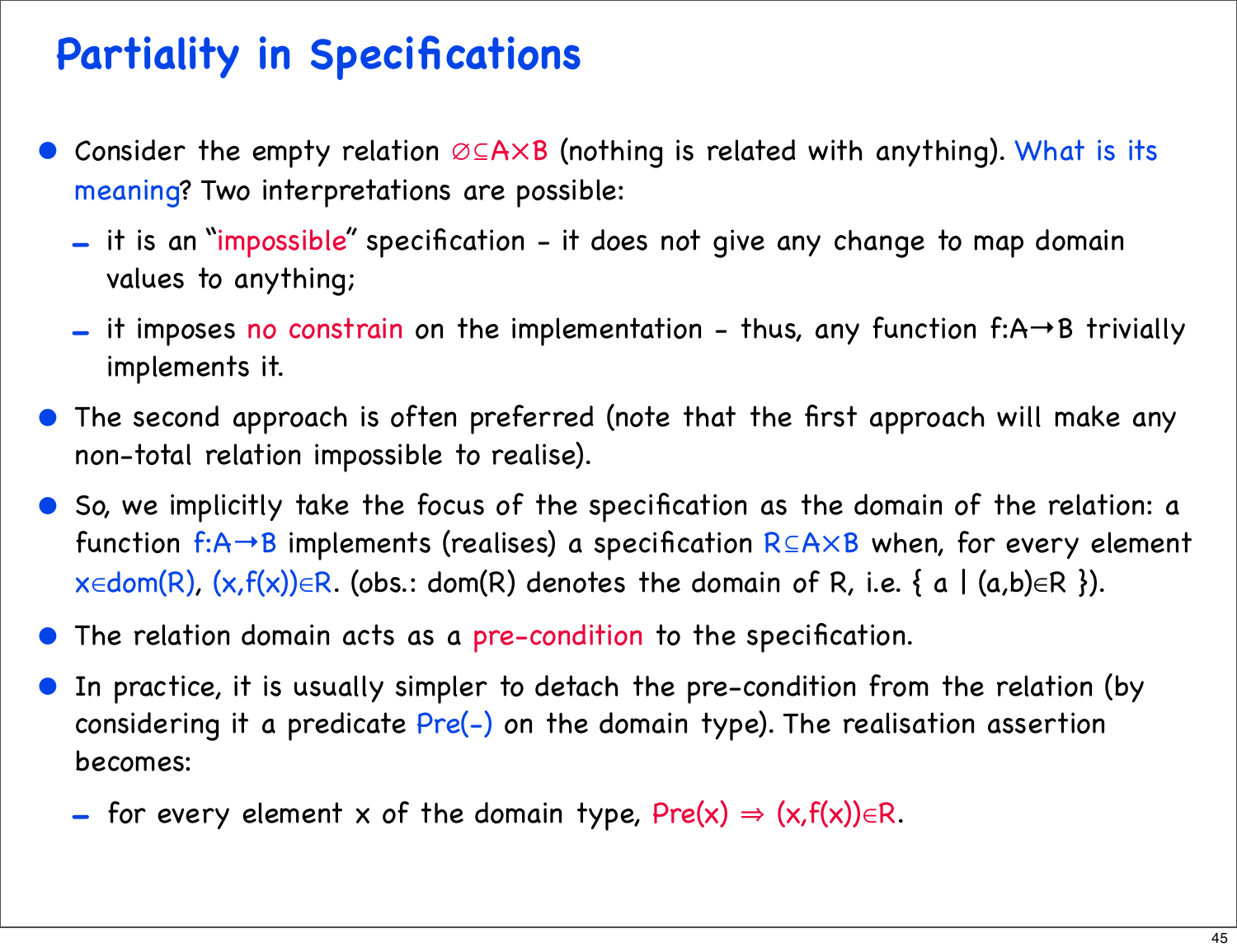#### **Specification Examples**

- Head of a list:

```
Definition headPre (A:Type) (l:list A) : Prop := l<>nil.
```

```
Inductive headRel (A:Type) (x:A) : list A -> Prop :=
  headIntro : forall l, headRel x (cons x l).
```
- Last element of a list:

```
Definition lastPre (A:Type) (l:list A) : Prop := l<>nil.
```

```
Inductive lastRel (A:Type) (x:A) : list A -> Prop :=
   lastIntro : forall l y, lastRel x l -> lastRel x (cons y l).
```
- Division:

```
Definition divPre (args:nat*nat) : Prop := (snd args)<>0.
```

```
Definition divRel (args:nat*nat) (res:nat*nat) : Prop :=
  let (n,d):=args in let (q,r):=res in q*d+r=n /\ r<d.
```
- Permutation of a list (example of a non-functional relation):

```
Definition PermRel (l1 l2:list Z) : Prop :=
   forall (z:Z), count z l1 = count z l
```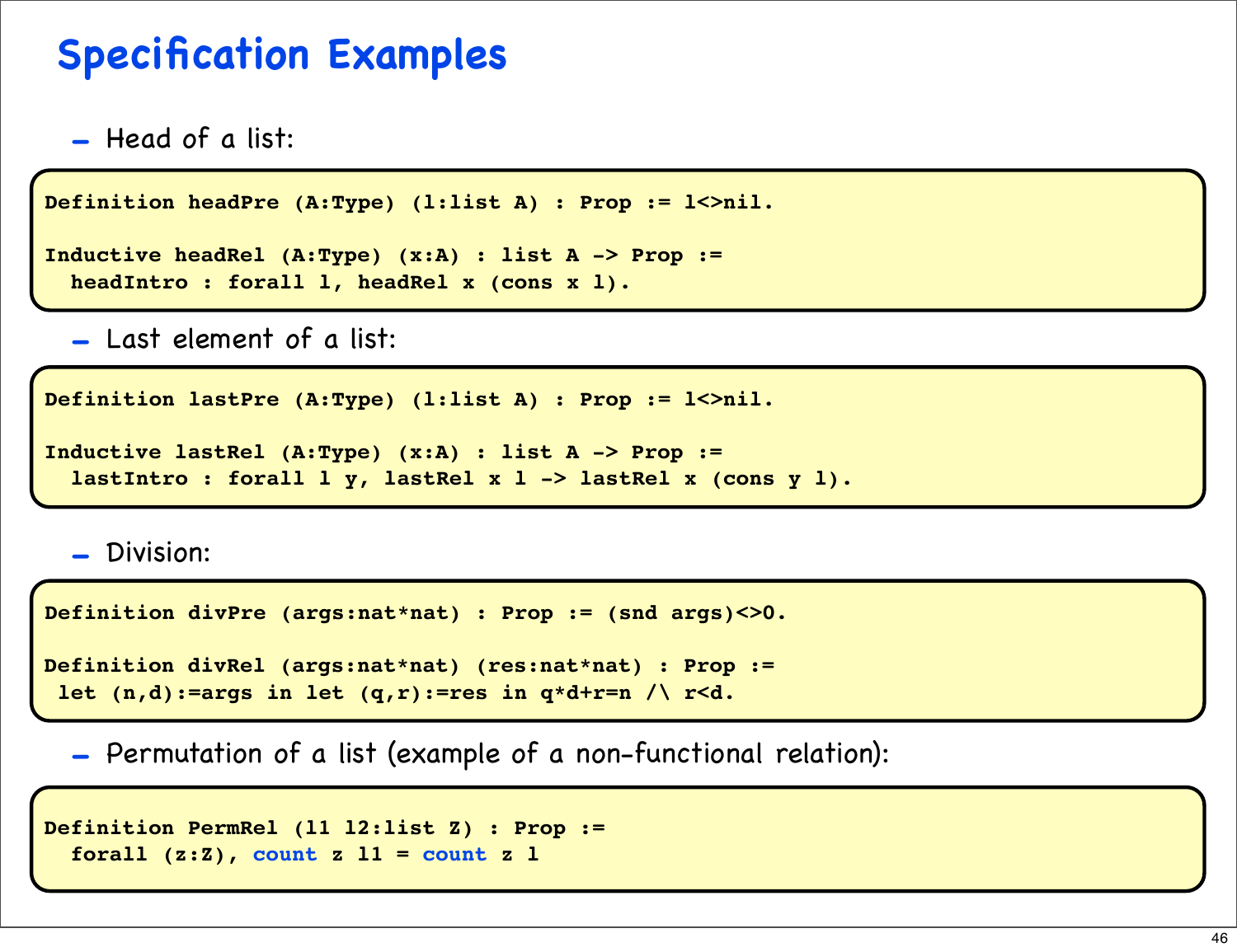#### **Implementations**

- When we address the expressive power of Coq, we refer to some limitations in defining functions in Coq.
- But then, a question is in order: What is exactly the class of functions that can be encoded in Coq?
- The answer is: "functions provable total in higher-order logic".
- Intuitively, we can encode a function as long as we are able to prove it total in Coq.
- But the previous statement shouldn't be over emphasised! In practice, even if a function is expressible in Coq, it might be rather tricky to define it.
	- we can directly encode primitivive recursive functions (or, more generally, functions guarded by destructors);
	- Examples of functions that can not be directly encoded:
		- Partial functions;
		- non-structural recursion patterns (tricks and strategies...)
			- manipulate programs to fit the primitive-recursion scheme;
			- derive a specialised recursion principles;
			- Function command (available after Coq version V8.1).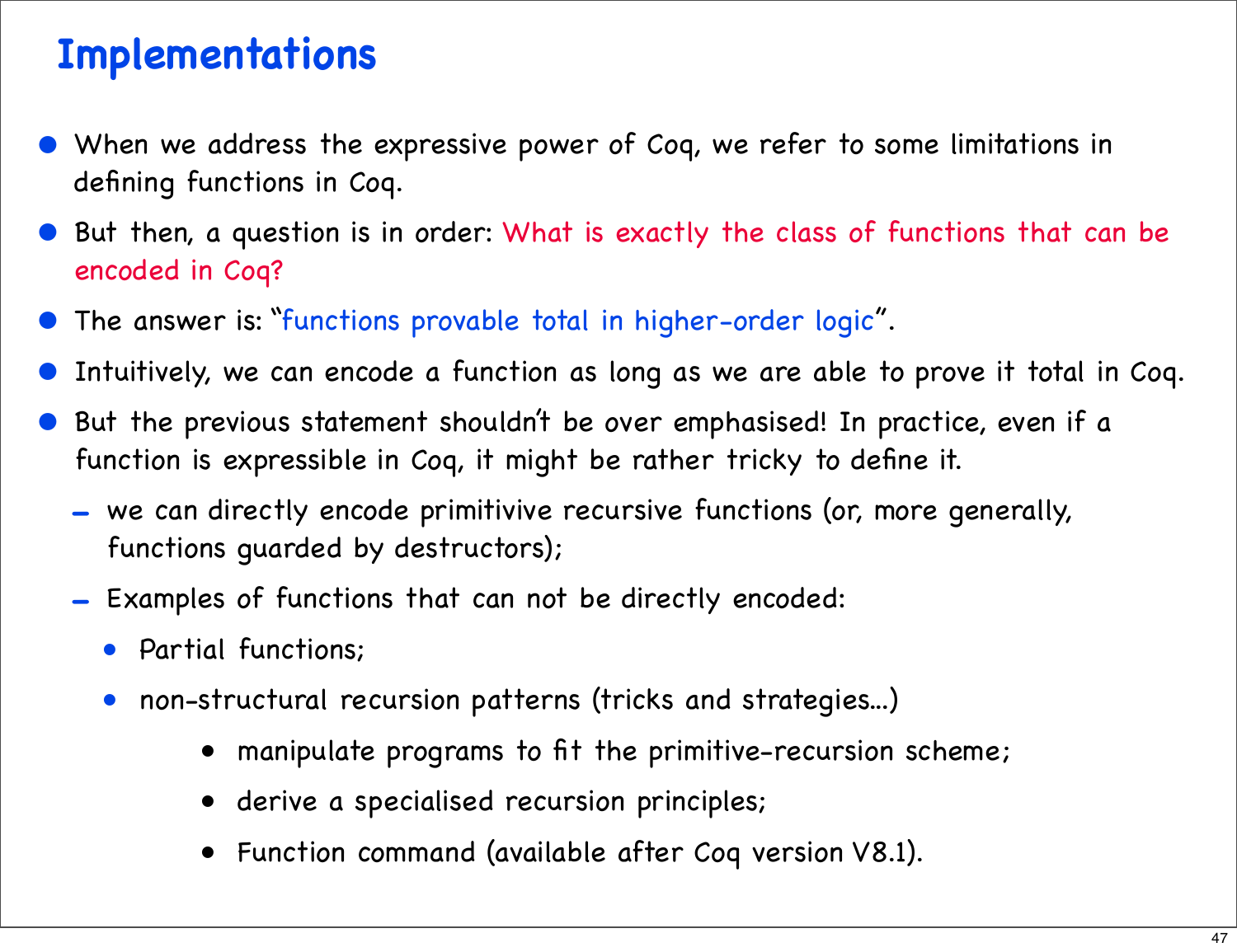#### **Partial Functions**

- Coq doesn't allow to define partial functions (function that give a run-time error on certain inputs)
- But Coq's type system allows to enrich the function domain with preconditions that assure that invalid inputs are excluded.
- Take the head (of a list) function as an example. In Haskell it can be defined as:

**head :: [a] -> a** head  $(x:xs) = x$ 

(the compiler exhibits a warning about "non-exhaustive pattern matching")

• In Coq, a direct attempt would fail:

```
Definition head (A:Type) (l:list A) : A :=
   match l with
   | cons x xs => x
   end.
Error: Non exhaustive pattern-matching: no clause found for pattern nil
```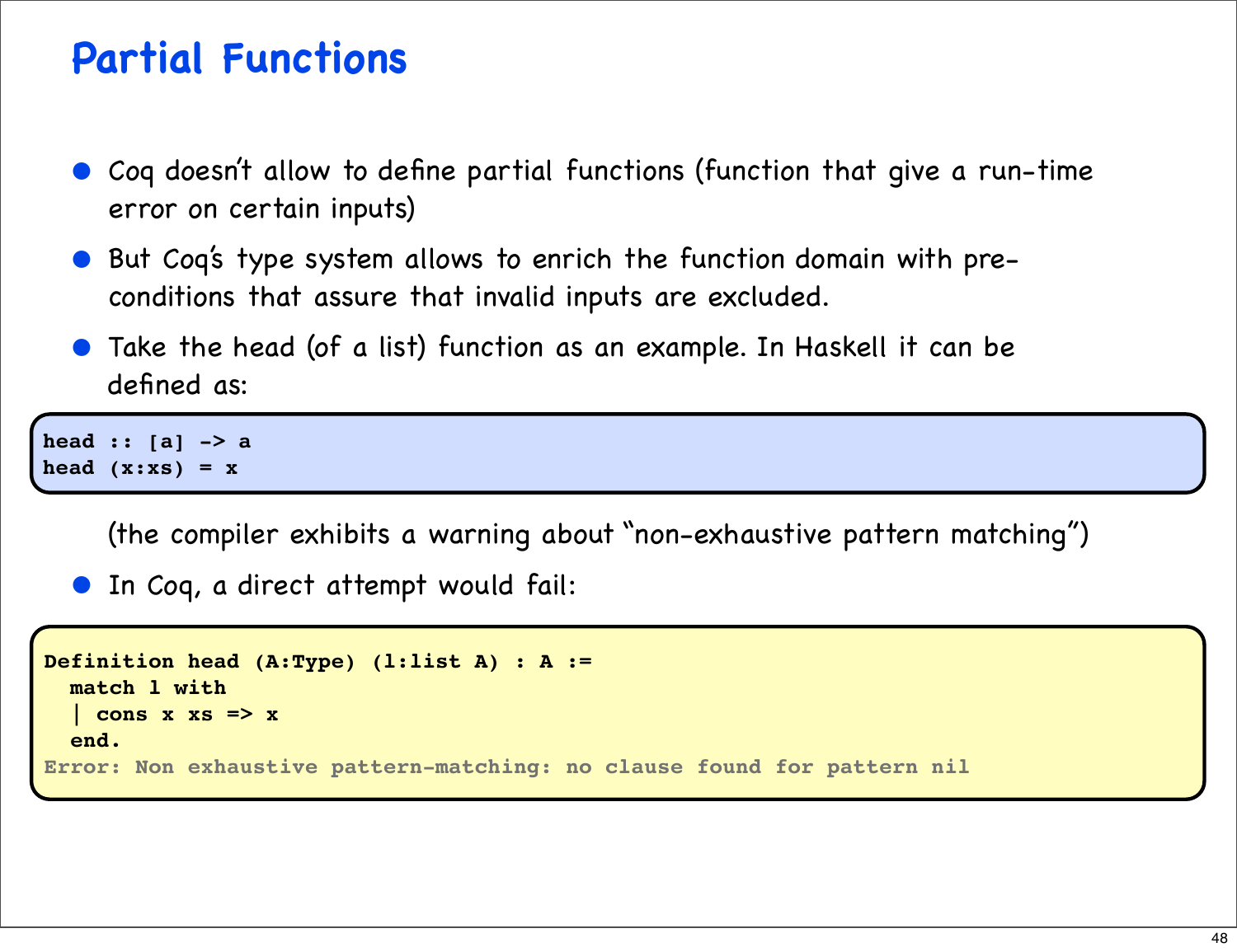- To overcome the above difficulty, we need to:
	- consider a precondition that excludes all the erroneous argument values;
	- pass to the function an additional argument: a proof that the precondition holds;
	- the match constructor return type is lifted to a function from a proof of the precondition to the result type.
	- any invalid branch in the match constructor leads to a logical contradiction (it violates the precondition).
- **•** Formally, we lift the function from the type forall  $(x:A)$ , B to forall  $(x:A)$ , Pre  $x -> B$
- Since we mix logical and computational arguments in the definition, it is a nice candidate to make use of the refine tactic...

```
Definition head (A:Type) (l:list A) (p:l<>nil) : A.
refine (fun A l p=>
  match l return (l<>nil->A) with
   | nil => fun H => _
    | cons x xs => fun H => x
   end p).
elim H; reflexivity.
Defined.
```
(the generated term that will fill the hole is "False\_rect A (H (refl\_equal nil))")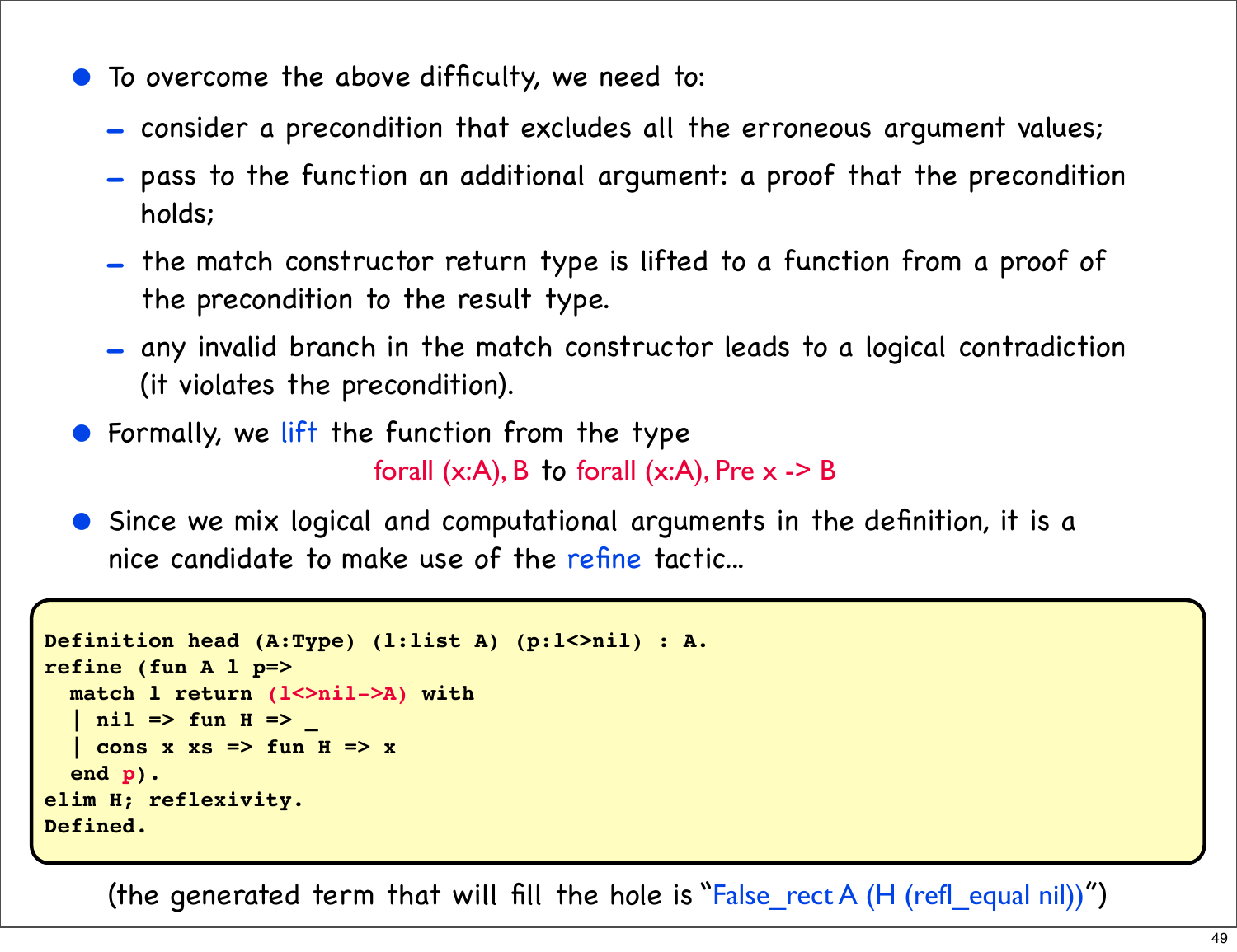- We can arque that the encoded function is different from the original.
- But, it is linked to the original in a very precise sense: if we discharge the logical content, we obtain the original function.
- Coq implements this mechanism of filtering the computational content from the objects - the so called extraction mechanism.

```
Check head.
head : forall (A : Type) (l : list A), l <> nil -> A
Extraction Language Haskell.
Extraction Inline False_rect.
Extraction head.
head :: (List a1) -> a1
head l =
   case l of
     Nil -> Prelude.error "absurd case"
     Cons x xs -> x
```
• Coq supports different target languages: Ocaml, Haskell, Scheme.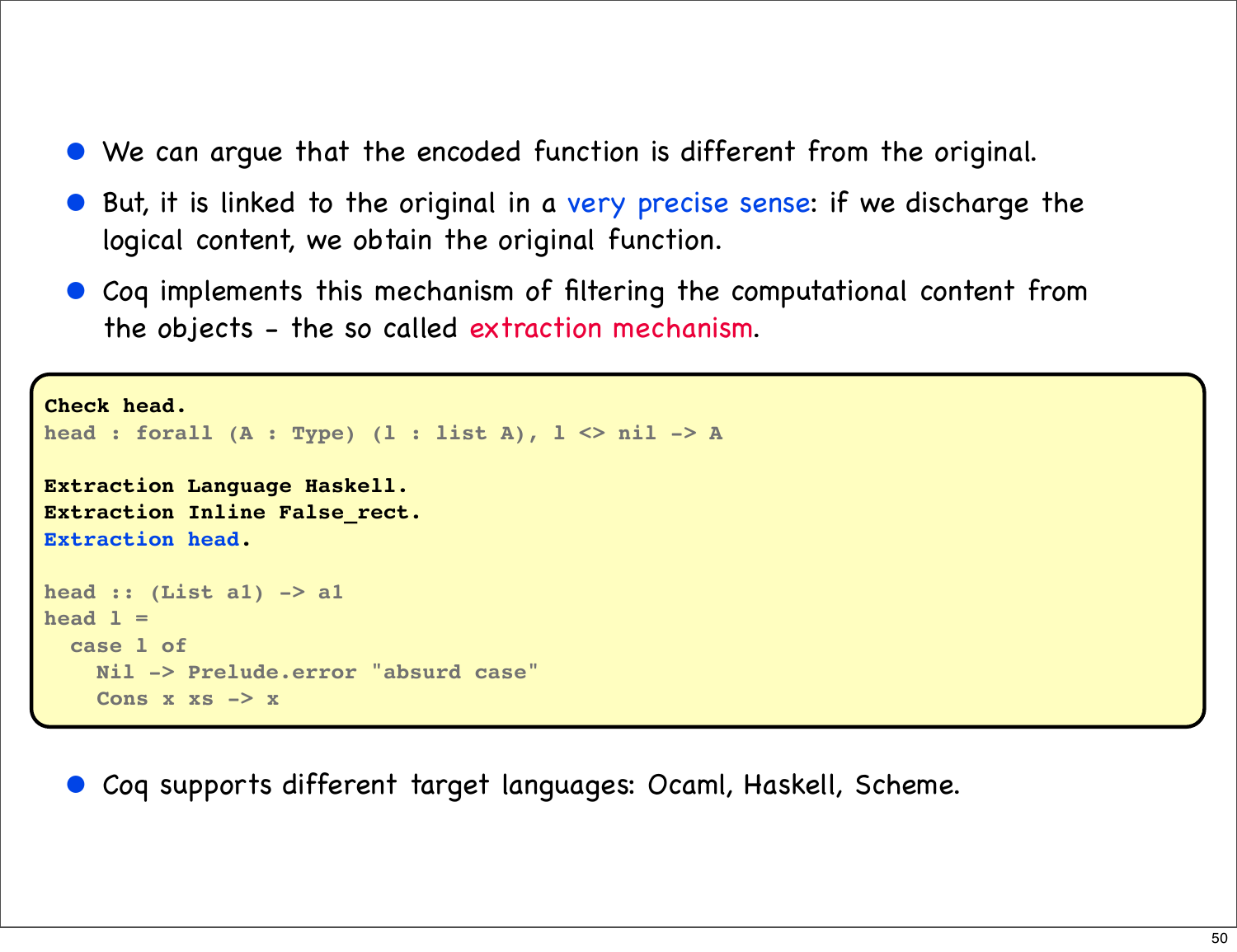#### **More on Extraction**

- Coq's extraction mechanism are based on the distinction between sorts Prop and Set.
- ...but it enforces some restriction on the interplay between these sorts:
	- a computational object may depend on the existence of proofs of logical statements (c.f. partiality);
	- but the proof itself cannot influence the control structure of a computational object.
- As a illustrative example, consider the following function:

```
Definition or_to_bool (A B:Prop) (p:A\/B) : bool :=
  match p with
   | or_introl _ => true
   | or_intror _ => flase
   end.
Error:
Incorrect elimination of "p" in the inductive type "or":
the return type has sort "Set" while it should be "Prop".
Elimination of an inductive object of sort Prop
is not allowed on a predicate in sort Set
because proofs can be eliminated only to build proofs.
```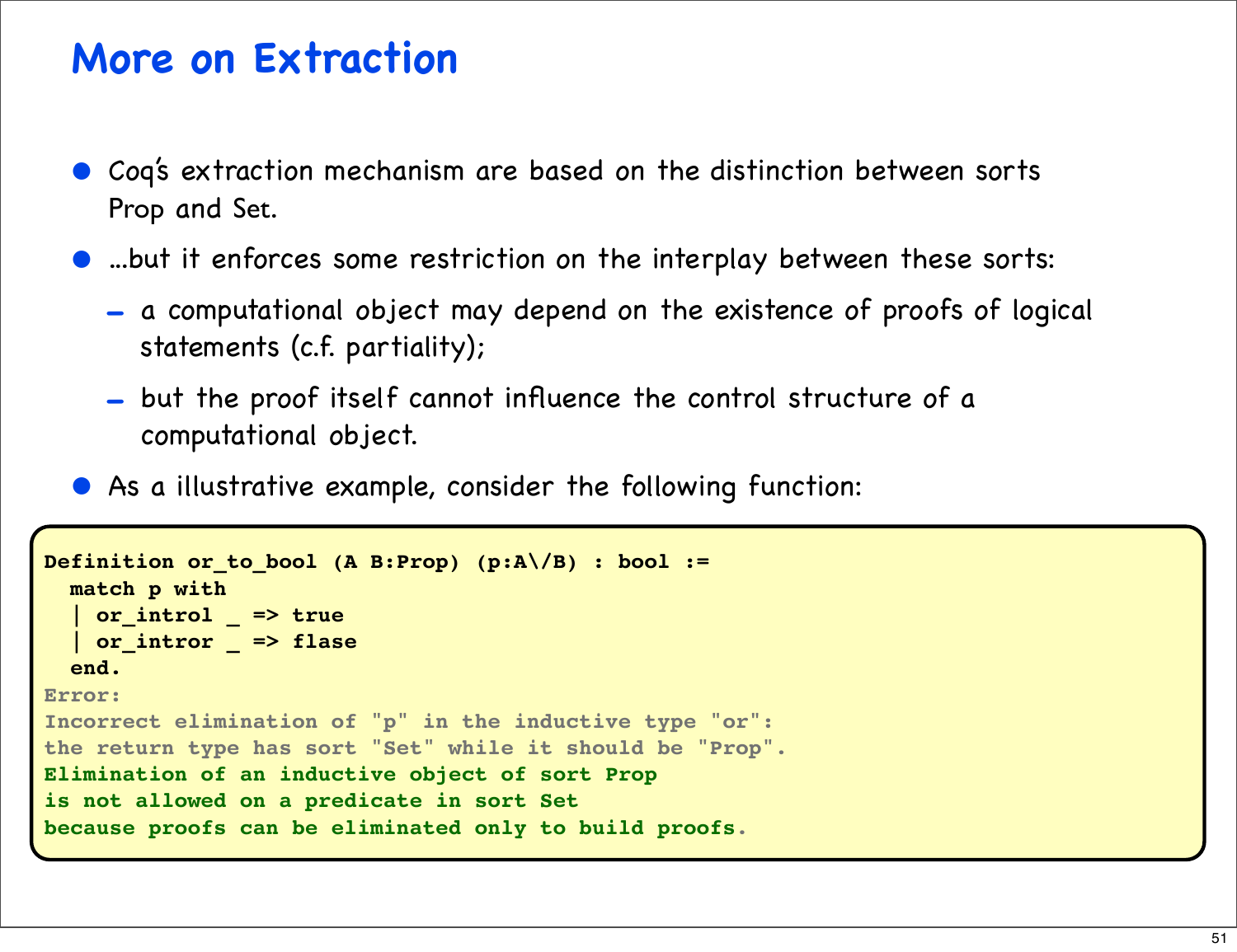• If we instead define a "strong" version of "or" connective, with sort Set (or Type):

```
Inductive sumbool (A B:Prop) : Type := (* notation {A}+{B} *)
 | left : A -> sumbool A B
 | right : B -> sumbool A B.
```
• Then, the equivalent of the previous function is:

```
Definition sumbool_to_bool (A B:Prop) (p:{A}+{B}) : bool :=
   match p with
   | left _ => true
   | right _ => flase
   end.
sumbool_to_bool is defined.
Extraction sumbool_to_bool.
sumbool_to_bool :: Sumbool -> Bool
sumbool_to_bool p =
   case p of
     Left -> True
     Right -> False
```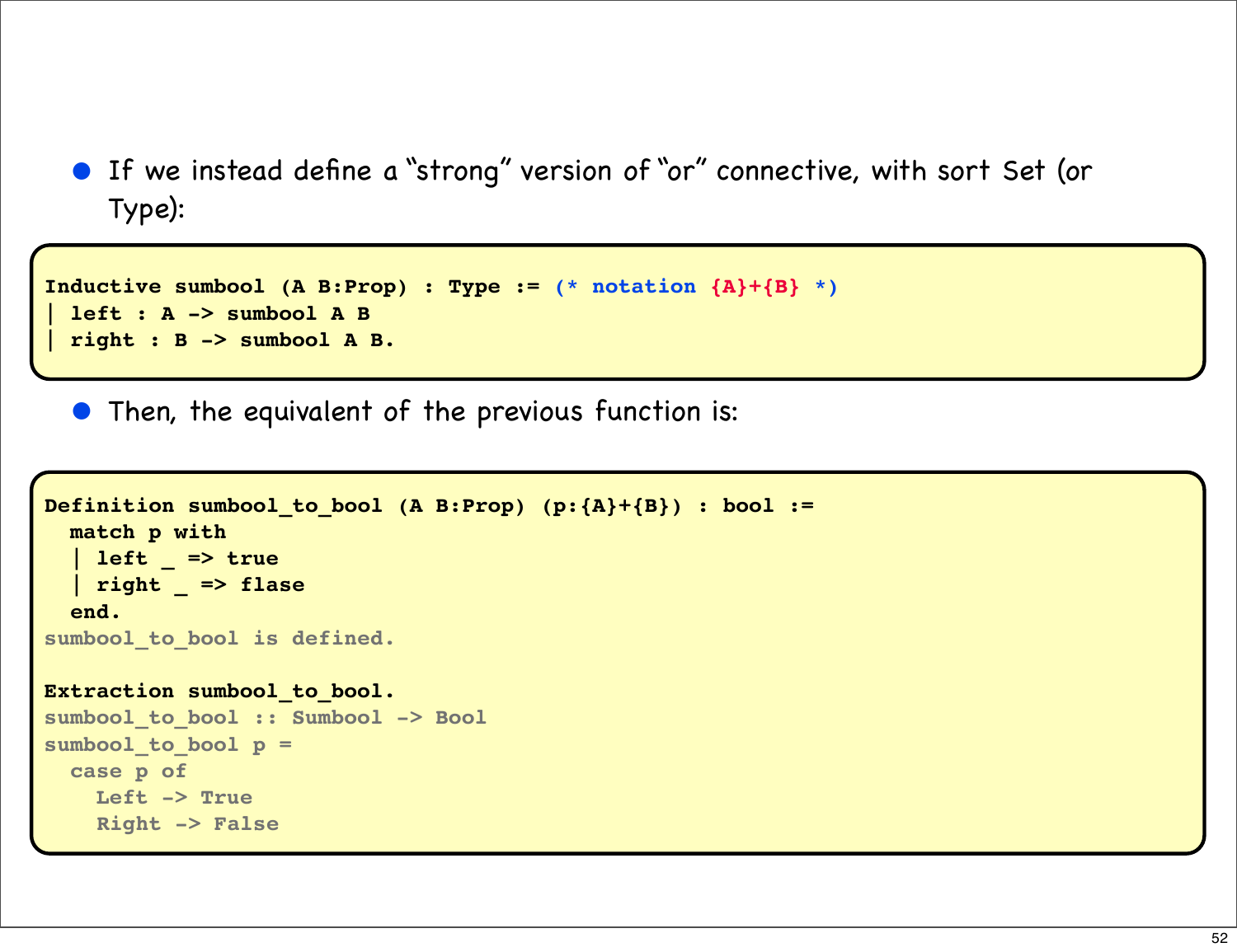#### **If - then - else -**

- The sumbool type can either be seen as:
	- the or-connective defined on the Type universe;
	- or a boolean with logical justification embeded (note that the extraction of this type is isomorphic to Bool).
- The last observation suggests that it can be used to define an "if-then-else" construct in Coq.
	- Note that an expression like

```
fun x y => if x < y then 0 then 1
```
doesn't make sense: x<y is a Proposition - not a testable predicate (function with type X->X->bool);

- Coq accepts the syntax

if test then ... else ...

(when test has either the type bool or  ${A}$ + ${B}$ , with propositions A and B).

- Its meaning is the pattern-matching

```
 match test with
                                                                                                        | left H => ...
                                                                                                        | right H = \times ...
end. The contract of the contract of the contract of the contract of the contract of the contract of the contract of the contract of the contract of the contract of the contract of the contract of the contract of the contr
```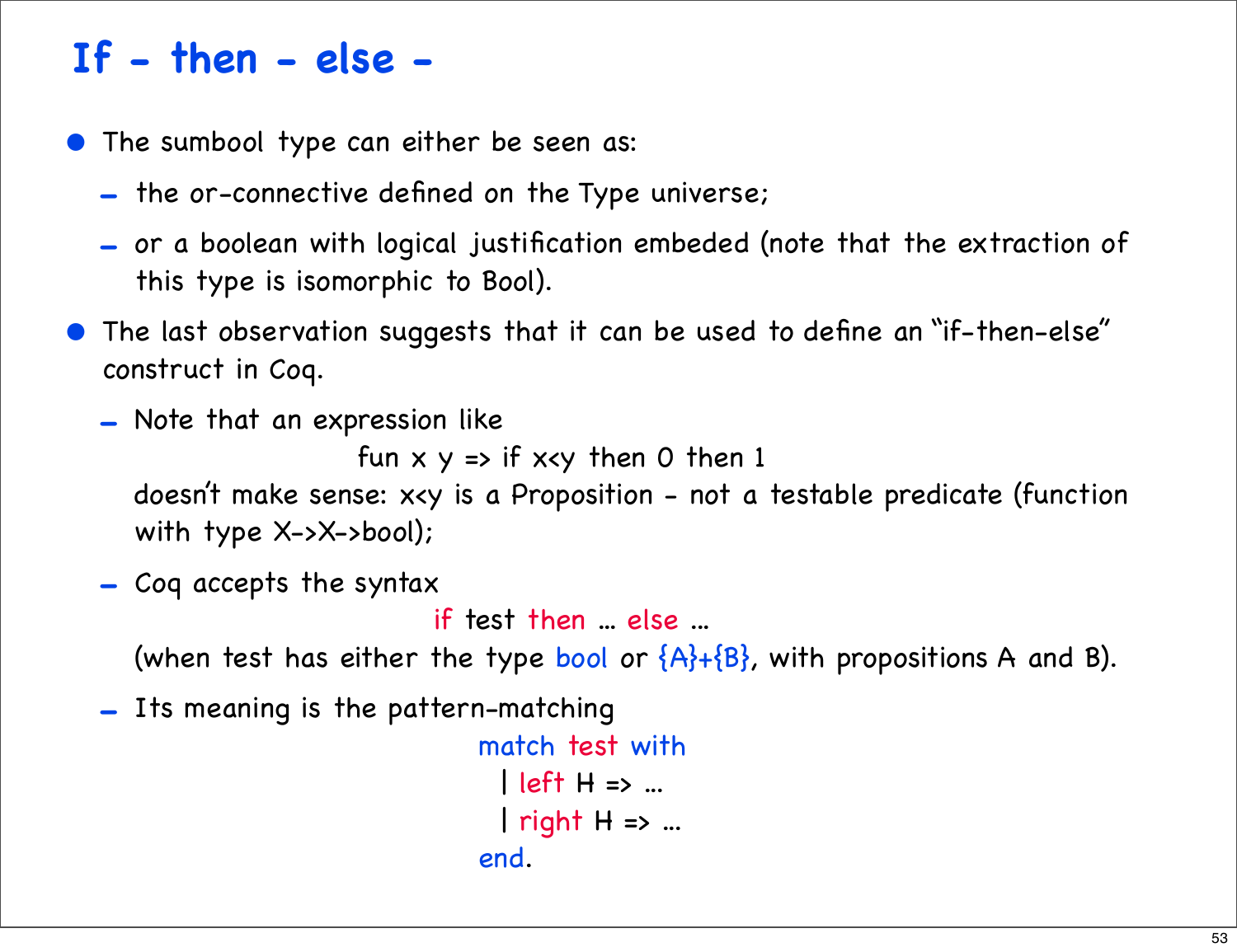- We can identify  ${P}+{^\sim P}$  as the type of decidable predicates:
	- The standard library defines many useful predicates, e.g.
		- le\_lt\_dec : forall n m : nat,  ${n \le m} + {m \le n}$
		- $Z_{eq}_{dec}$ : forall  $x \vee y : Z$ ,  $\{x = y\} + \{x \Leftrightarrow y\}$
		- $Z_{t+ge\text{dec}}$ : forall  $x \vee y : Z$ ,  $\{x < y\} + \{x >= y\}$
	- The command SearchPattern  $(\{\}\cdot\})$  searches the instances available in the library.
- Usage example: a function that checks if an element is in a list.

```
Fixpoint elem (x:Z) (l:list Z) {struct l}: bool :=
   match l with
     nil => false
   | cons a b => if Z_eq_dec x a then true else elem x b
   end.
```
**Exercise:** prove the correctness/completeness of elem, i.e. forall (x:Z) (l:list Z), lnL  $x \mid \leftrightarrow$  elem  $x \mid$ =true.

• **Exercise:** use the previous result to prove the decidability of InL, i.e. forall  $(x:Z)$  (l:list Z),  $\{ \text{InL} \times \text{I} \}$ + $\{ \text{InL} \times \text{I} \}$ .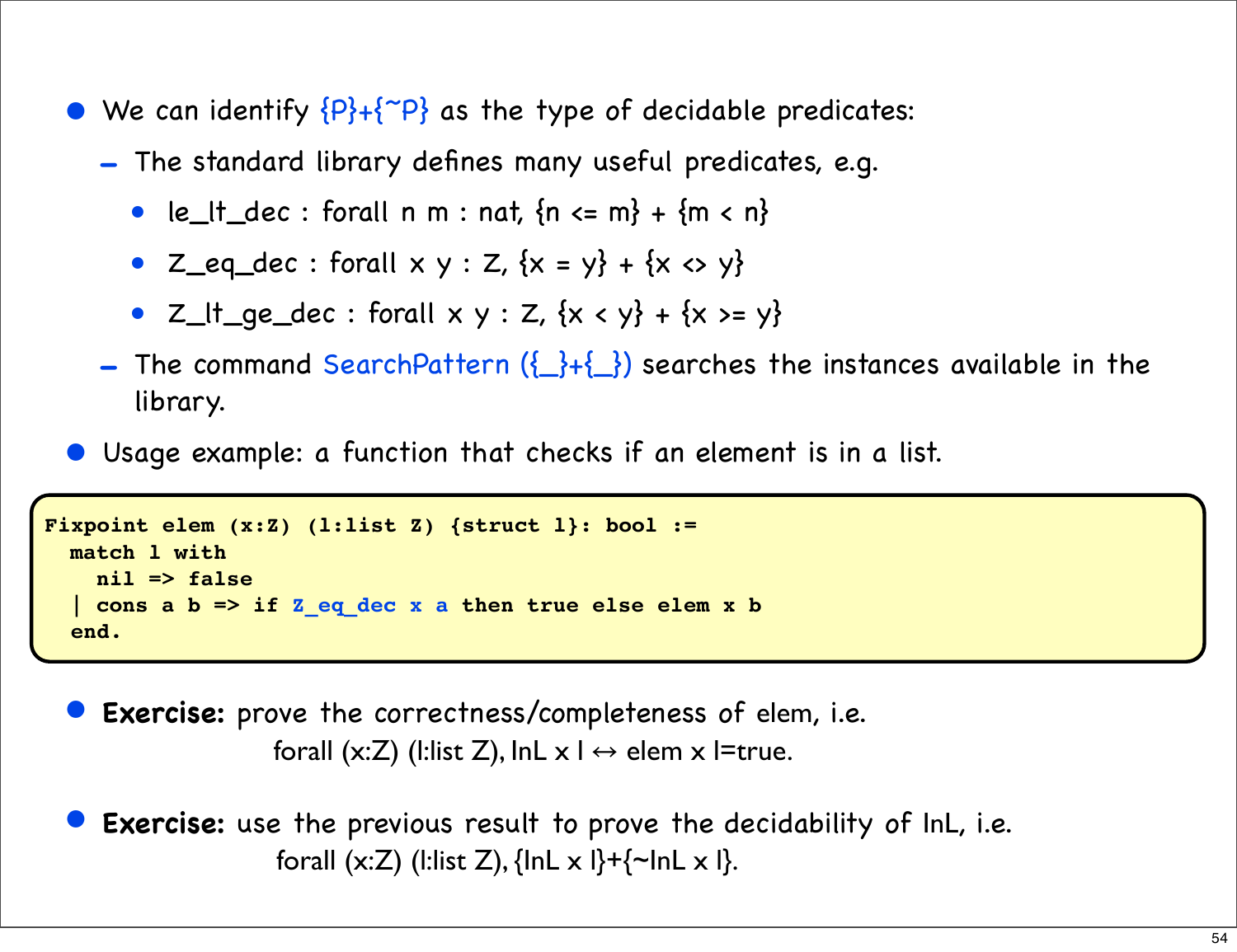#### **Non obvious uses of the primitive recursion scheme**

- Combining the use of recursors with higher-order types, it is possible to encode functions that are not primitive recursive.
- A well-known example is the Ackermann function.
- We illustrate this with the function that merges two sorted lists

```
merge :: [a] -> [a] -> a
merge [] l = l
merge (x:xs) [] = x:xs
merge (x:xs) (y:ys) | x \leq y = x: (merge xs (y:ys)) | otherwise = y:(merge (x:xs) ys)
```
• In Coq, it can be defined with an auxiliary function merge':

```
Fixpoint merge (l1: list Z) {struct l1}: list Z -> list Z :=
   match l1 with
    | nil => fun (l2:list Z) => l2
     | cons x xs => fix merge' (l2:list Z) : list Z := 
                         match l2 with
                          | nil => (cons x xs)
                         | cons y ys => match Z_le_gt_dec x y with
                                             | left _ => cons x (merge xs (cons y ys))
                                             | right _ => cons y (merge' ys)
end and the contract of the contract of the contract of the contract of the contract of the contract of the con
end end and the second end
   end.
```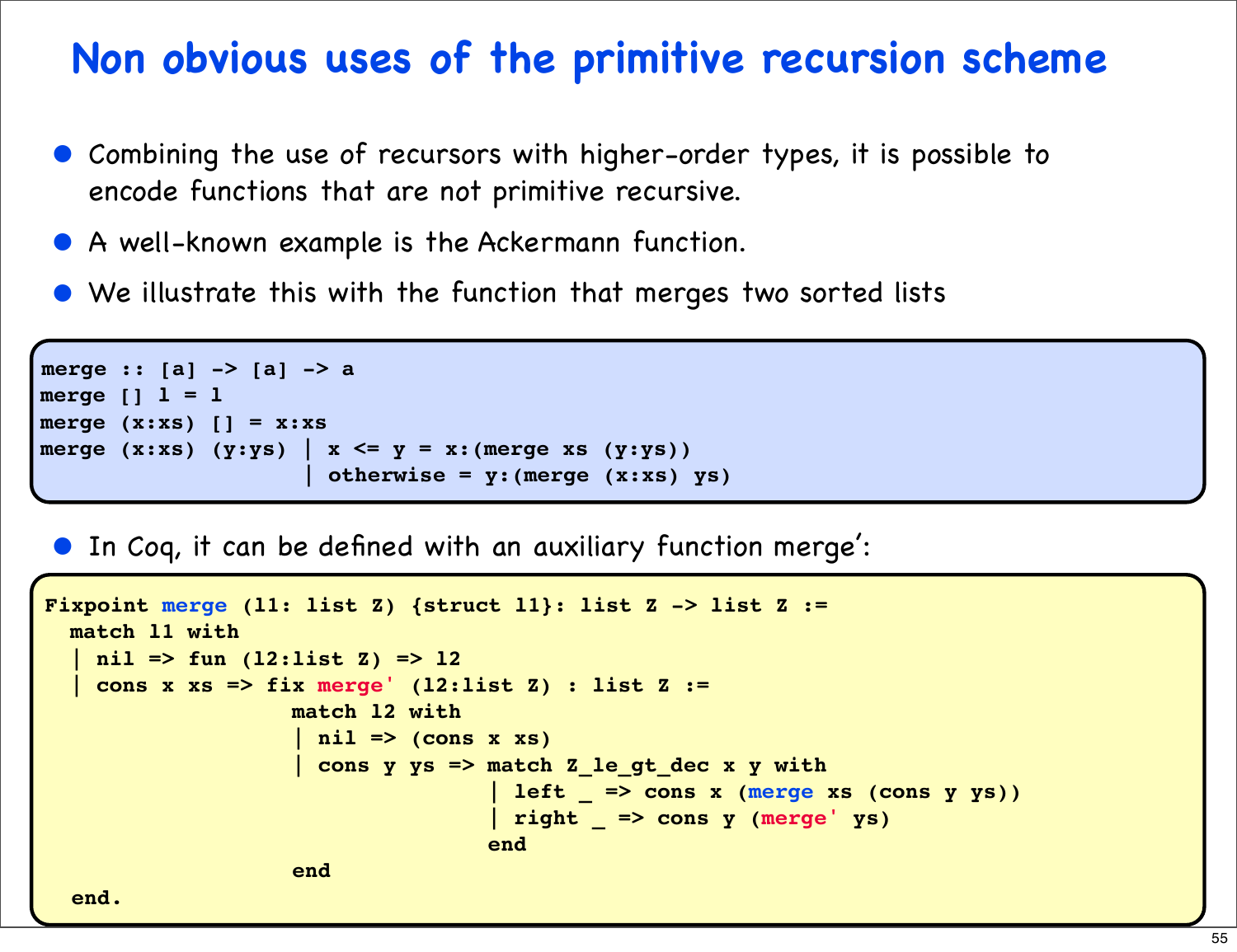#### **Non-structural recursion**

- When the recursion pattern of a function is not structural in the arguments, we are no longer able to directly use the derived recursors to define it.
- Consider the Euclidean Division algorithm,

```
div :: Int -> Int -> (Int,Int)
div n d | n < d = (0, n) | otherwise = let (q,r)=div (n-d) d
                        in (q+1,r)
```
- There are several strategies to encode these functions, e.g.:
	- consider an additional argument that "bounds" recursion (and then prove that, when conveniently initialised, it does not affect the result);

```
div :: Int -> Int -> (Int,Int)
div n d = divAux n n d
where divAux 0 = (0, 0)divAux (x+1) n d | n < d = (0,n) | otherwise = let (q,r)=divAux x (n-d) d
                                      in (q+1,r)
```
(**Exercise:** define it in Coq and check its results for some arguments)

- derive (prove) a specialised recursion principle.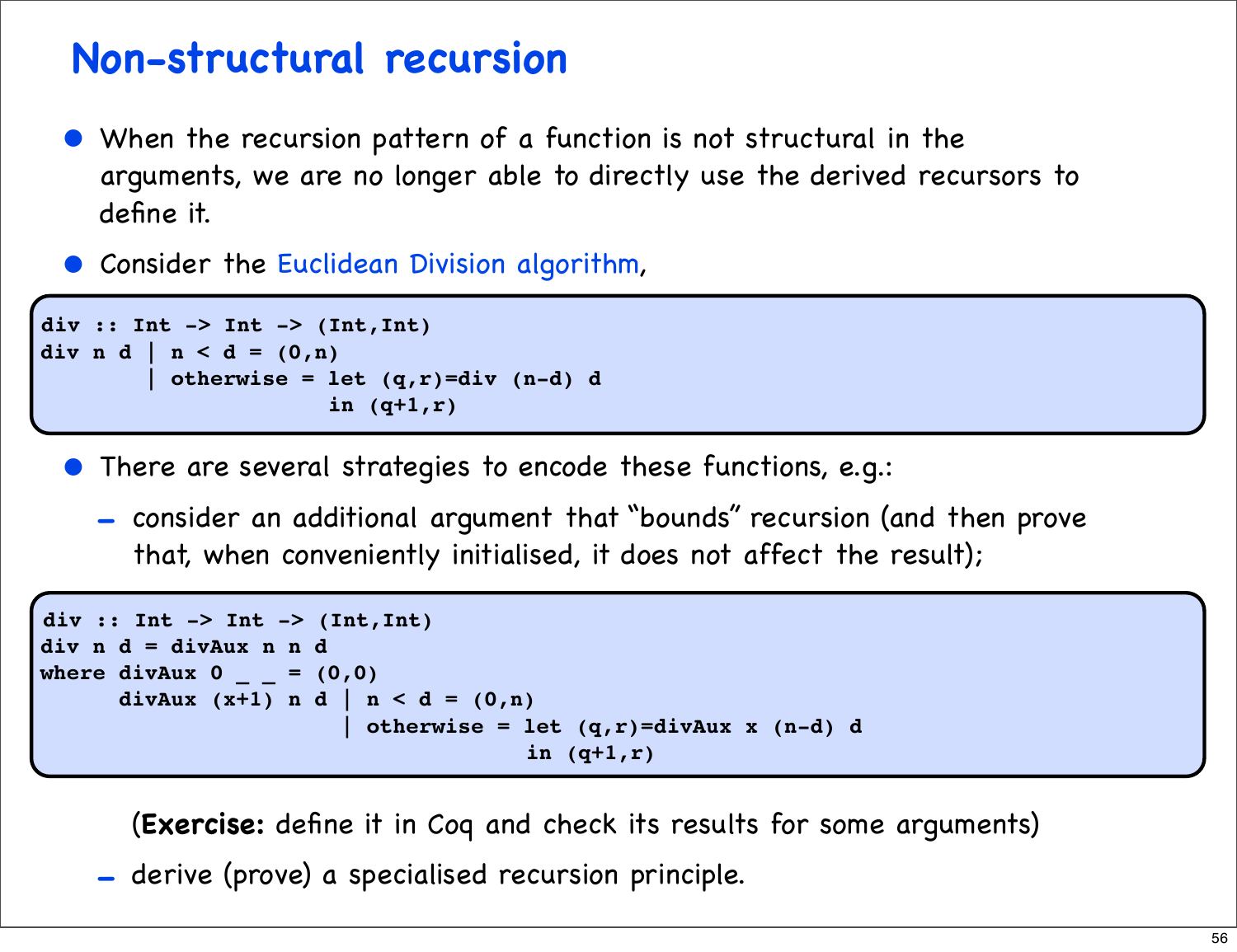#### **Function command**

- In recent versions of Coq (after v8.1), a new command **Function** allows to directly encode general recursive functions.
- The Function command accepts a measure function that specifies how the argument "decreases" between recursive function calls.
- It generates proof-obligations that must be checked to guaranty the termination.
- Returning to the div example:

```
Function div (p:nat*nat) {measure fst} : nat*nat :=
  match p with
  | (,0) => (0,0)
   | (a,b) => if le_lt_dec b a
              then let (x,y):=div (a-b,b) in (1+x,y)
              else (0,a)
   end.
1 subgoal
   ============================
    forall (p : nat * nat) (a b : nat),
  p = (a, b) ->
    forall n : nat,
   b = S n forall anonymous : S n <= a,
    le_lt_dec (S n) a = left (a < S n) anonymous ->
    fst (a - S n, S n) < fst (a, S n)
```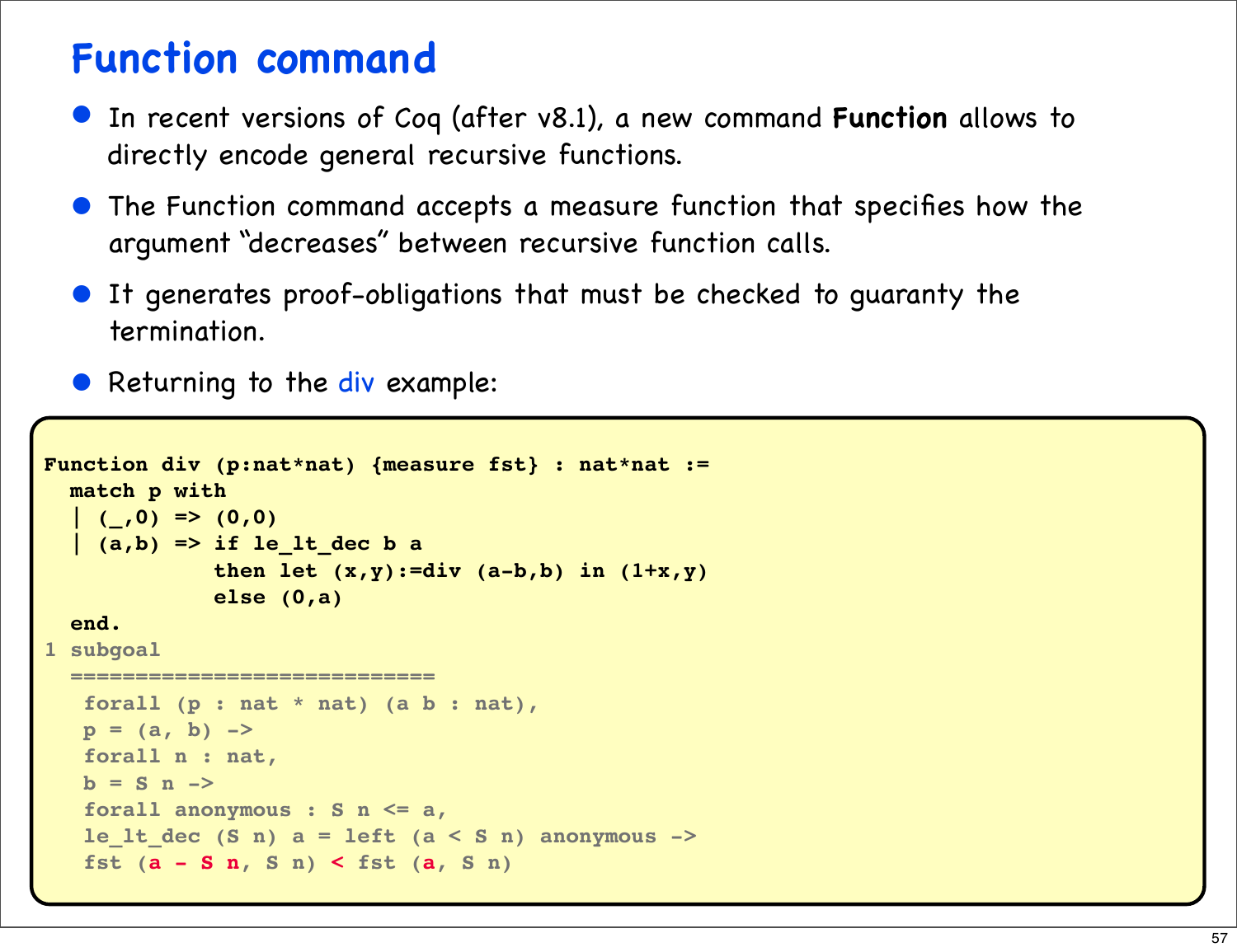The proof obligation is a simple consequence of integer arithmetic facts (omega tactic is able to prove it).

**intros; simpl. omega. Qed. div\_tcc is defined div\_terminate is defined div\_ind is defined div\_rec is defined div\_rect is defined R\_div\_correct is defined R\_div\_complete is defined div is defined div\_equation is defined**

- The Function command generates a lot of auxiliary results related to the defined function. Some of them are powerful tools to reason about it.
	- div ind a specialised induction principle tailored for the specific recursion pattern of the function (we will return to this later...)
	- div\_equation equation for rewriting directly the definition.
- **Exercise:** in the definition of the "div" function, we have included an additional base case. Why? Is it really necessary?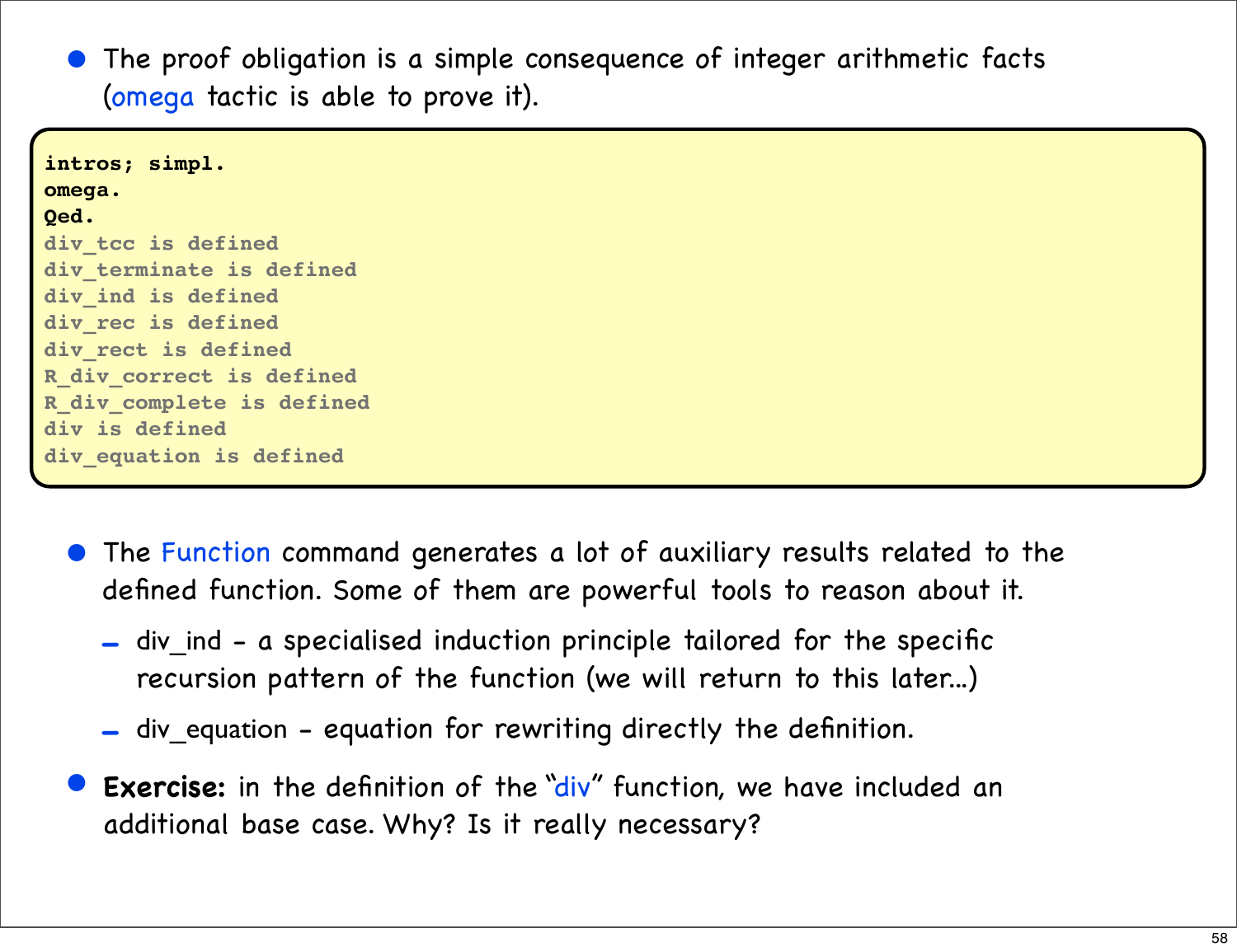- The Function command is also useful to provide "natural encodings" of functions that otherwise would need to be expressed in a contrived manner.
- Returning to the "merge" function, it could be easily defined as:

```
Function merge2 (p:list Z*list Z)
{measure (fun p=>(length (fst p))+(length (snd p)))} : list Z :=
  match p with
   | (nil,l) => l
    (l, nil) => l | (x::xs,y::ys) => if Z_lt_ge_dec x y
                      then x::(merge2 (xs,y::ys))
                       else y::(merge2 (x::xs,ys))
   end.
intros.
simpl; auto with arith.
intros.
simpl; auto with arith.
Qed.
```
- Once again, the proof obligations are consequence of simple arithmetic facts (and the definition of "length").
- As a nice side effect, we obtain an induction principle that will facilitate the task of proving theorems about "merge".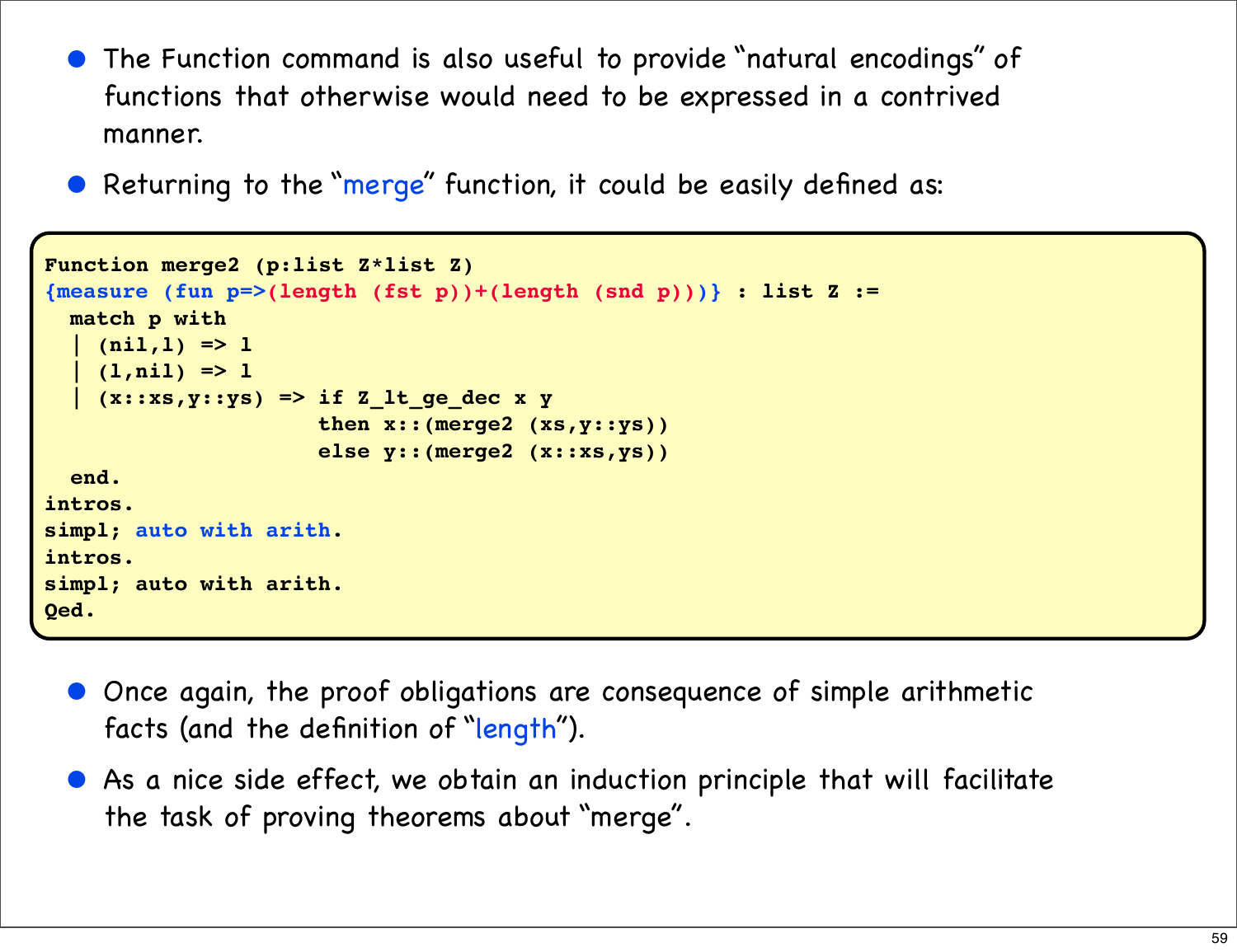### **Functional Correctness**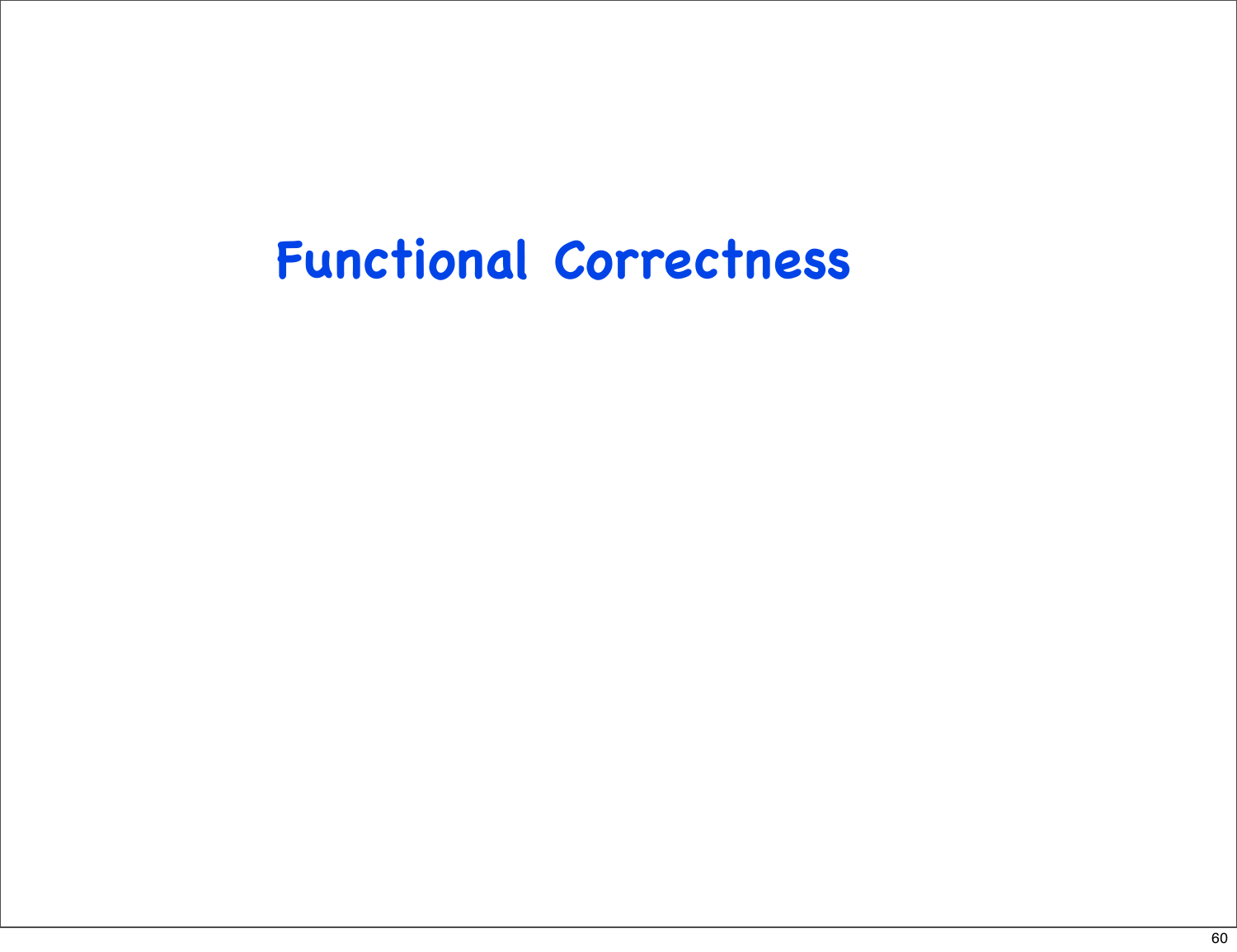#### **Direct approach**

- Functional correctness establishes the link between a specification and an implementation.
- A direct approach to the correctness consists in:
	- Specification and implementation are both encoded as distinct Coq objects:
		- The specification is an appropriate relation (probably, with some predicate as precondition);
		- The implementation is a function defined in coq (probably with some "logical" precondition).
	- The correctness assertion consists in a theorem of the form:

given a specification (relation fRel and a precondition fPre), a function f is said to be correct with respect to the specification if:

forall x, f $Pre \times -$  fRel  $\times$  (f  $\times$ )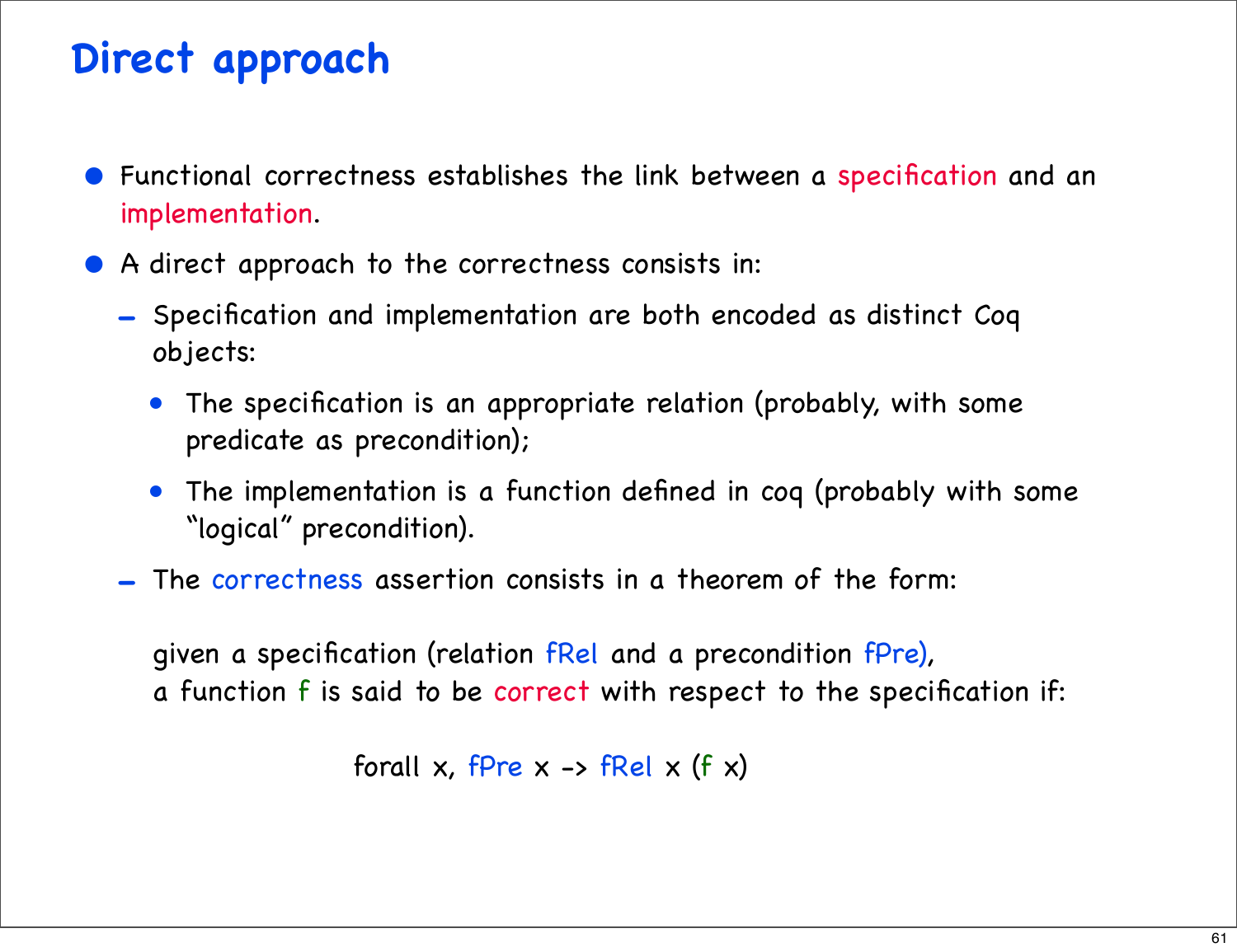#### **div example**

#### • Returning to our division function, its specification is:

```
Definition divRel (args:nat*nat) (res:nat*nat) : Prop :=
  let (n,d):=args in let (q,r):=res in q*d+r=n /\ r<d.
```

```
Definition divPre (args:nat*nat) : Prop := (snd args)<>0.
```
• The correctness is thus given by the following theorem:

```
Theorem div correct : forall (p:nat*nat), divPre p -> divRel p (div p).
unfold divPre, divRel.
intro p.
(* we make use of the specialised induction principle to conduct the proof... *)
functional induction (div p); simpl.
intro H; elim H; reflexivity.
(* a first trick: we expand (div (a-b,b)) in order to get rid of the let (q,r)=... *)
replace (div (a-b,b)) with (fst (div (a-b,b)),snd (div (a-b,b))) in IHp0.
simpl in *.
intro H; elim (IHp0 H); intros.
split.
(* again a similar trick: we expand "x" and "y0" in order to use an hypothesis *)
change (b + (fst(x,y0)) * b + (snd(x,y0)) = a).
rewrite <- e1.
omega.
(* and again... *)
change (snd (x,y0)<b); rewrite <- e1; assumption.
symmetry; apply surjective_pairing.
auto.
Qed.
```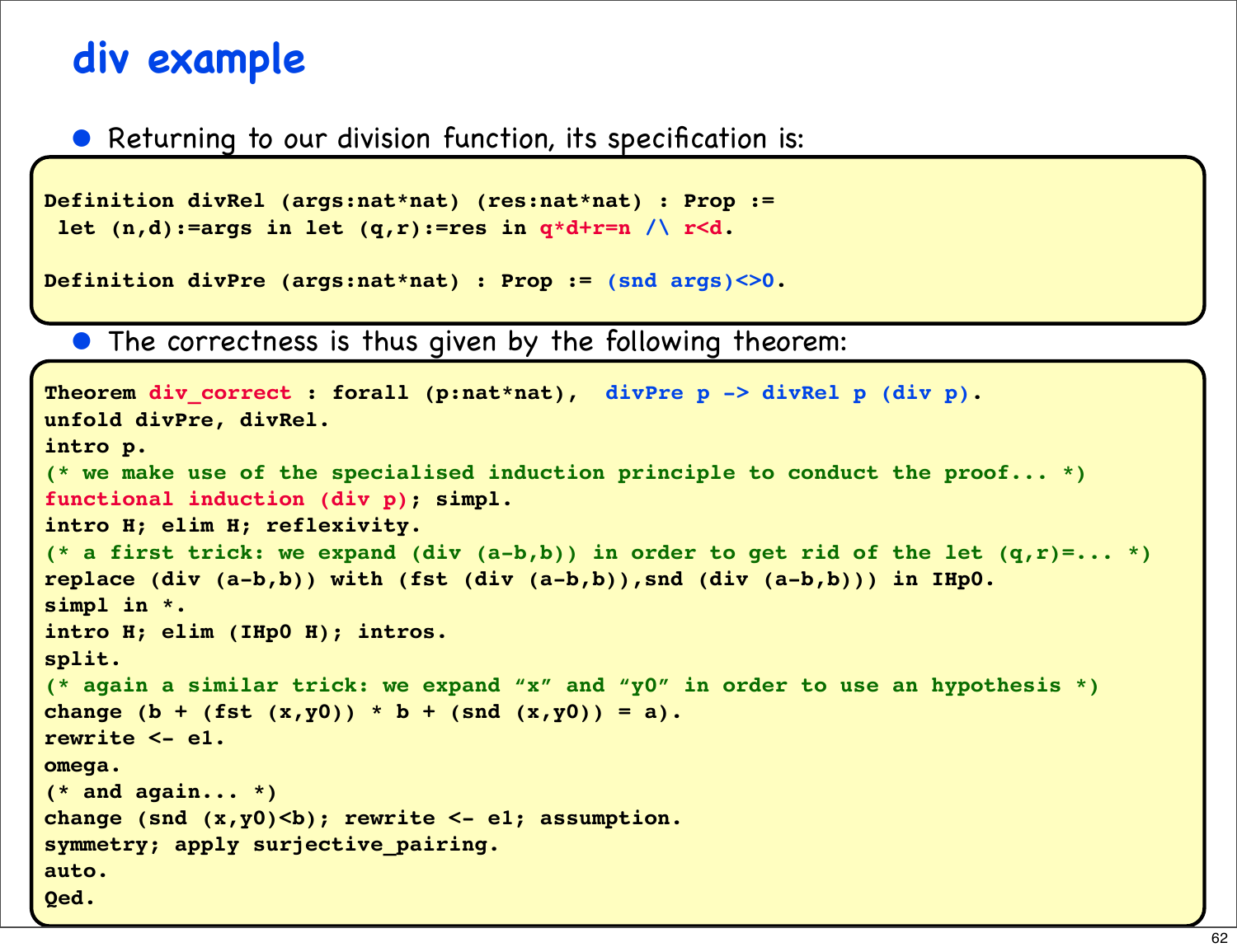#### **Function Completness**

- Sometimes, we might be interested in a stronger link between the specifications and implementations.
- In particular, we might be interested in proving completeness the implementation captures all the information contained in the specification:

forall x y, fPre  $x \wedge$  fRel x y -> y=f x

• In this form, it can be deduced from correctness and functionality of fRel, i.e.

forall x y1 y2, fPre x  $\wedge$  fRel x y1  $\wedge$  fRel x y2 -> y1=y2

• More interesting is the case of predicates implemented by binary functions. There exists a clear bi-directional implication. E.g.:

forall  $x$  l, InL  $x$  l  $\leftarrow$  elem  $x$  l=true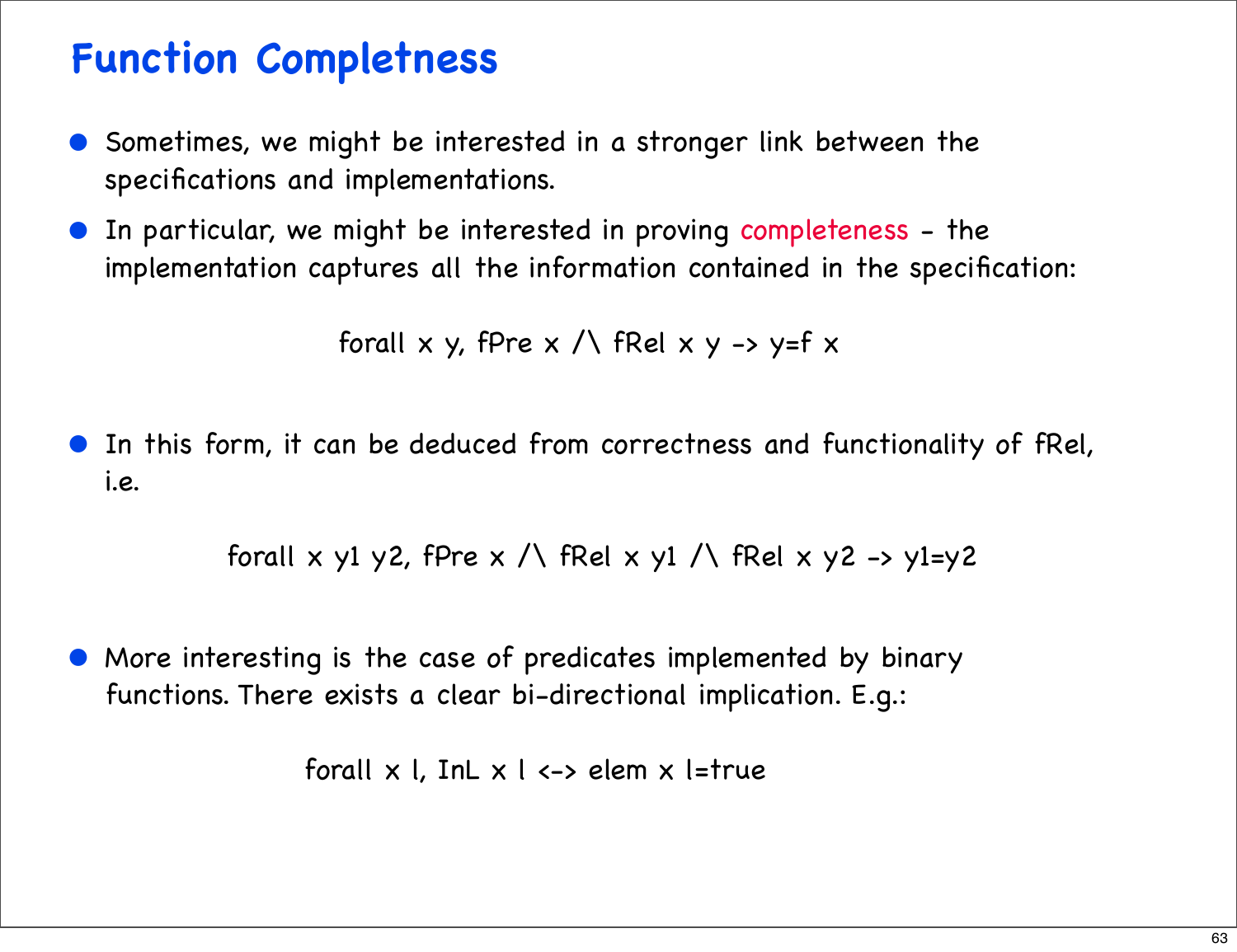#### **Specification with Types**

- Coq's type system allows to express specification constraints in the type of the function - we simply restrict the codomain type to those values satisfying the specification.
- This strategy explores the ability of Coq to express sub-types ( $\Sigma$ -types). These are defined as an inductive type:

```
(* Notation: { x:A | P x } *)
Inductive sig (A : Type) (P : A -> Prop) : Type :=
    exist : forall x : A, P x -> sig P
```
- Note that sig is a strong form of existential quantification (similar to the relation between or and sumbool).
- Using it, we can precisely specify a function by its type alone. Consider the type

```
forall A (l:list A), l<>nil -> { x:A | last x \perp }
```
(the last relation was shown earlier).

• Coq also defines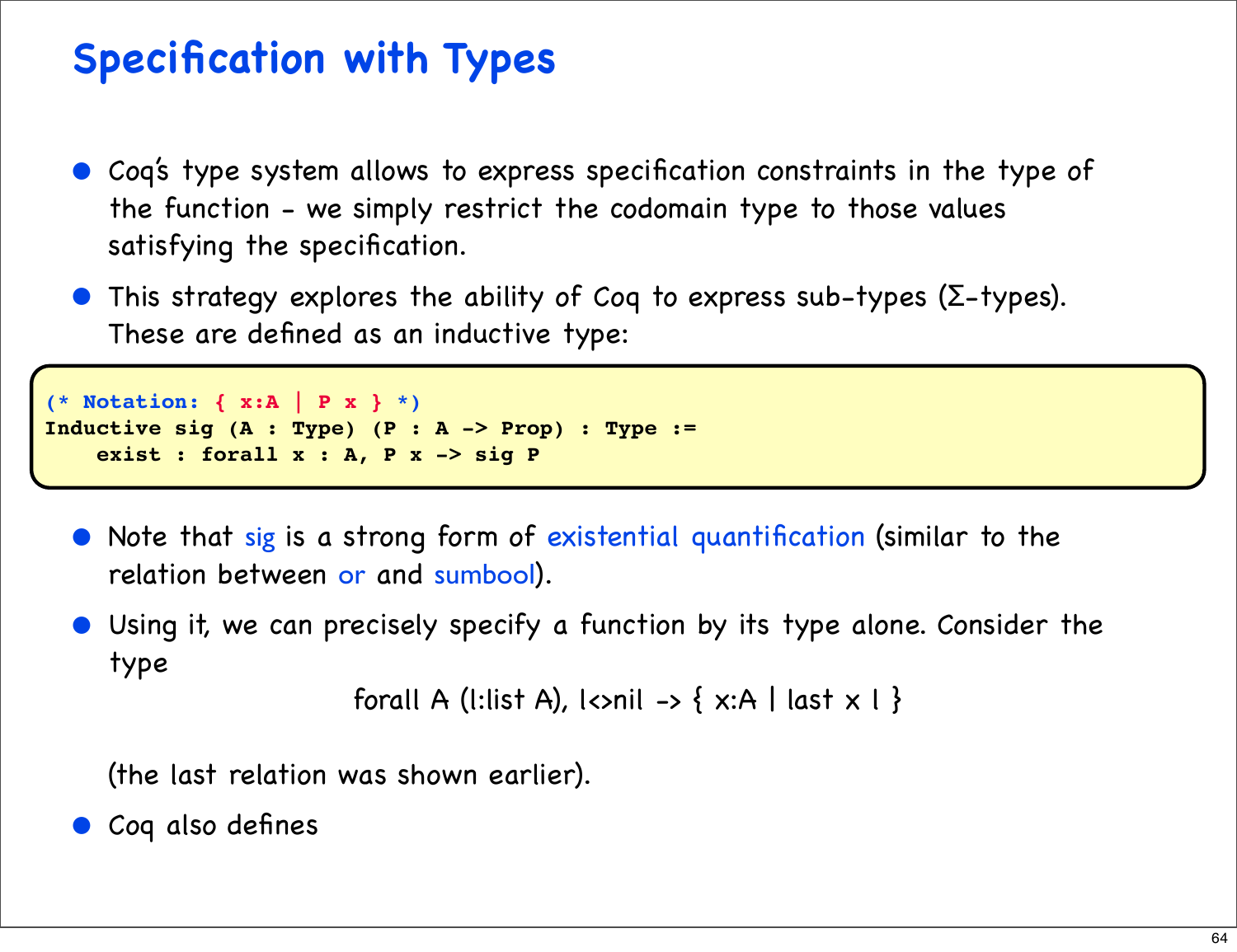• Let us build an inhabitant of that type:

```
Theorem lastCorrect : forall (A:Type) (l:list A), l<>nil -> { x:A | last x l }.
induction l.
intro H; elim H; reflexivity.
intros.
destruct l.
exists a; auto.
assert ((a0::l)<>nil).
discriminate.
elim (IHl H0).
intros r Hr; exists r; auto.
Qed.
```
• And now, we can extract the computational content of the last theorem...

```
Extraction lastCorrect.
lastCorrect :: (List a1) -> a1
lastCorrect l =
   case l of
     Nil -> Prelude.error "absurd case"
     Cons a l0 ->
       (case l0 of
          Nil -> a
          Cons a0 l1 -> lastCorrect l0)
```
• This is precisely the "last" function as we would have written in Haskell.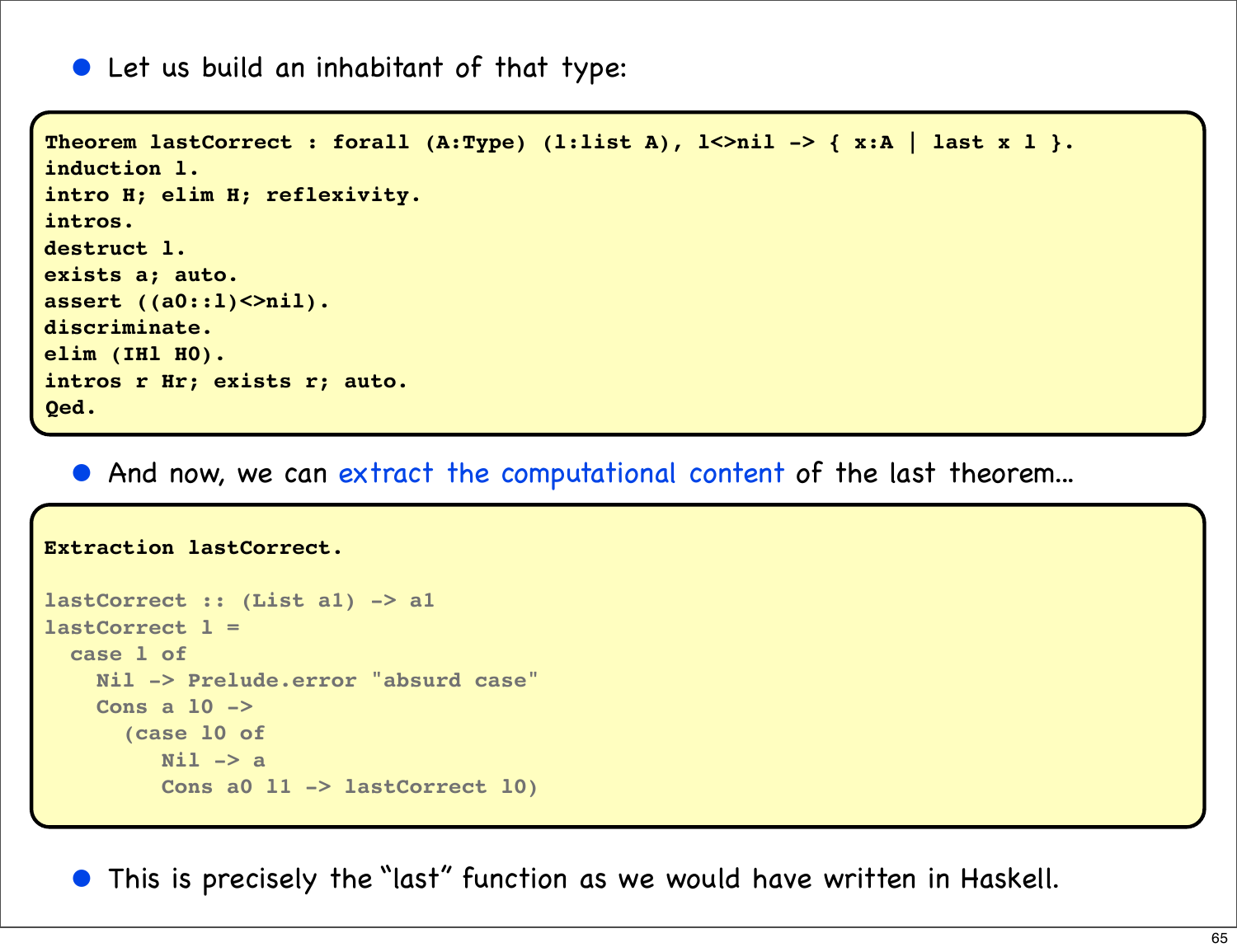#### **Extraction approach summary**

- When relying on the Coq's extraction mechanism, we:
	- exploit the expressive power of the type system to express specification constraints;
	- make **no distinction** (at least conceptually) between the activities of programming and proving. In fact, we build an inhabitant of a type that encapsulates both the function and its correctness proof.
- The extraction mechanism allows to recover the function, as it might be programmed in a functional language. Its correctness is implicit (relies on the soundness of the mechanism itself).
- Some deficiencies of the approach:
	- is targeted to "correct program derivation", rather than "program verification";
	- the programmer might lose control over the constructed program (e.g. a natural "proof-strategy" does not necessarily leads to an efficient program, use of sophisticated tactics, ...);
	- sometimes, it compromises reusing (e.g. proving independent properties for the same function).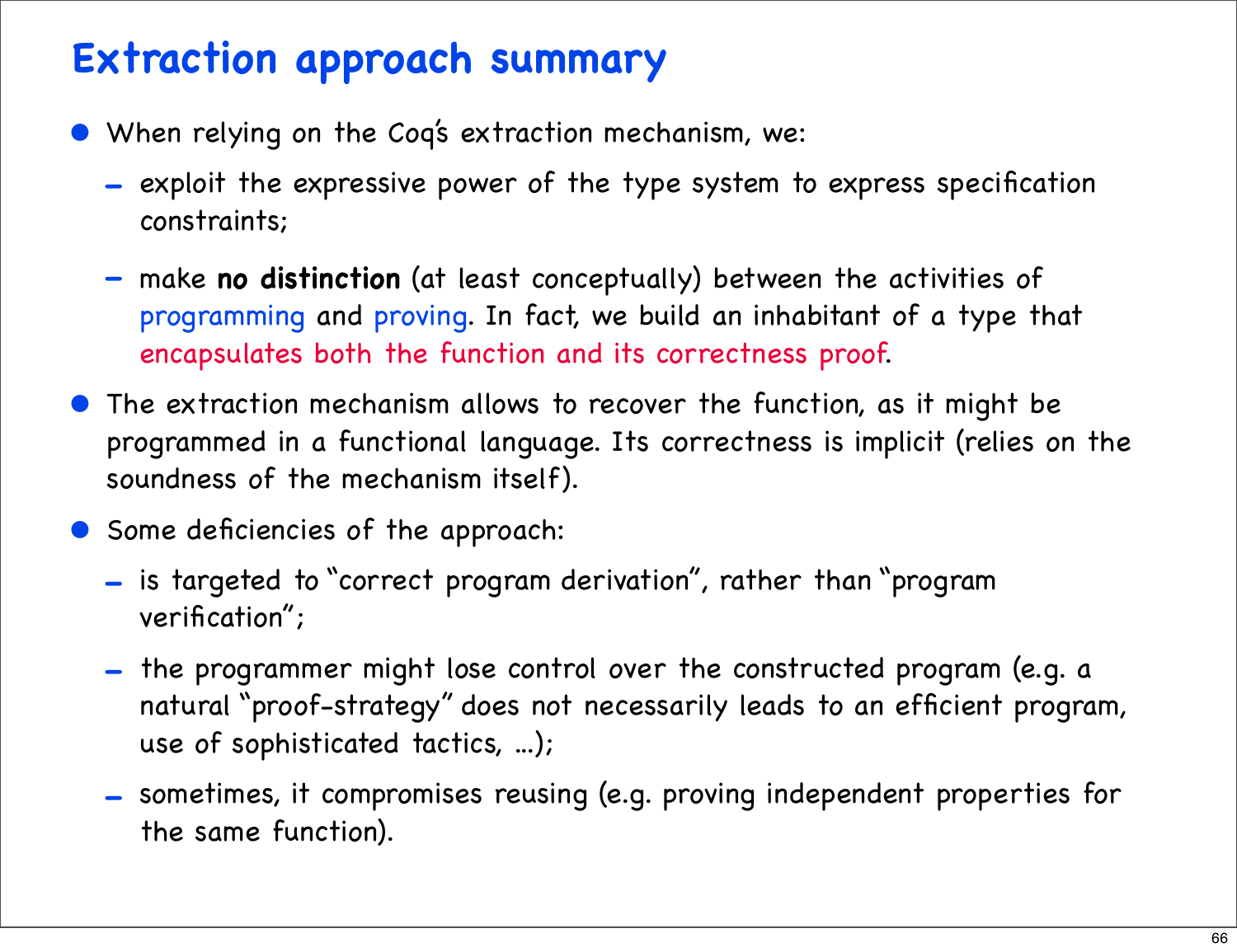#### **Exercises**

• Define a strong version of "elem"

```
elemStrong : forall (x:Z) (l:list Z), {InL x \left[\right] + \left\{<sup>2</sup>InL x \left[\right\}
```
in such a way that its extraction is "analogous" (or uses) the elem function defined earlier.

- For the well known list functions app and rev provide:
	- a (relational) specification for them;
	- prove the correctness assertions.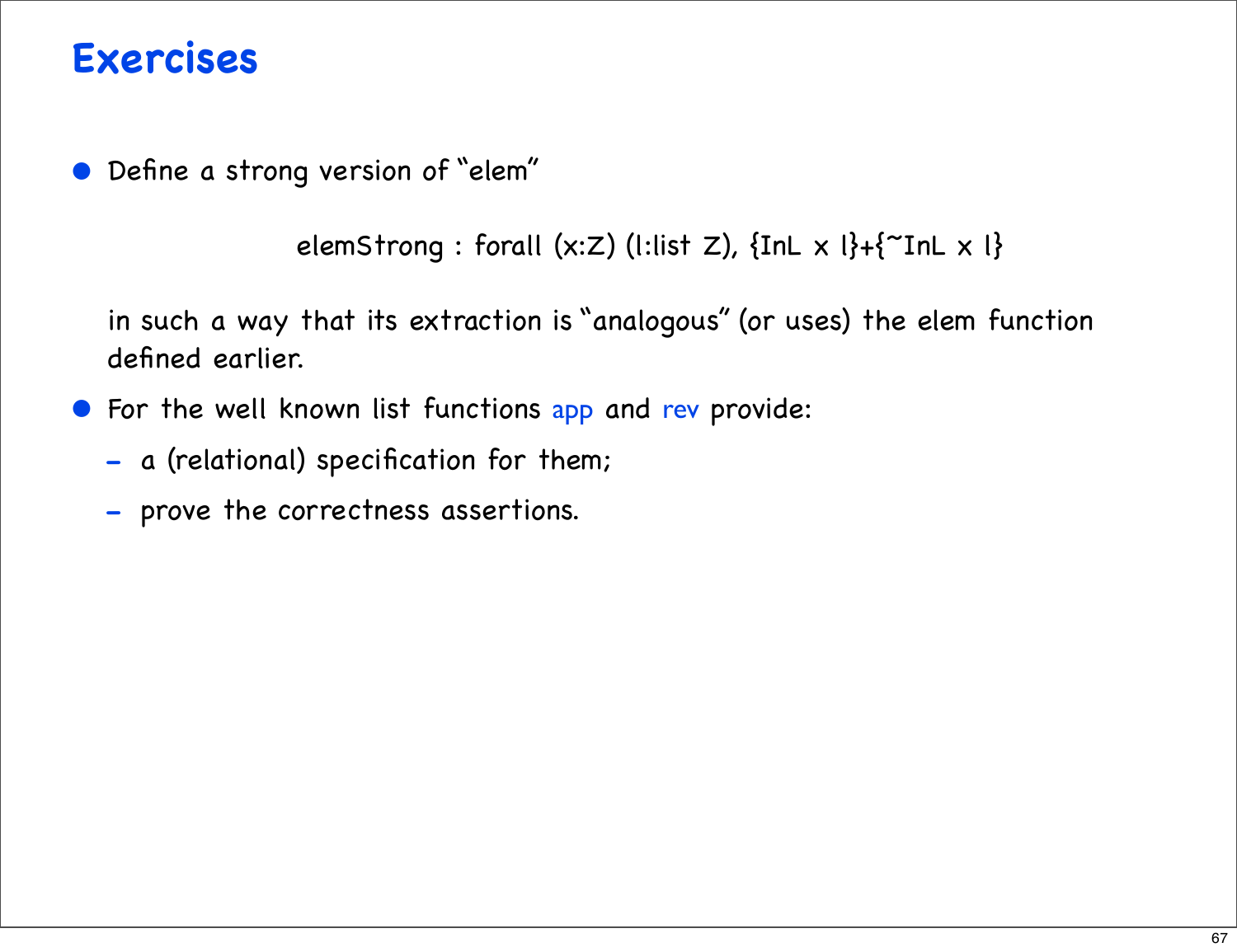### **Case Study: sorting functions**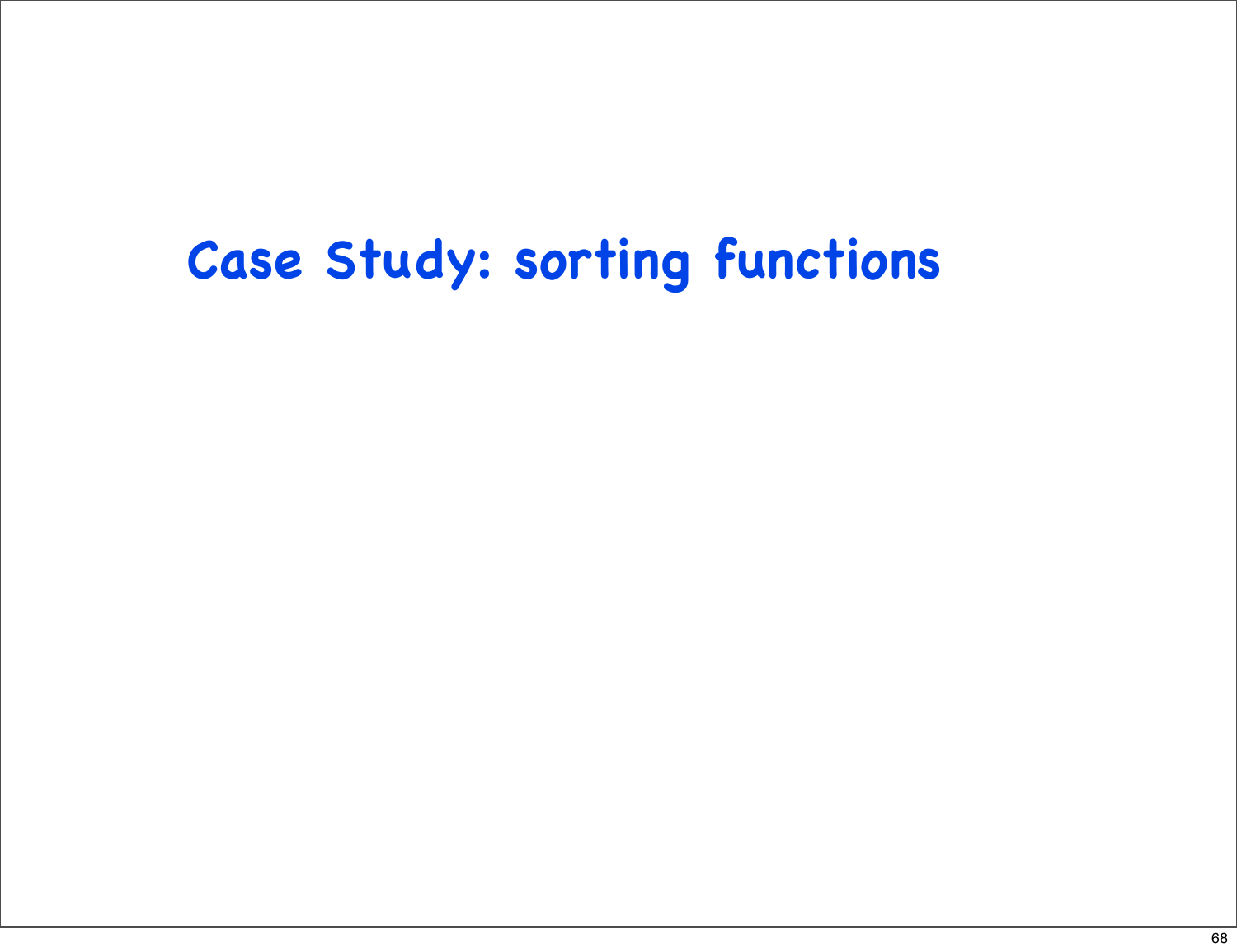### **Sorting programs**

- Sorting functions always give rise to interesting case studies:
	- their specifications is non trivial;
	- there are well-known implementations that achieve the expected behaviour through different strategies.
- Different implementations:
	- insertion sort
	- merge sort
	- quick sort
	- heap sort
- Specification what is a sorting program?
	- computes a permutation of the input list
	- which is sorted.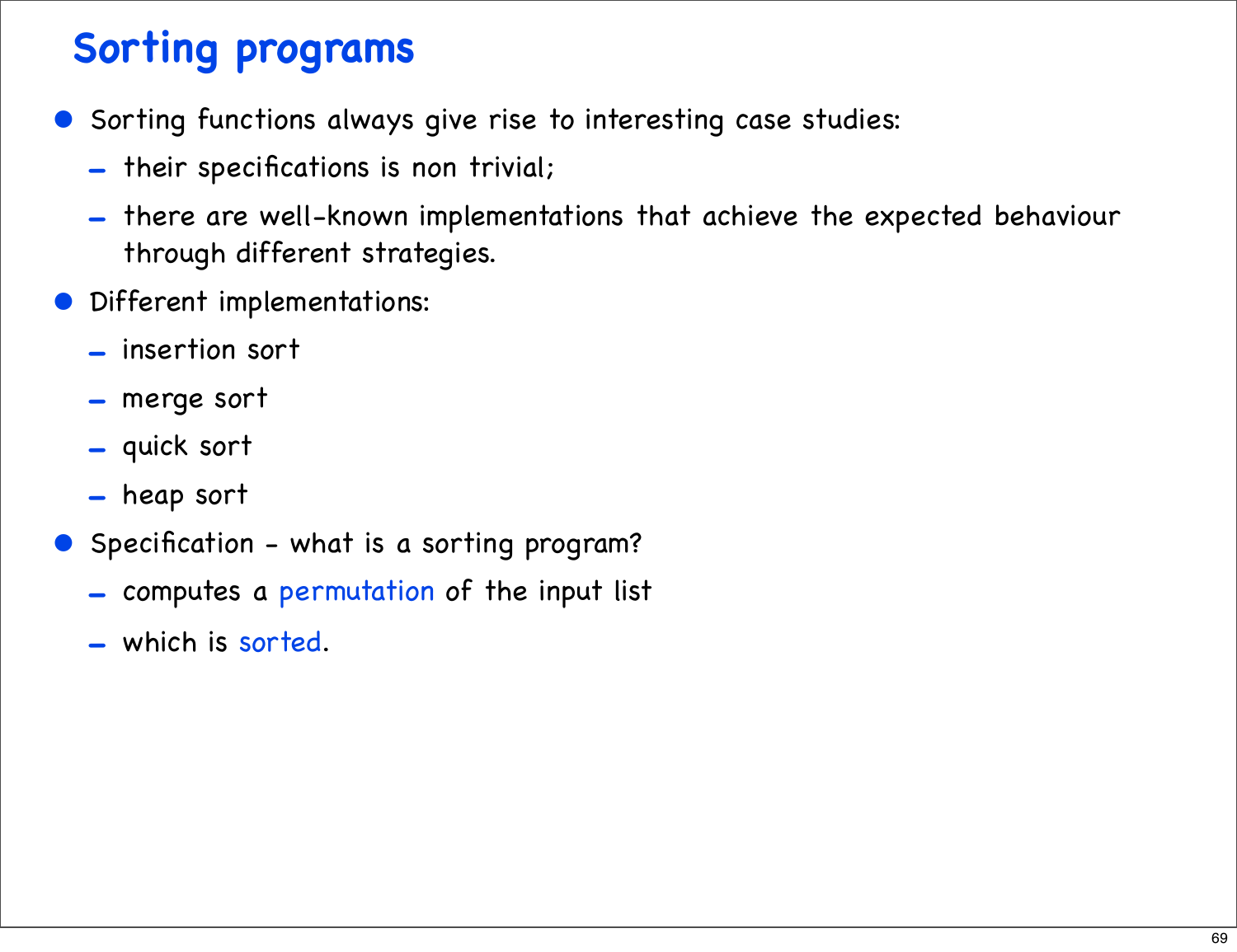#### **Sorted Predicate**

- A simple characterisation of sorted lists consists in requiring that two consecutive elements be compatible with the less-or-equal relation.
- In Coq, we are lead to the predicate:

```
Inductive Sorted : list Z -> Prop :=
     | sorted0 : Sorted nil
     | sorted1 : forall z:Z, Sorted (z :: nil)
     | sorted2 :
       forall (z1 z2:Z) (l:list Z),
         z1 <= z2 ->
         Sorted (z2 :: l) -> Sorted (z1 :: z2 :: l).
```
• **Aside:** there are other reasonable definitions for the Sorted predicate, e.g.

```
Inductive Sorted' : list Z -> Prop :=
     | sorted0' : Sorted nil
    | sorted2 :
       forall (z:Z) (l:list Z),
         (forall x, (InL x l) -> z<=x) -> Sorted (z :: l).
```
- The resulting induction principle is different. It can be viewed as a "different perspective" on the same concept.
- ...it is not uncommon to use multiple characterisations for a single concept (and prove them equivalent).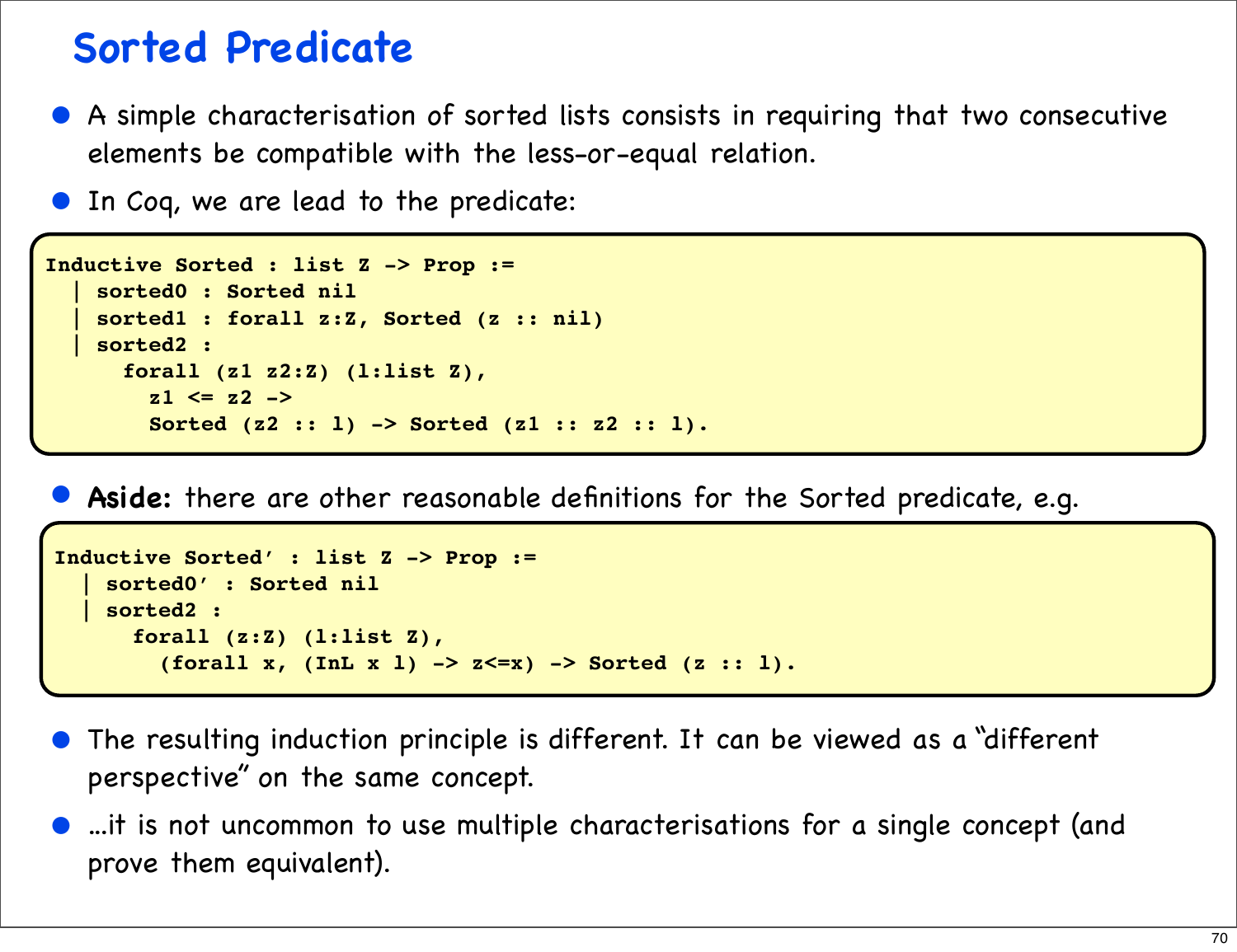#### **Permutation**

• To capture permutations, instead of an inductive definition we will define the relation using an auxiliar function that count the number of occurrences of elements:

```
Fixpoint count (z:Z) (l:list Z) {struct l} : nat :=
   match l with
    \frac{nil}{} => 0
    (z' : : 1') \Rightarrow match Z_eq_dec z z' with
        | left _ => S (count z l')
        | right _ => count z l'
        end
   end.
```
• A list is a permutation of another when contains exactly the same number of occurrences (for each possible element):

```
Definition Perm (l1 l2:list Z) : Prop :=
   forall z, count z l1 = count z l2.
```
- **Exercise:** prove that Perm is an equivalence relation (i.e. is reflexive, symmetric and transitive).
- **Exercise:** prove the following lemma: forall  $x \ y \ l$ , Perm  $(x::y::l)$   $(y::x::l)$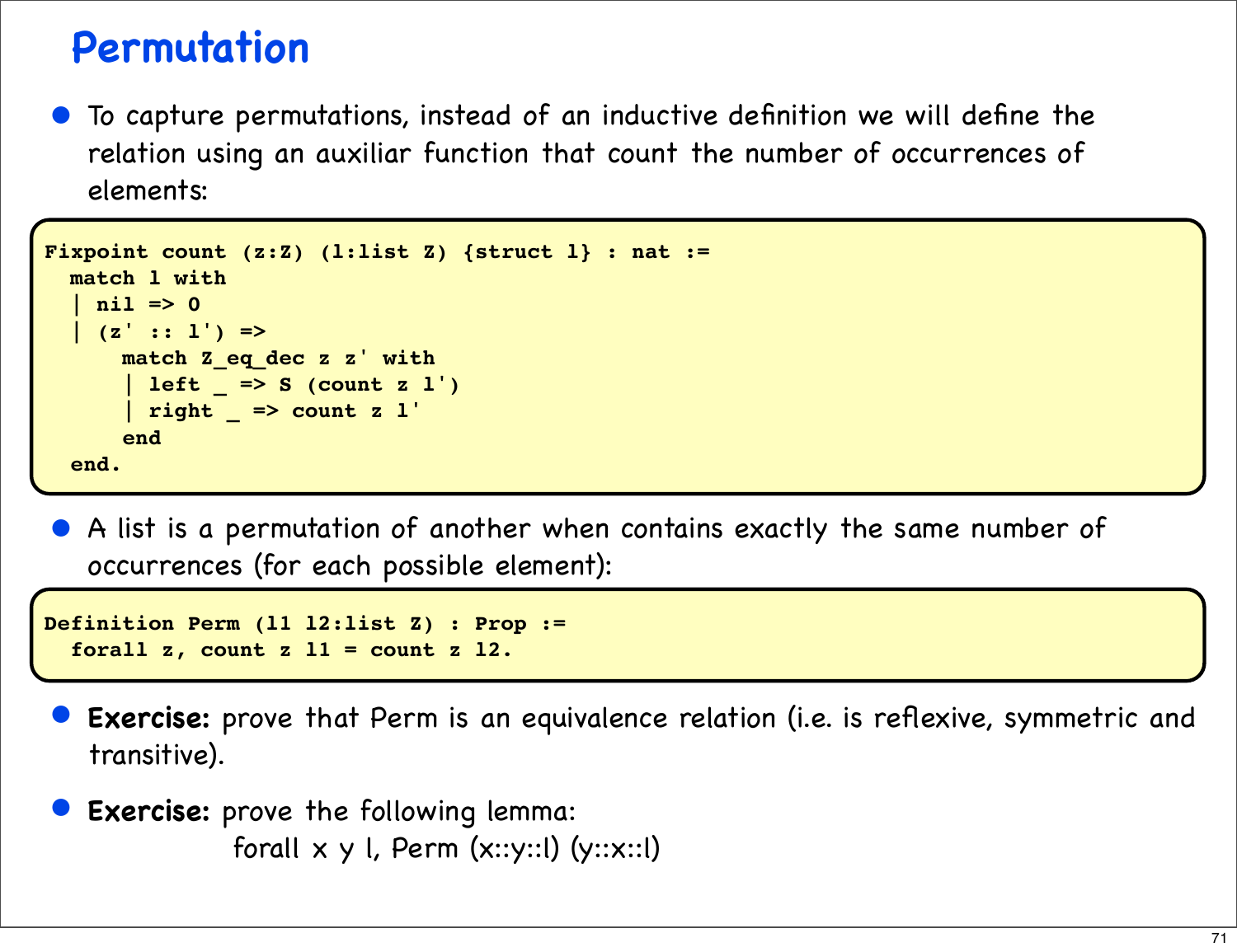#### **insertion sort**

- A simple strategy to sort a list consist in iterate an "insert" function that inserts an element in a sorted list.
- **•** In haskell:

```
isort :: [Int] -> [Int]
isort [] = []
isort (x:xs) = insert x (isort xs)
insert :: Int -> [Int] -> [Int]
insert x [] = [x]
insert x (y:ys) | x \le y = x: y:ys | otherwise = y:(insert x ys)
```
• Both functions have a direct encoding in Coq.

```
Fixpoint insert (x:Z) (l:list Z) {struct l} : list Z :=
  match l with
    nil => cons x (@nil Z)
   | cons h t =>
        match Z_lt_ge_dec x h with
          left = > const x (cons h t) | right _ => cons h (insert x t)
         end
   end.
```
(similarly for isort...)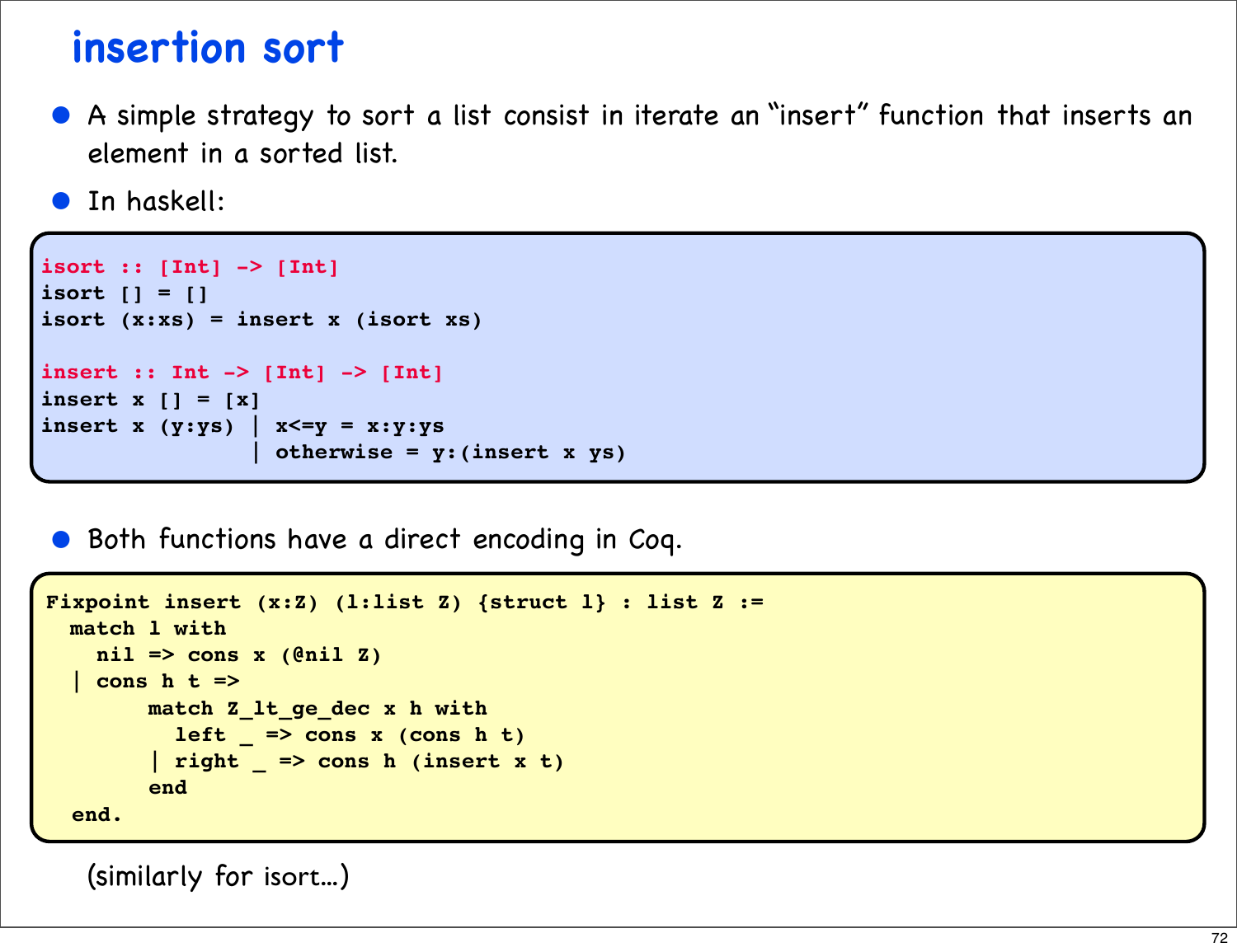## **correctness proof**

• The theorem we want to prove is:

```
Theorem isort correct : forall (l l':list Z),
   l'=isort l -> Perm l l' /\ Sorted l'.
```
• We will certainly need auxiliary lemmas... Let us make a prospective proof attempt:

```
Theorem isort_correct : forall (l l':list Z),
   l'=isort l -> Perm l l' /\ Sorted l'.
induction l; intros.
unfold Perm; rewrite H; split; auto.
simpl in H.
rewrite H.
1 subgoal
   a : Z
   l : list Z
   IHl : forall l' : list Z, l' = isort l -> Perm l l' /\ Sorted l'
   l' : list Z
   H : l' = insert a (isort l)
   ============================
   Perm (a :: l) (insert a (isort l)) /\ Sorted (insert a (isort l))
```
It is now clear what are the needed lemmas:

- insert\_Sorted relating Sorted and insert;
- insert\_Perm relating Perm, cons and insert.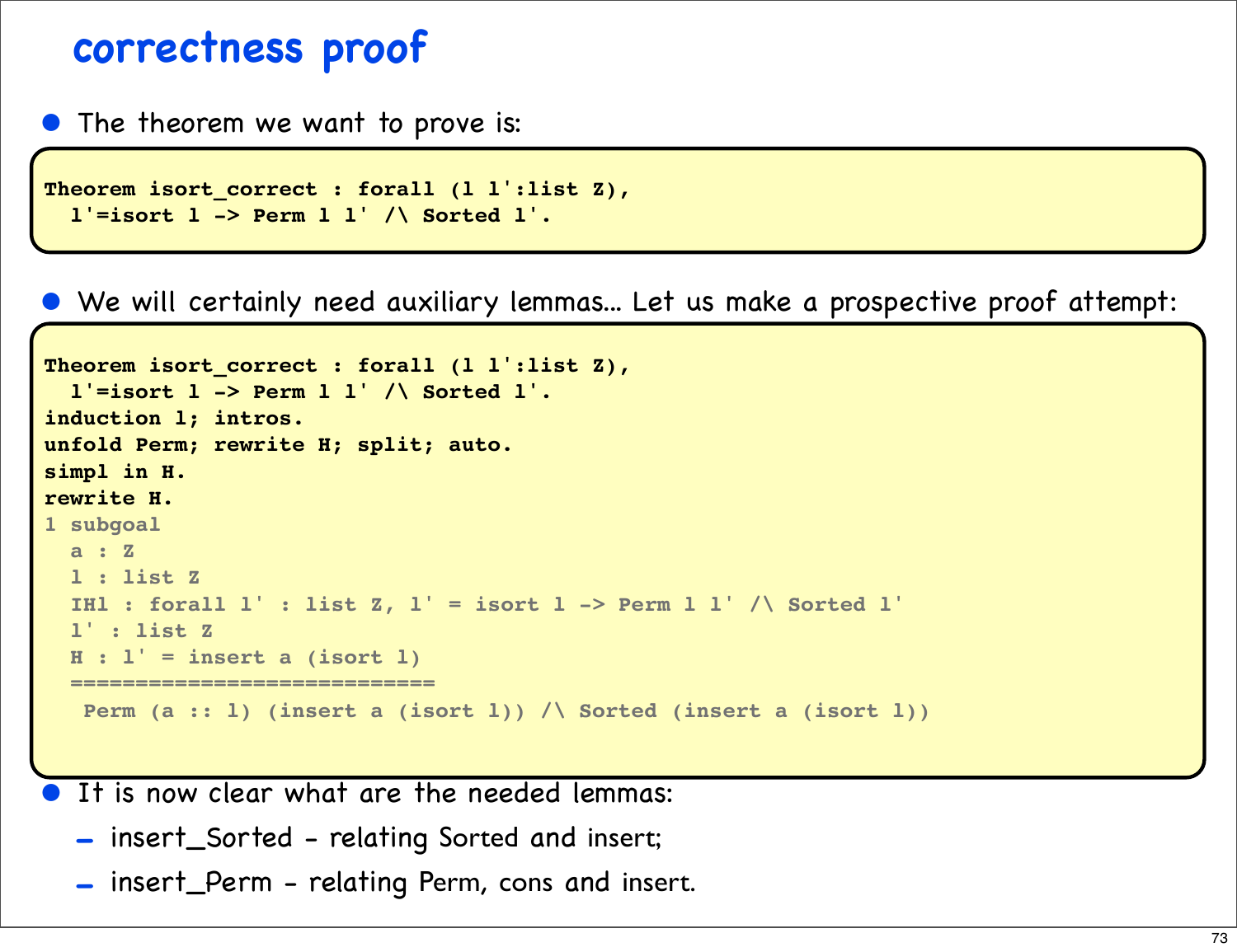## **Auxiliary Lemmas**

```
Lemma insert_Sorted : forall x 1, Sorted 1 -> Sorted (insert x 1).
Proof.
intros x l H; elim H; simpl; auto with zarith.
intro z; elim (Z_lt_ge_dec x z); intros.
auto with zarith.
auto with zarith.
intros z1 z2 l0 H0 H1.
elim (Z_lt_ge_dec x z2); elim (Z_lt_ge_dec x z1); auto with zarith.
Qed.
Lemma insert Perm : forall x l, Perm (x::l) (insert x l).
Proof.
unfold Perm; induction l.
simpl; auto with zarith.
simpl insert; elim (Z_lt_ge_dec x a); auto with zarith. 
intros; rewrite count cons cons.
pattern (x::l); simpl count; elim (Z_eq_dec z a); intros.
rewrite IHl; reflexivity.
apply IHl.
Qed.
```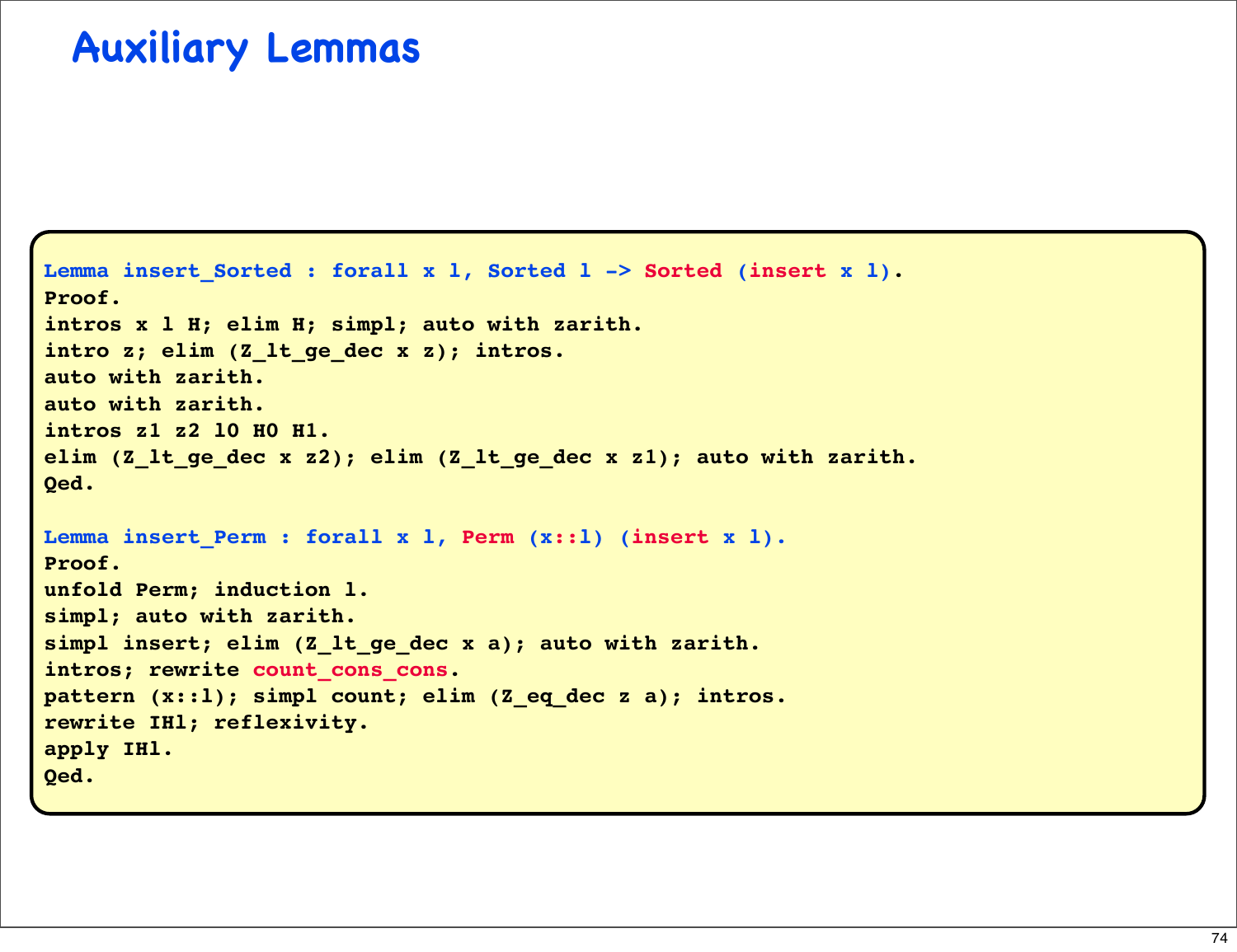## **Correctness Theorem**

• Now we can conclude the proof of correctness...

```
Theorem isort correct : forall (l l':list Z),
   l'=isort l -> Perm l l' /\ Sorted l'.
induction l; intros.
unfold Perm; rewrite H; split; auto.
simpl in H.
rewrite H.
elim (IHl (isort l)); intros; split.
apply Perm_trans with (a::isort l).
unfold Perm; intro z; simpl; elim (Z_eq_dec z a); intros; auto with zarith.
apply insert_Perm.
apply insert_Sorted; auto.
Qed.
```